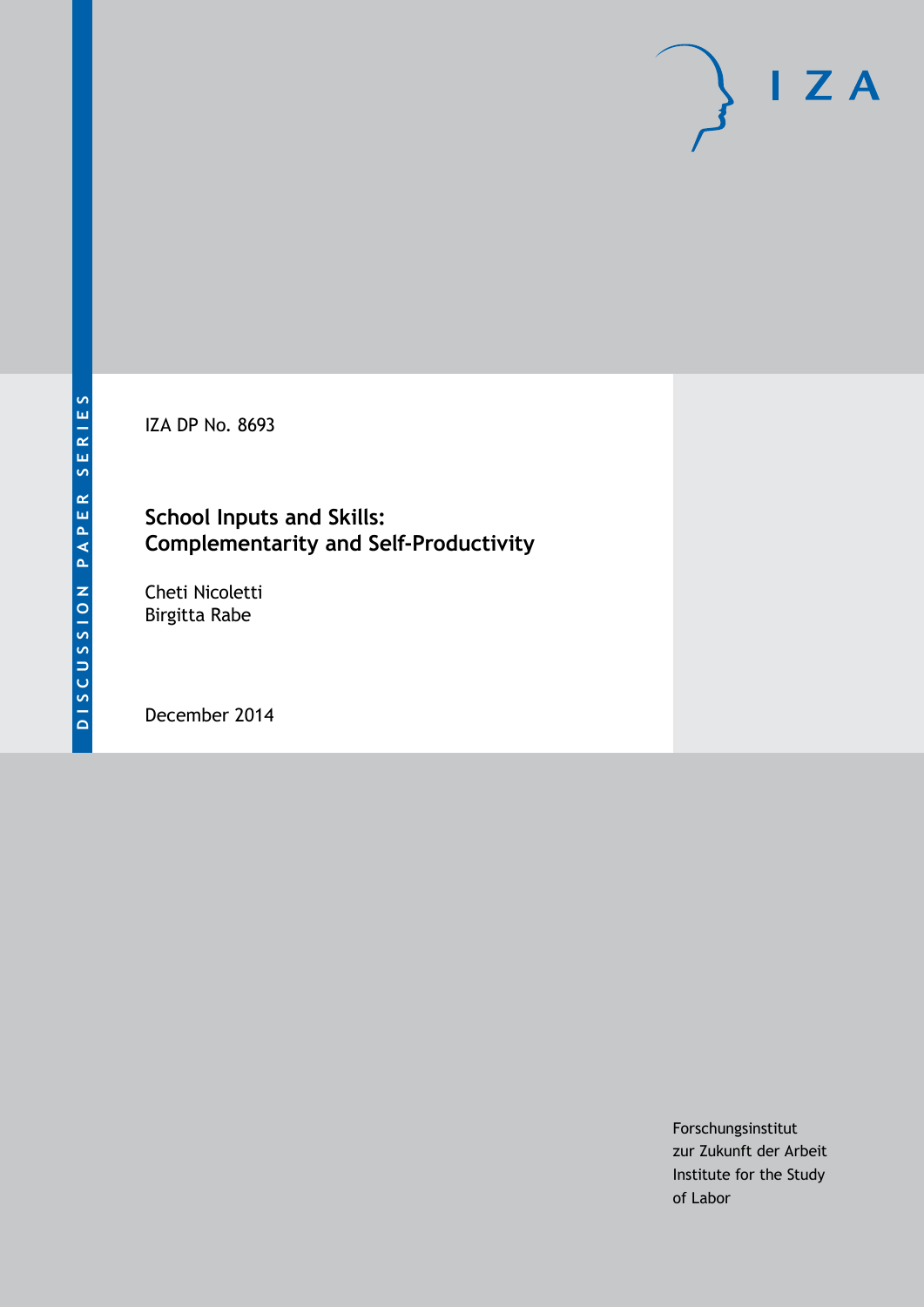# **School Inputs and Skills: Complementarity and Self-Productivity**

## **Cheti Nicoletti**

*DERS, University of York, ISER, University of Essex and IZA*

### **Birgitta Rabe**

*ISER, University of Essex*

Discussion Paper No. 8693 December 2014

IZA

P.O. Box 7240 53072 Bonn Germany

Phone: +49-228-3894-0 Fax: +49-228-3894-180 E-mail: [iza@iza.org](mailto:iza@iza.org)

Any opinions expressed here are those of the author(s) and not those of IZA. Research published in this series may include views on policy, but the institute itself takes no institutional policy positions. The IZA research network is committed to the IZA Guiding Principles of Research Integrity.

The Institute for the Study of Labor (IZA) in Bonn is a local and virtual international research center and a place of communication between science, politics and business. IZA is an independent nonprofit organization supported by Deutsche Post Foundation. The center is associated with the University of Bonn and offers a stimulating research environment through its international network, workshops and conferences, data service, project support, research visits and doctoral program. IZA engages in (i) original and internationally competitive research in all fields of labor economics, (ii) development of policy concepts, and (iii) dissemination of research results and concepts to the interested public.

IZA Discussion Papers often represent preliminary work and are circulated to encourage discussion. Citation of such a paper should account for its provisional character. A revised version may be available directly from the author.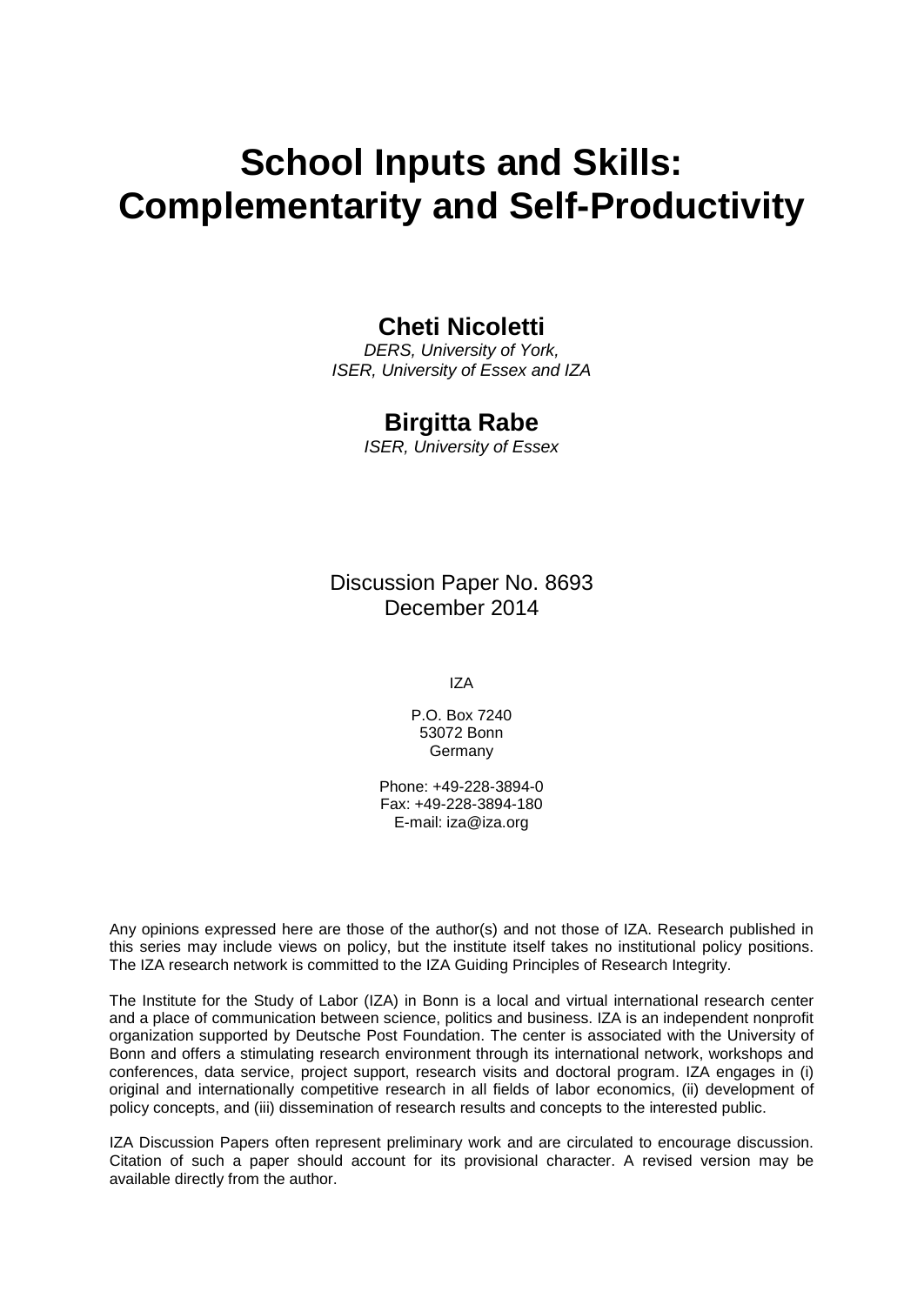IZA Discussion Paper No. 8693 December 2014

## **ABSTRACT**

## **School Inputs and Skills: Complementarity and Self-Productivity**

Using administrative data on schools in England, we estimate an education production model of cognitive skills at the end of secondary school. We provide empirical evidence of selfproductivity of skills and of complementarity between secondary school inputs and skills at the end of primary school. Our inference relies on idiosyncratic variation in school expenditure and child fixed effect estimation that controls for the endogeneity of past skills. The persistence in cognitive ability is 0.221 and the return to school expenditure is three times higher for students at the top of the past attainment distribution than for those at the bottom.

JEL Classification: I22, I24

Keywords: education production function, test scores, school quality, complementarity

Corresponding author:

Cheti Nicoletti Department of Economics and Related Studies University of York Heslington, York YO10 5DD United Kingdom E-mail: [cheti.nicoletti@york.ac.uk](mailto:cheti.nicoletti@york.ac.uk)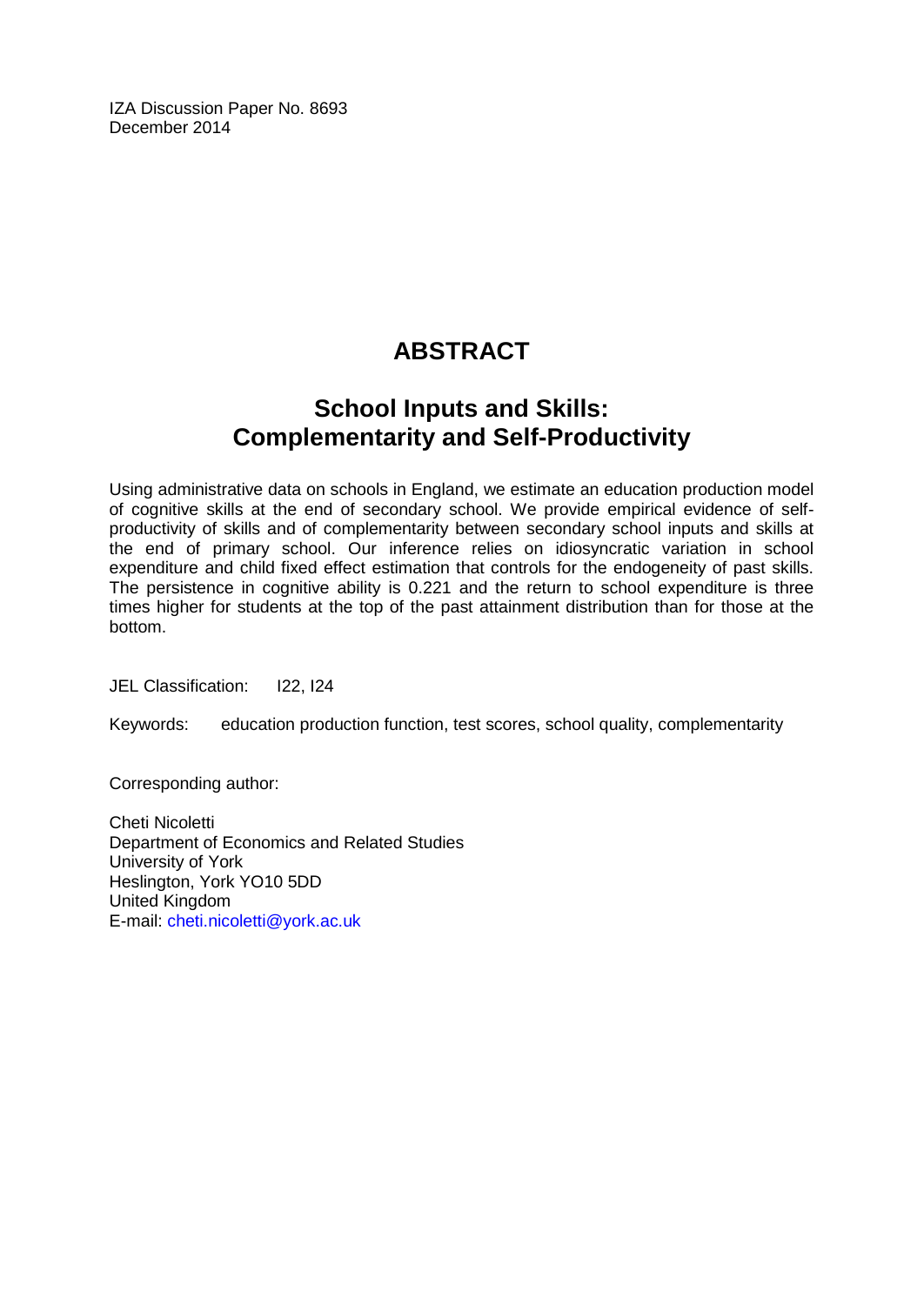IZA Discussion Paper No. 8693 December 2014

#### **NON-TECHNICAL SUMMARY**

This paper looks at whether school expenditure in secondary schools in England is more productive for students with high test scores at the end of primary school than for students with low test scores. Moreover, it examines to what extent skills attained at the end of primary school persist into secondary school ("self-productivity"). These questions are highly relevant for any policy that allocates funds to schools with the aim of reducing inequalities in society. If inputs into highly skilled students are most productive and self-productivity of skills is high this means that policy makers must choose between the most effective use of funds and equality considerations. It also indicates that funds should be allocated in favour of the early school years, because skills attained at one stage have multiplier effects into the future, so that any inequalities between pupils will exacerbate over time.

Despite considerable interest in the effectiveness of school spending, previous research has not been able to answer these questions. This is because of methodological issues in uncovering the causal effects of school spending on progress for children with different levels of skills. We are able to address these issues. First, we can compare the outcomes of similar schools with different funding levels because the way school funding was allocated to schools in England in the time-period covered in our study (2007-2010) resulted in similar schools receiving sometimes very different amounts of funding. Second, we use estimation techniques that allow us to net out unwanted confounders from our effects of interest.

We find that the persistence of cognitive ability at the end of primary school to the end of secondary schooling is 22%. We also find that school inputs are considerably more productive for the brightest students at the end of primary school: the return to school investments is three times higher for these students than for those who were in the bottom 10% at the end of primary school. The implication for policies that allocate funding to schools is to adjust the balance between primary and secondary school in favour of the earlier years.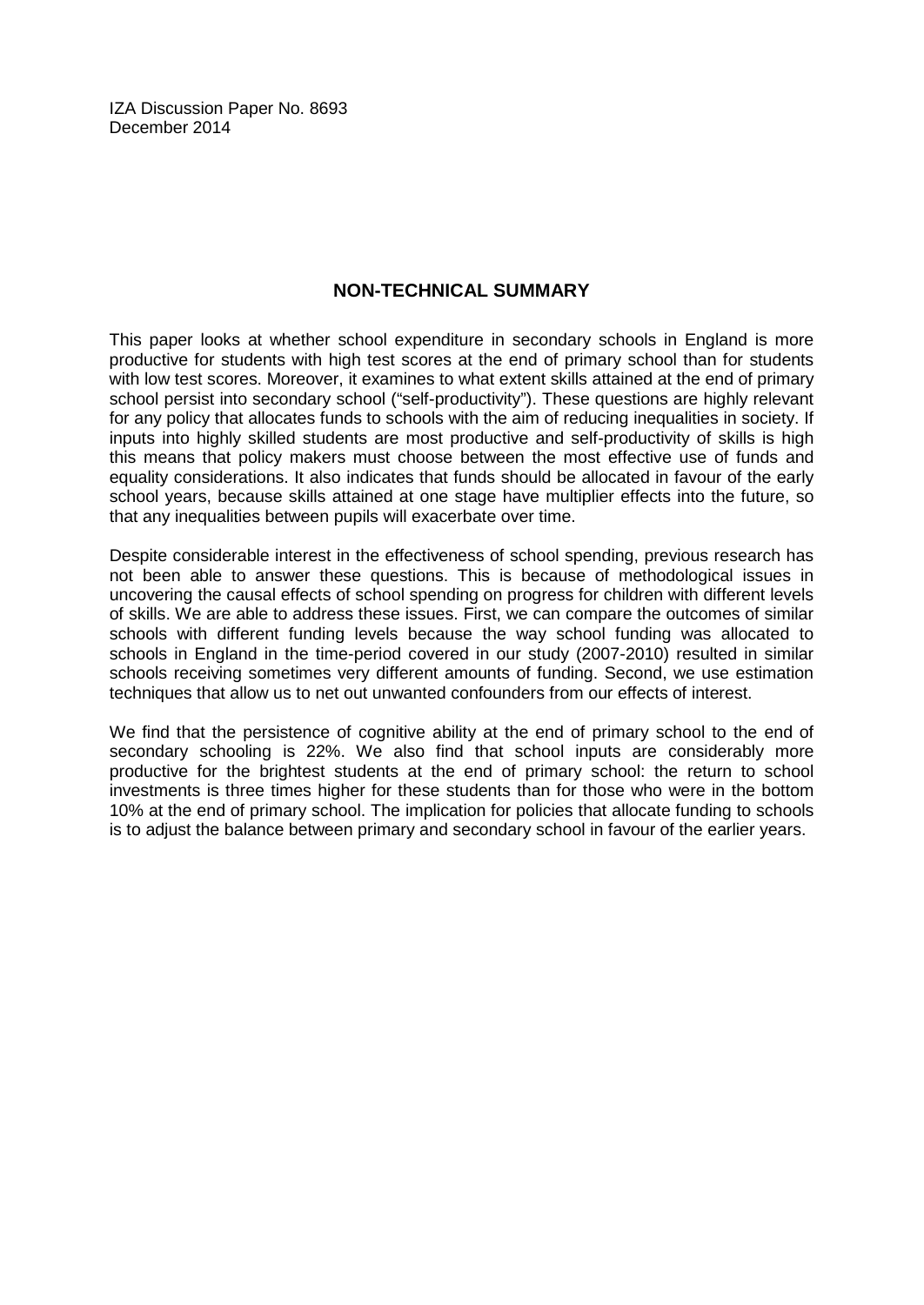## 1 Introduction

In this paper we provide evidence of complementarity between school inputs and skills by estimating an education production model and allowing the return to school investments at a specific stage in the child's life to depend on the level of skills observed at a previous stage. The presence and strength of complementarity has important implications for any policy that allocates funds to schools with the aim of reducing inequalities in society, such as No Child Left Behind in the U.S. If inputs into highly skilled students are most productive, as the child development literature predicts, policy makers face an equity-efficiency trade-off which will exacerbate over the school years through the processes of self-productivity and complementarity. This would indicate that funds should be allocated in favor of the early school years. However, a recent survey of empirical work on the effect of school inputs concludes that increases in resources are often found to be more effective in disadvantaged schools and/or on disadvantaged students at all phases of schooling (Gibbons and McNally, 2013), indicating that remediation is possible and equity and efficiency considerations do not collide in schools.

Despite considerable advances in the estimation of models of skill formation (see Cunha and Heckman 2008; Cunha et al. 2010), solid empirical evidence that could shed light on this is difficult to come by. The estimation framework introduced by Cunha and Heckman (2008) and Cunha et al. (2010) provides clear methods to make inference on complementarities and self-productivity of child skills and can be extended to consider school inputs as well as family investments (see for details Cunha 2011); but, because of scarcity of data providing adequate information on both school and family investments, empirical studies have generally focused mainly either on school inputs or family investments. Furthermore, as noted by Todd and Wolpin (2003), the literature on children's cognitive achievements seems to be split in two separate strands: the early child development strand, which focuses mainly on the effect of family investments, and the educational production model strand, which is more interested in the return to school inputs.

Our paper belongs to the educational production model strand of the literature, indeed our main focus is on evaluating the effect of school inputs on child cognitive abilities using school administrative data that provide details on school inputs and child test scores but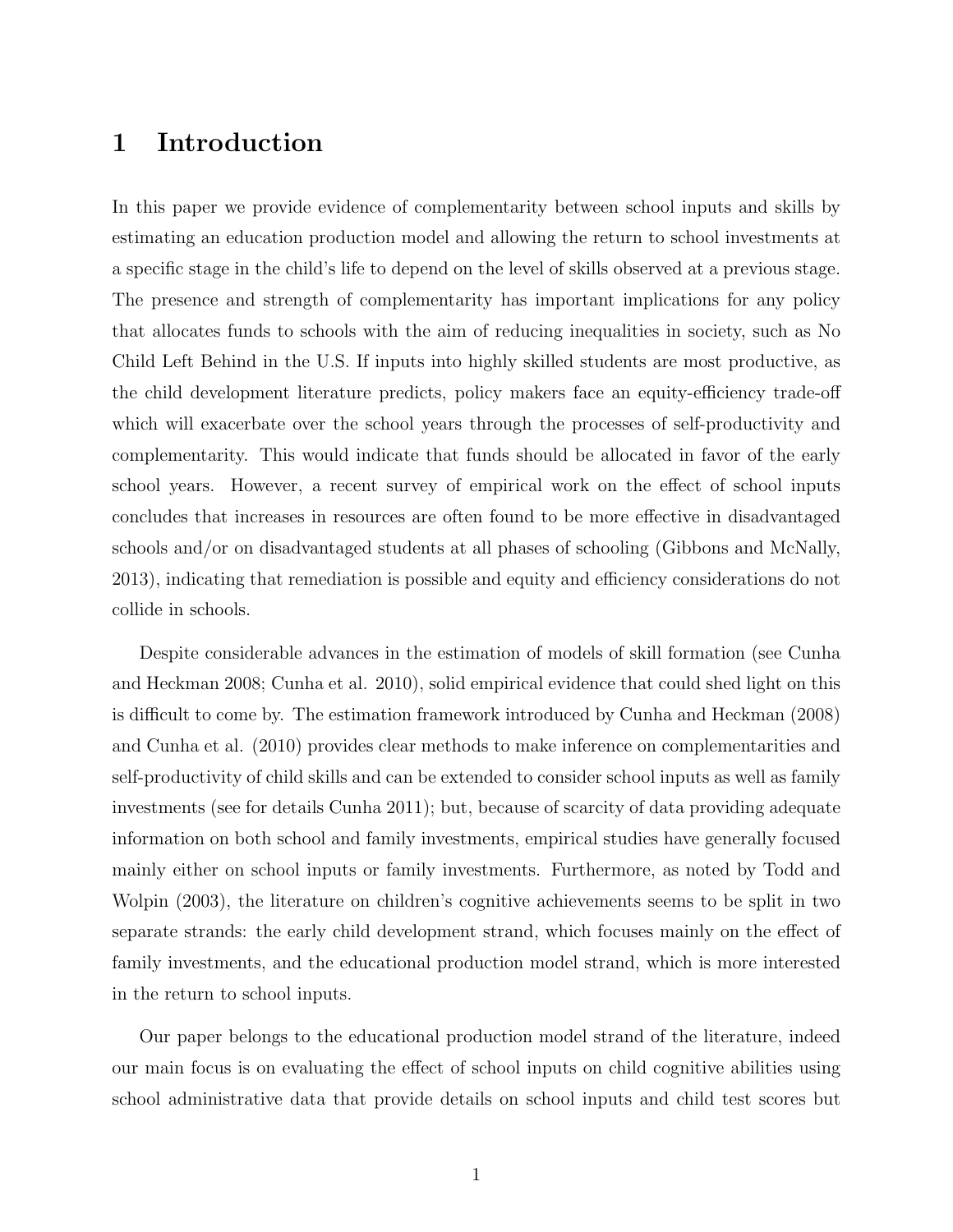without information on family investments. However, contrary to previous papers in this literature, we aim at making inference on complementarities between school inputs and past cognitive skills. Furthermore, we take account of criticisms raised by the recent literature on child skill formation by addressing the issue of endogeneity of both school inputs and past cognitive skills that could bias inference on dynamic complementarity.<sup>1</sup> As emphasized by Almond and Mazumder (2013), causal inference on dynamic complementarity constitutes a double challenge because it requires both exogenous variation in past abilities and exogenous variation in child investments. This is a situation not often encountered in observational studies. By exploiting idiosyncratic variation in expenditure and controlling for the endogeneity of past ability by using child fixed effect estimation, this paper is able to meet the double challenge of identification and to provide, for the first time, empirical evidence on the causal effect of school inputs in presence of complementarity.

We use rich administrative data on English state schools to evaluate the effect of expenditure per student on the production of cognitive skills of children at the end of compulsory schooling. We consider a value added model that allows students' cognitive skills at the end of compulsory schooling to depend on their cognitive abilities observed at the end of primary school (see for example Hanushek 1986; Hanushek et al. 1996; Todd and Wolpin 2003). Furthermore, we let the effect of expenditure per student vary across children with different levels of past cognitive abilities and we attribute this differential effect to complementarity. We account for possible sorting into schools with different funding levels by using a sample of siblings that go to the same school. We find robust evidence of both self-productivity of cognitive ability and of complementarity. The persistence in cognitive ability is 0.221 and the return to school expenditure is 9% of a standard deviation for students at the top of the past attainment distribution and 3% for those at the bottom.

In order to identify complementarity we need exogenous variation in school inputs. Identification of the effect of school inputs is complicated by the fact that allocation of funding to schools is generally not random and usually designed to decrease social inequalities by favoring children from disadvantaged backgrounds. We are able to take account of the redistributive allocation of school resources by controlling for the school characteristics that

<sup>1</sup>Two further issues that have been emphasized in the recent literature of child skill formation are the measurement error in investments and skills and the absence of a natural metric for the test scores measuring child skills (e.g. Cunha 2011). We address these two issues in our section on robustness checks.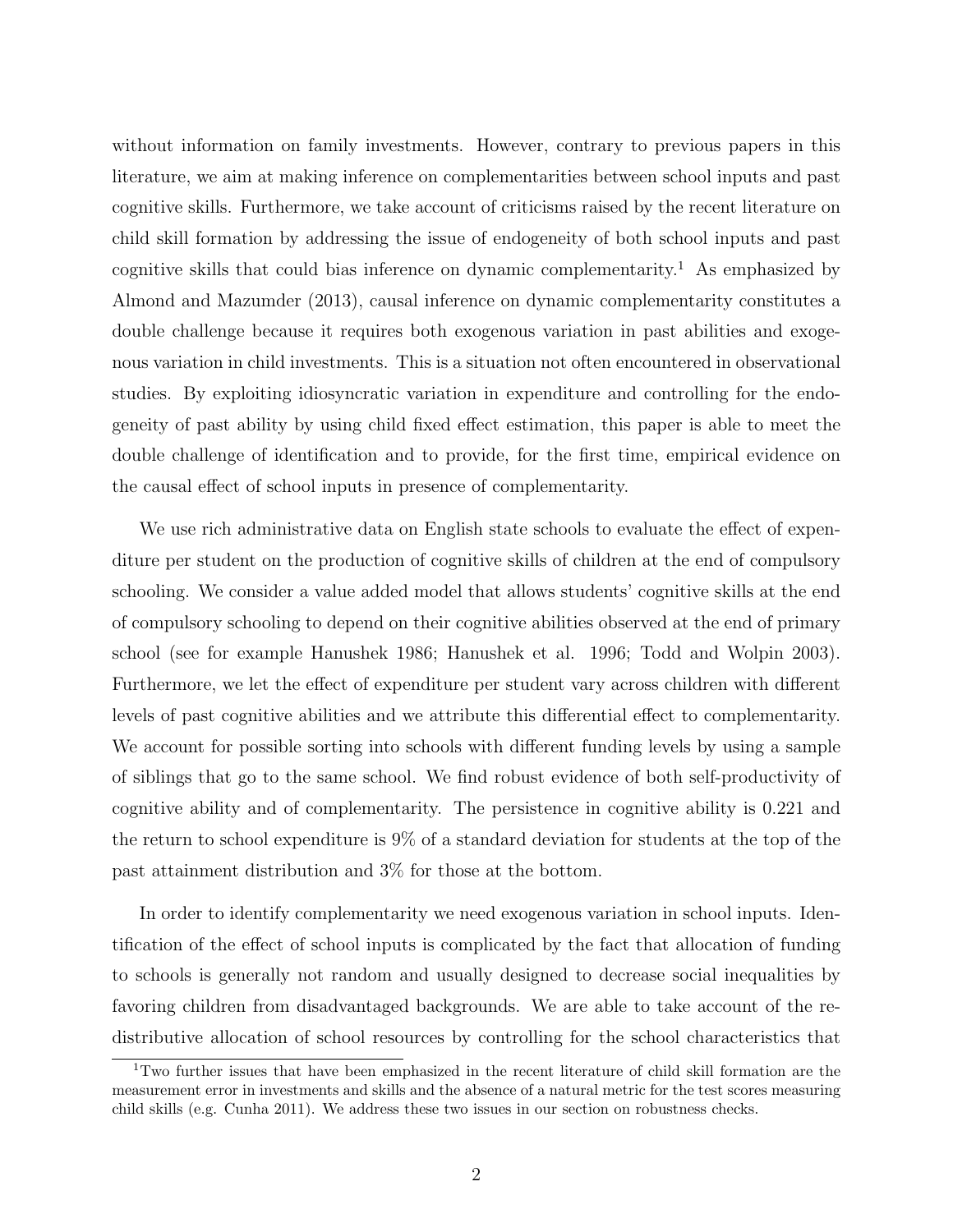determine the allocation of funds to schools. After controlling for these characteristics and a time trend in expenditure, there is idiosyncratic variation in expenditure within and across schools caused by an anomaly in funding rules in England whereby funding is partly detached from educational need. More details on this are given in Section 2.3.2.

In order to identify complementarity we also need exogenous variation in past abilities. Past cognitive abilities are endogenous in the education production model because both current and past cognitive abilities may depend on unobserved cognitive child endowments, unobserved family inputs and other unobserved child characteristics (see Todd and Wolpin 2003, 2007 and Andrabi et al. 2011 for a discussion of the endogeneity issue in dynamic child development models). We are able to control for the potential influence of these unobserved variables by adopting child fixed effect estimation, which is similar in spirit to the withinpupil between-subject estimation used by Dee (2005) and (2007), Clotfelter et al. (2010) and Slater et al. (2010). More precisely, by exploiting the multiplicity of test scores available in different subjects for the same student, we can provide evidence on complementarity by testing whether the return to school inputs increases with the level of lagged cognitive ability.

The child fixed effect estimation allows us to address another criticism raised against some studies on complementarity. The criticism is that skills are multidimensional, and failure to account for this may falsely attribute higher returns to school inputs for children with higher levels of lagged cognitive ability to complementarity (Almond and Mazumder 2013). This is because omitted child capabilities, such as non-cognitive abilities and health, are likely correlated with past and current cognitive abilities. There is ample empirical evidence showing that child abilities are indeed multidimensional and that factors such as non-cognitive abilities are important determinants of children's outcomes (see Heckman et al. 2006; Borghans et al. 2008). Child fixed effect estimation controls for subject-invariant differences in unobserved child skills, be they cognitive, non-cognitive or other skills. It also eliminates other confounding influences, such as peer spillover effects, that are not subject specific. By purging our estimates of subject-invariant endogeneity we are going further than most of the previous literature. However, we cannot rule out that there may be residual subject-specific endogeneity affecting our results. We present a series of checks on our data that indicate that our inference on the presence of self-productivity and dynamic complementarity is not invalidated by subject-specific endogeneity.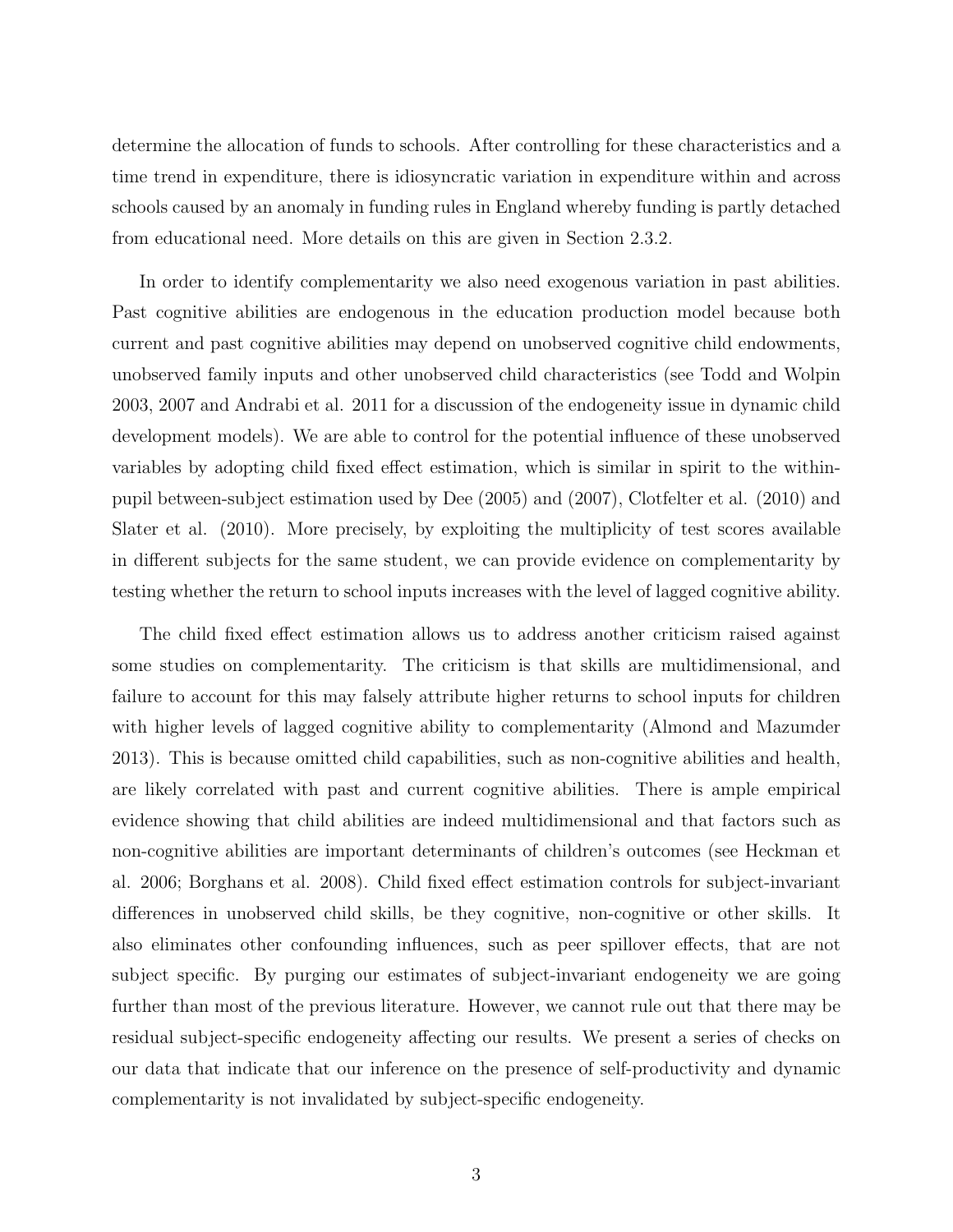The importance of self-productivity and complementarity in the production of skills has been laid out by economists in the child development literature (see Cunha and Heckman 2007, 2008; Cunha et al. 2006, 2010; Aizer and Cunha 2012). There is empirical evidence on complementarity of family investments over the life cycle. For example, several authors have looked at the role of family income and parental time investments for skill production (see Levy and Duncan 2000; Jenkins and Schluter 2002; Carneiro and Heckman 2002, 2003; Morris et al. 2005; Carneiro et al. 2010; Del Boca et al. 2014).

In contrast, there is no empirical evidence on complementarity in school inputs. Existing studies take account of self-productivity by allowing test scores in a stage to depend on test scores in the previous stage, but they do not usually allow for heterogeneity in the effect of school inputs across children with different levels of cognitive abilities (Hanushek 1997; Todd and Wolpin 2003; Rivkin et al. 2005; Jepsen and Rivkin 2009). There is descriptive evidence that has found higher returns to school inputs at higher ability levels using quantile regressions, hence allowing the effect of inputs to vary along the test score distribution (e.g. Eide and Showalter 1998; Rangvid 2007; Amini and Commander 2012). Figlio (1999) adopts a flexible education production model (relaxing the additivity and homotheticity assumptions) and shows that productivity of school inputs varies across different levels of student achievement as well as by level of other inputs. However, only Mueller (2013) uses an experiment, the Tennessee STAR experiment, which allows him to make causal inference as there is random variation in both school inputs (seniority of teachers and class size) and children's achievements. Mueller considers the effect of class size, teacher seniority and their interaction at different quantiles of student achievement. He finds that senior teachers generate class size effects which are most beneficial at the middle and higher end of the achievement distribution. None of these studies is however able to control for the endogeneity caused by unobserved non-cognitive or other unobserved child capabilities.

The remainder of this paper is organized as follows. Section 2 discusses estimation methods and the identification strategy used to produce our empirical evidence on selfproductivity and complementarity. Section 3 describes the data, while Section 4 and 5 present the main results and robustness checks respectively. Finally, Section 6 concludes.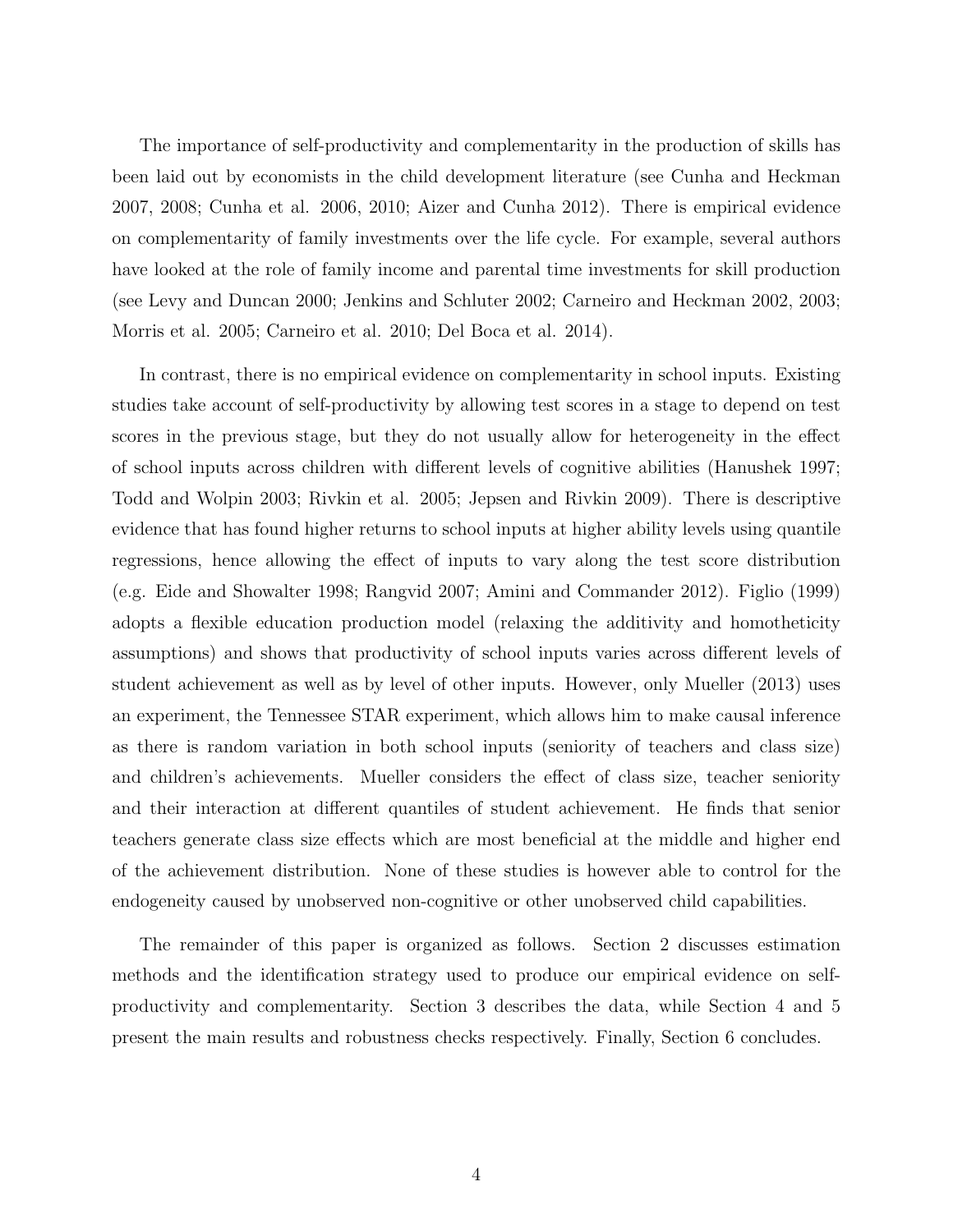## 2 Methods

We focus on cognitive development from the end of primary school to the end of compulsory schooling, i.e. from about 11 to 16 years of age, and adopt the following education production model:

$$
Y_{ih,16}^* = f(I_{ih}^F, I_{ih}^S, X_{ih}, Y_{ih,11}^*, \mu_{ih}),
$$
\n(1)

where  $Y_{ih,16}^*$  and  $Y_{ih,11}^*$  are unobserved latent cognitive abilities of child i in family h at ages 16 and 11,  $I_{ih}^F$  is the family investment in child cognitive development between ages 11 and 16,  $I_{ih}^S$  is the corresponding school investment,  $X_{ih}$  is a row vector of other child, household and school characteristics, which are not direct investments in children's cognitive skill but may affect it (e.g. gender, ethnicity, language spoken at home, free school meal eligibility, special educational needs, number of siblings, school characteristics and student composition), and  $\mu_{ih}$  is the unobserved child time-invariant endowment which captures unobserved cognitive abilities as well as other unobserved child capabilities such as non-cognitive abilities and health.

Model (1) allows cognitive ability at age 16,  $Y_{ih,16}^*$ , to depend on cognitive ability at age 11,  $Y_{ih,11}^*$ , and we can test whether there is self-productivity of cognitive ability by testing whether  $\frac{\partial f(.)}{\partial Y_{th,11}^*} > 0$ . Furthermore, we consider two different specifications of model (1), one where the productivity of school inputs does not change across the level of lagged cognitive ability (homogenous effect) and another one where we allow for the interaction between school inputs and lagged abilities (heterogenous effect). We use the second specification to test the presence of complementarity, i.e. whether cognitive ability at age 11 makes school inputs more productive,  $\frac{\partial^2 f(.)}{\partial I^S \partial V^*}$  $\frac{\partial^2 f(.)}{\partial I_{ih}^S \partial Y_{ih,11}^*} > 0.$ 

We estimate model (1) by using the universe of students enrolled in state schools in England who took their age 16 school-leaving exams in the period 2007-2010. For this sample we are unable to observe family and school investments; but we can observe school expenditure per student, which we use as a measure of school inputs, and three measures of cognitive ability each at ages 11 and 16, which are test scores in Mathematics, English and Science obtained at the end of primary school and of compulsory schooling.

Our estimation strategy extends the two-step estimation used by Nicoletti and Rabe (2012) and Del Boca et al. (2012) to allow for a heterogenous effect of investments across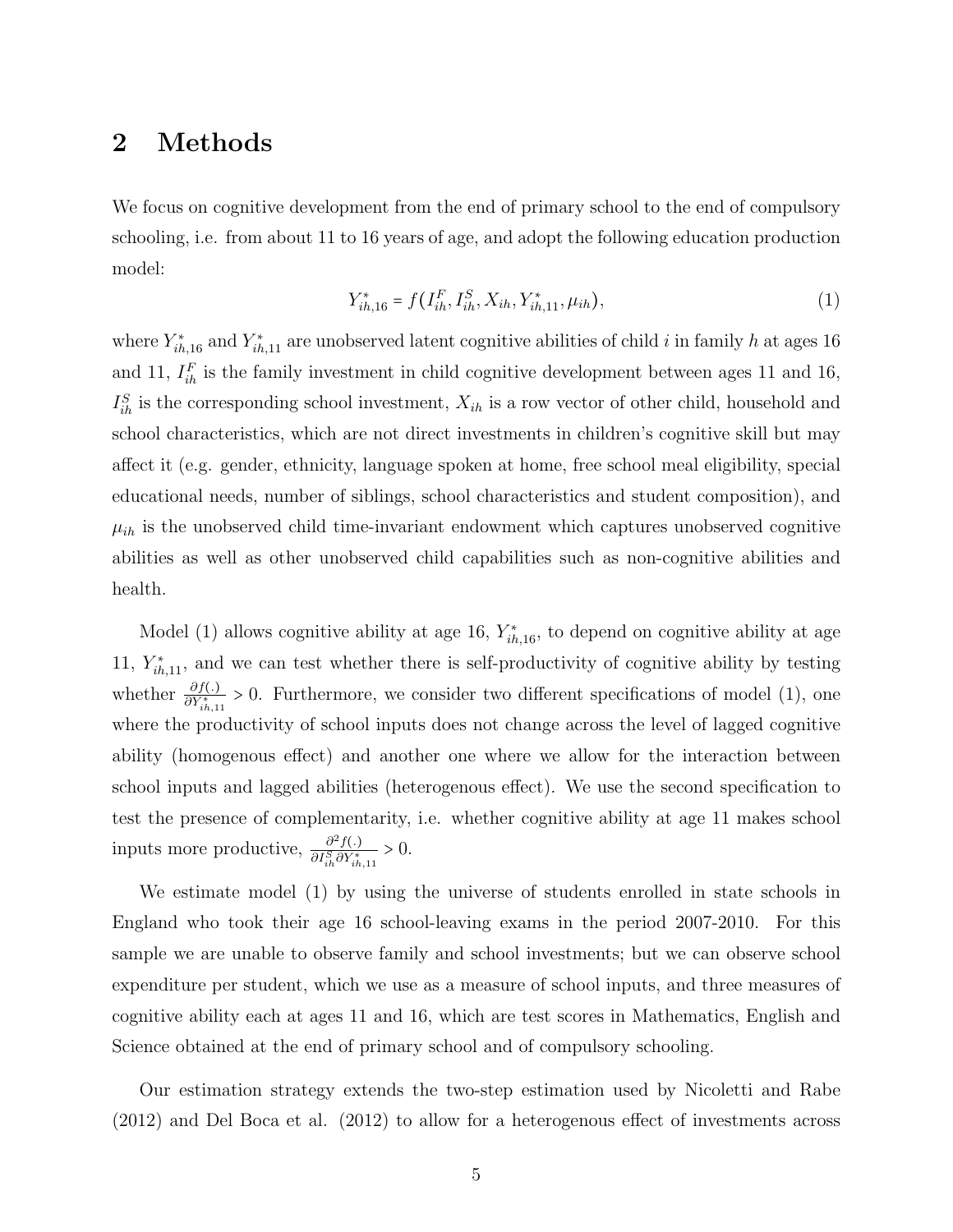students with different levels of lagged cognitive abilities. The first step is a within-pupil between-subject estimation that allows us to control for the endogeneity of the lagged test caused by unobserved child specific endowments, while the second step is a sibling fixed effect estimation that allows us to control for the potential correlation between school expenditure and unobserved family inputs. In the following we first explain the method when the effect of school inputs is assumed to be homogenous and then extend the method to the case of a heterogenous effect.

#### 2.1 Specification with homogenous effect of school investment

We assume that the relationship between each of the three test scores observed at age 11 and 16 and the unobserved latent cognitive skill at the corresponding age follows a classical measurement error model<sup>2</sup>

$$
Y_{ihs,11} = Y_{ih,11}^* + e_{ihs,11} \text{ and } Y_{ihs,16} = Y_{ih,16}^* + e_{ihs,16},\tag{2}
$$

where the subscript  $s$  indicates the test subject and takes value 1 for Mathematics, 2 for English and 3 for Science,  $e_{ihs,16}$  and  $e_{ihs,11}$  are subject-specific random components identically and independently distributed across children, households and test subjects with mean zero and variance  $\sigma_e^2$ , and are independent of the inputs in the production model and of the true latent skill at age 11 and 16,  $Y_{ih,11}^*$  and  $Y_{ih,16}^*$ . The random components  $e_{ihs,16}$  and  $e_{ihs,11}$ measure the deviation of the subject specific skill from the general latent skill. We assume that there is no correlation between  $e_{ihs,16}$  and  $e_{ihs',11}$  if  $s \neq s'$ , but we allow for persistence in the subject-specific ability across age, i.e.  $Cov(e_{ihs,10}, e_{ihs,11}) \neq 0.3$  Furthermore, we assume that the persistence in  $Y_{ih,t}$  is identical to the persistence in  $Y_{ih,t}^*$ . More precisely we assume that the correlation between  $Y_{ih,16}^*$  and  $Y_{ih,11}^*$  net of the explanatory variables in the

<sup>&</sup>lt;sup>2</sup>Imposing a classical measurement error model is equivalent to imposing a factor model with a single factor and equal factor loadings. The psychologist Spearman (1904) is the pioneer of factor analysis and was the first to apply it to capture a latent measure of skill which he called general intelligence or g-factor. But single factor models, to take account of measurement error in observed cognitive skill tests, have also been used more recently by economists (e.g. Cunha and Heckman 2008).

<sup>&</sup>lt;sup>3</sup>Note that it is possible that there are spillover effects from one subject to the other that operate through mediating factors such as the level of confidence, attitudes toward school, etc. For example, high achievement in one subject may increase confidence or improve attitudes towards learning which may spill over to subsequent achievements in other subjects. We take account for these mediating factors by applying individual fixed effect estimation, therefore controlling for unobserved confidence levels, learning attitudes and other unobserved child-specific factors.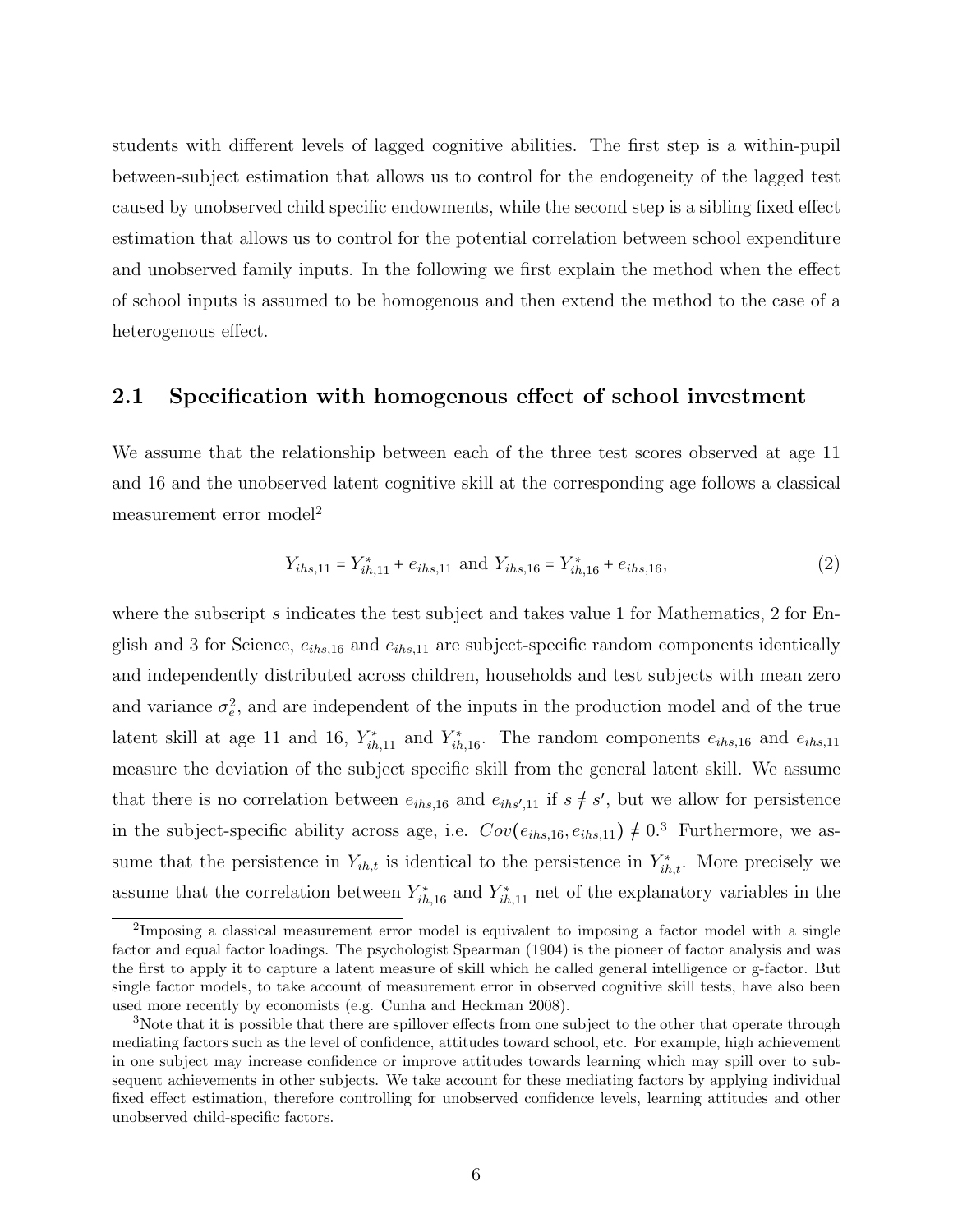education production model is identical to the corresponding correlation between  $Y_{ihs,16}$  and  $Y_{ihs,11}$ . This implies that the net correlation between  $Y_{ih,16}^*$  and  $Y_{ih,11}^*$  is also equal to the correlation between  $e_{ihs,16}$  and  $e_{ihs,11}$ . In our robustness checks we provide evidence that this assumption holds empirically.

Under the assumptions defined above and imposing that the production function (1) is additive, separable and linear in its arguments, we can rewrite it as

$$
Y_{ihs,16} = \alpha + I_{ih}^F \beta_F + I_{ih}^S \beta_S + X_{ih} \gamma + Y_{ih,11}^* \rho + \mu_{ih} + e_{ihs,16},\tag{3}
$$

where we replaced the unobserved latent cognitive skill at age 16 with the observed test score in subject s and s = 1,2,3 and where  $\alpha$  is the intercept,  $\beta_F$  and  $\beta_I$  are scalar parameters capturing the effects of family and school disinvestments,  $\gamma$  is a column vector with elements given by the effects of the explanatory variables  $X_{ih}$ , and  $\rho$  is a scalar parameter measuring the persistence in cognitive ability. Model (3) is usually known as the value added model (see Todd and Wolpin 2003) and it has been extensively used in previous empirical papers to evaluate the contributions of school inputs in a specific stage of the child's school life by controlling for the child's cognitive skill at the beginning of the stage (see Hanushek 1997; Meghir and Rivkin 2011; Holmlund et al. 2010).

Since the lagged cognitive skill  $Y_{ih,11}^*$  is unobserved, we replace it with the lagged test in subject s and rewrite equation (3) as

$$
Y_{ihs,16} = \alpha + I_{ih}^F \beta_F + I_{ih}^S \beta_S + X_{ih} \gamma + Y_{ihs,11} \rho + \mu_{ih} + u_{ihs,16},\tag{4}
$$

where  $u_{ihs,16} = e_{ihs,16} - e_{ihs,11}\rho$ . We provide details of the asymptotic bias of the ordinary least squares estimator in Appendix A.

To take account of the endogeneity of the lagged test score caused by the unobserved child-specific endowment,  $\mu_{ih}$ , we adopt a *two-step estimation*. In the first step we use test scores in three subjects and three corresponding lagged test scores for each child to estimate a child fixed effect model. This allows us to control for the unobserved child specific endowment that is invariant across subjects and to consistently estimate  $\rho$  in the value added model (4). However, this estimation is unable to identify the return to school investment because this does not vary across the three tests.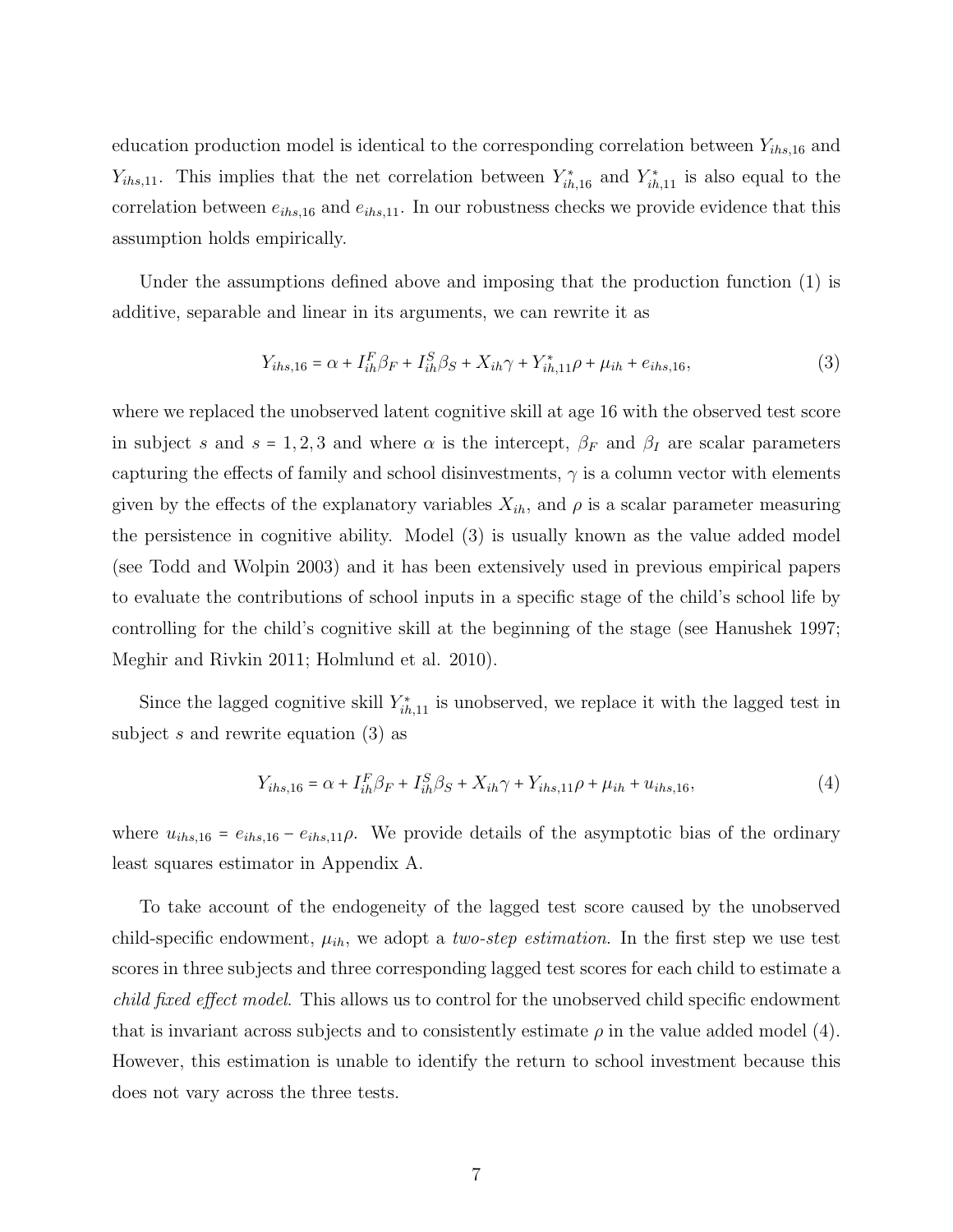Therefore we implement a second step where we use the estimated coefficient  $\rho$  to compute a new dependent variable  $(Y_{ihs,16} - Y_{ihs,116})$  which we regress on the remaining variables,

$$
Y_{ihs,16} - Y_{ihs,11}\rho = \alpha + I_{ih}^F \beta_F + I_{ih}^S \beta_S + X_{ih} \gamma + \mu_{ih} + u_{ihs,16}.
$$
 (5)

We estimate this regression using *sibling fixed effect estimation* to control for potential unobserved variables that do not vary between siblings and in particular to control for the family investment  $I_{ih}^F$  which we are unable to observe in our sample (see Rosenzweig and Wolpin 1994; Altonji and Dunn 1996; Behrman et al. 1996; Todd and Wolpin 2007). We discuss the credibility of the assumptions imposed in our model in more detail in Section 2.3.

#### 2.2 Specification with heterogenous effect of school investment

In model (3) the return to school investment does not vary across different levels of past achievement, i.e.

$$
\frac{\partial Y_{ih,16}^*}{\partial I_{ih}^S} = \beta_S.
$$
\n(6)

We are interested in testing whether the return to school investments between age 11 and 16 depends on the level of skills observed at a previous stage (age 11). Therefore we add to model (3) an interaction term between school investment and lagged cognitive ability,  $(I_{ih}^{S}Y_{ih,11}^{*}),$ 

$$
Y_{ihs,16} = \alpha + I_{ih}^F \beta_F + I_{ih}^S \beta_S + (I_{ih}^S Y_{ih,11}^*) \beta_{SY} + X_{ih} \gamma + Y_{ih,11}^* \rho + \mu_{ih} + e_{ihs,16},\tag{7}
$$

i.e. by assuming that the marginal effect of school investment is

$$
\frac{\partial Y_{ih,16}^*}{\partial I_{ih}^S} = \beta_S + Y_{hs,11}^* \beta_{SY}.\tag{8}
$$

Notice however that model (7) imposes the marginal effect of school investment to be linear in the lagged test. To relax this linearity assumption in our empirical application we allow the marginal effect of school investment to vary across deciles of the lagged test score, i.e. we assume that ∂Y <sup>∗</sup>

$$
\frac{\partial Y_{ih,16}^*}{\partial I_{ih}^S} = \beta_{S,10} + \mathbf{I}(d_{j-1}^* < Y_{ih,11}^* \le d_j^*)\beta_{S,j},\tag{9}
$$

where  $\mathbf{I}(d_{j-1}^* \lt Y_{ih,11}^* \leq d_j^*)$  is an indicator function,  $d_j^*$  is the j-th decile of  $Y_{ih,11}^*$  (j=1,...,9),  $d_0^*$ is the minimum value taken by  $Y_{ih,11}^*$ ,  $\beta_{S,10}$  is the effect of school inputs for children whose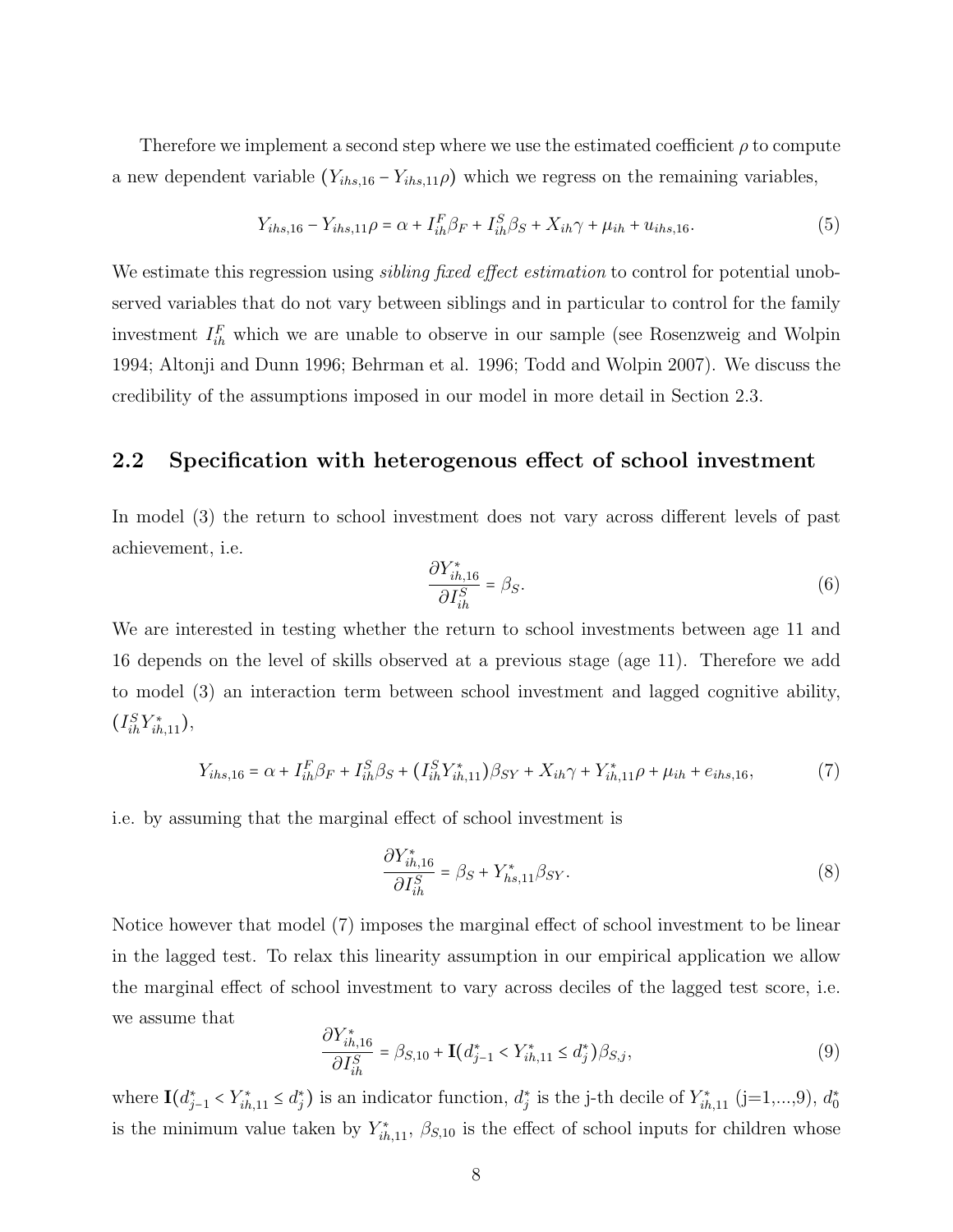lagged test is in the top decile, and  $\beta_{S,j}$  is the differential effect of the school inputs for children whose lagged test is in between the  $(j-1)$ -th and the j-th decile. This implies adopting the following model,

$$
Y_{ihs,16} = \alpha + I_{ih}^F \beta_F + I_{ih}^S \beta_{S,10} + \sum_{j=1}^9 I_{ih}^S \mathbf{I}(d_{j-1}^* < Y_{ih,11}^* \le d_j^*) \beta_{S,j} + X_{ih} \gamma + Y_{ih,11}^* \rho + \mu_{ih} + e_{ihs,16}.\tag{10}
$$

To estimate model (10) we proceed again with a two-step estimation. In the first step we use child fixed effect estimation to estimate the persistence,  $\rho$ , and the differential effect of the school investment at the first 9 deciles of the lagged test distribution,  $\beta_{S,j}$  for  $j = 1, ..., 9$ . In the second step we use sibling fixed effect estimation to estimate the baseline effect, i.e. the effect of school inputs at the 10th decile of the lagged test distribution. We provide more details on the estimation of model (10) and on the assumptions imposed for its consistency in Appendix B.

#### 2.3 Identification of complementarity

As stressed in the Introduction, inference on complementarity requires exogenous variation in both investments and lagged abilities. We provide details on how we use exogenous variation in both lagged cognitive abilities and school investments in the next two sub-sections.

#### 2.3.1 Exogenous variation in lagged cognitive ability

Past cognitive ability can depend on unobserved dimensions of child ability, such as noncognitive ability and health, and on unobserved family inputs. This implies that part of the variation in lagged cognitive ability is endogenous (see Todd and Wolpin 2003 and 2007; Andrabi et al. 2011). To control for the potential endogeneity issue, we use child fixed effects methods in the first step and sibling fixed effect methods in the second step of our estimation procedure. The first step provides consistent estimation of the persistence  $\rho$  and the interaction coefficients  $\beta_{S,j}$  (j = 1, ..., 9) in model (10) even in the presence of unobserved student specific capabilities, as long as they have the same effect on the return to school inputs across subjects. Our estimates are also consistent if parental investments affect the return to school inputs, as long as these investments do not differ or have a differential effect across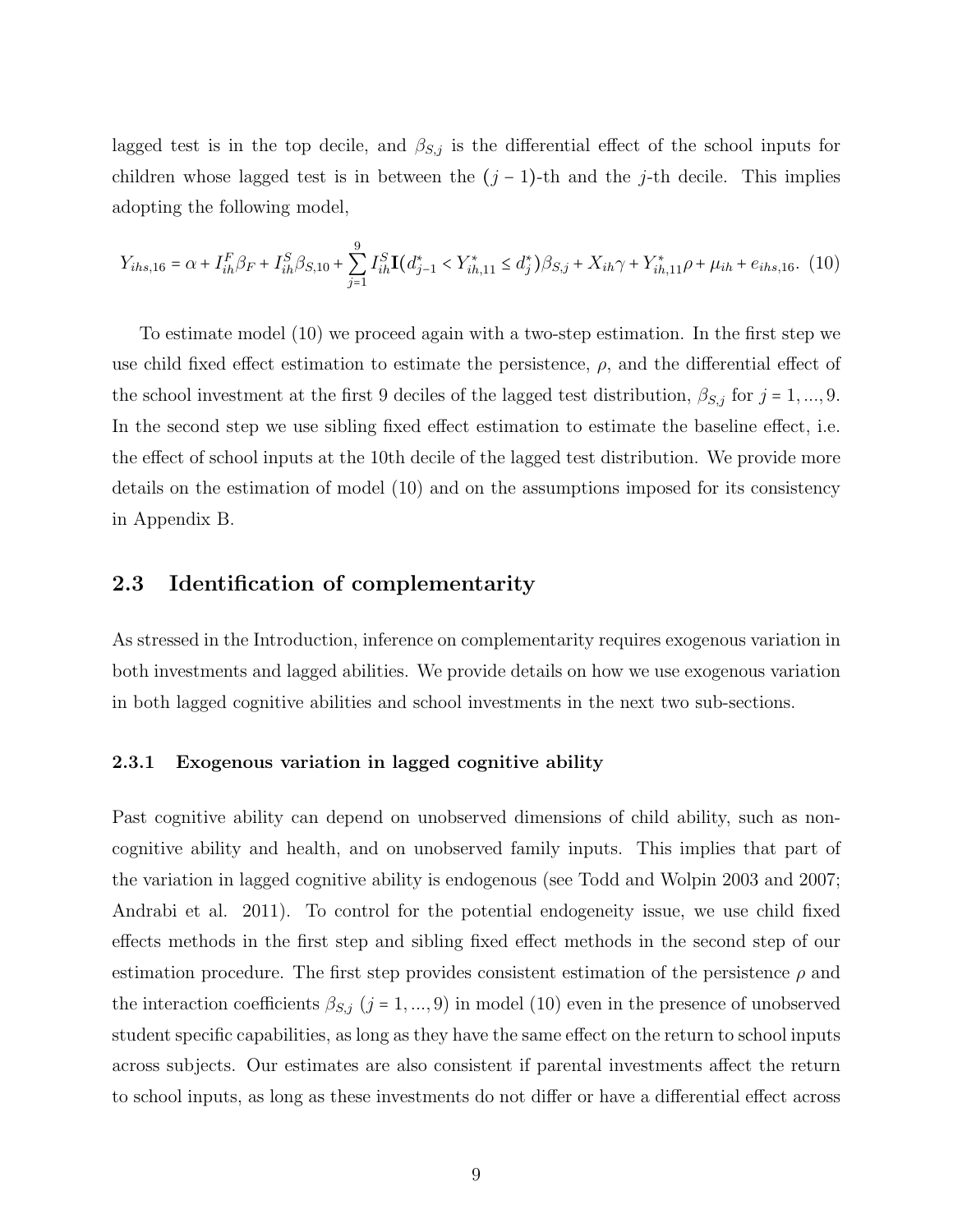subjects. By using child fixed effects estimation we are purging our estimates of subjectinvariant endogeneity, but it may be that there is remaining subject-specific endogeneity affecting our results. For example, a student may have a special talent in Maths that allows her to improve rapidly in Maths over time, and this improvement could be wrongly attributed to dynamic complementarity. We test this possibility in various ways, for example by investigating whether groups of student specialise in particular subjects and by excluding from our estimates groups that we suspect could be affected by "learning anomalies" in particular subjects. These tests indicate that dynamic complementarity holds regardless of any subject-specific endogeneity. In summary, the first-step estimation allows us to make consistent inference on the presence of self-productivity and complementarity, i.e. on whether  $\rho > 0$  and whether  $\beta_{S,j}$  is increasing in j in model (10).

While our inference on the presence of self-productivity and complementarity is consistent in the presence of subject-invariant unobserved child capabilities or parental investments, the estimation of the baseline effect of school inputs is not necessarily consistent. By baseline effect of school inputs we mean the effect of school inputs at the 10th decile of lagged cognitive ability, i.e.  $\beta_{S,10}$  in model (10). The baseline effect is not a main parameter of interest in this paper, as we can investigate whether or not the return to school inputs is increasing in cognitive ability without a consistent estimate of the baseline effect. We discuss consistency because the baseline effect may be of substantive interest in other applications.

The baseline effect is estimated in the second step of our procedure using sibling fixed effects estimation and it is consistent only if either siblings share the same family characteristics, or differences between siblings in family characteristics, such as potential differences in family investment between siblings, are uncorrelated with differences in school inputs (after controlling for differences in the other explanatory variables in our production model).

A possible situation in which there is an association between sibling differences in cognitive ability and in school inputs is the case where parents decide to compensate or reinforce these differences, for example by enrolling their children in different schools or through differential parental investments (Behrman et al. 1982). By including in our estimates only siblings going to the same school we avoid the bias resulting from differential investments that operate through school choice. We take into account that parental investments might compensate or reinforce for the sibling difference in cognitive ability by controlling for test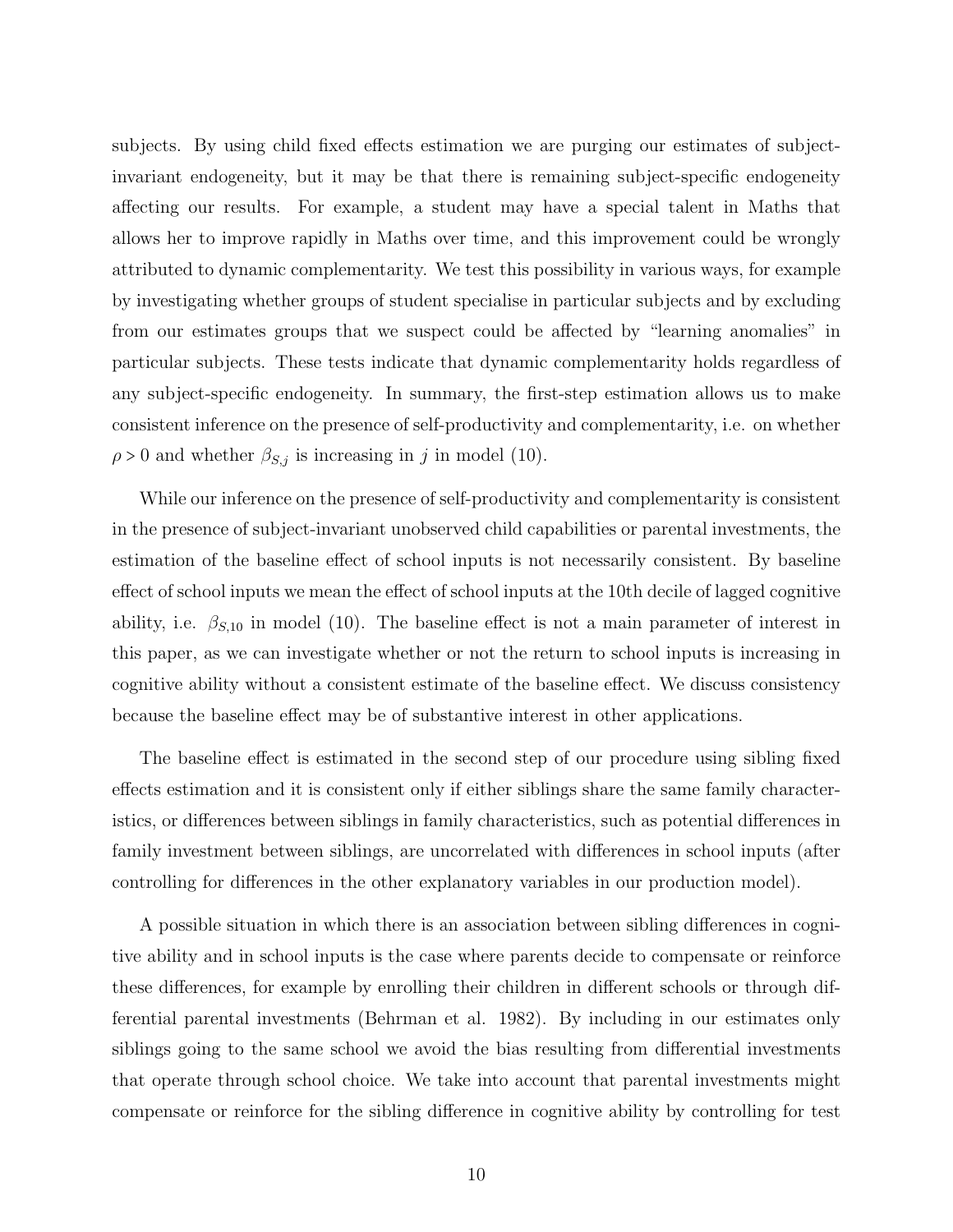scores observed at the end of primary school (lagged test scores), i.e. by allowing the sibling difference in parental investments to depend on the observed difference in their lagged test. Arguably lagged test scores are the main measures of child cognitive abilities that parents can observe to decide how to invest in their children. Note that we also control for various other child characteristics that may induce parents to invest differentially in siblings, including birth order, birth month, having special educational needs (learning difficulties that are related to behavioral or health issues), and being identified by the school as gifted or talented.<sup>4</sup> Parents may also vary their inputs by school expenditure. However, the variation in school expenditure we exploit is based on idiosyncratic changes within one school between cohorts, and we suspect that these changes are difficult to be perceived by parents.

#### 2.3.2 Exogenous variation in school investment

Differences in school investments across state schools are generally not random because the allocation of public funding tends to favor schools with a higher fraction of students from disadvantaged backgrounds. We take account of the redistributive nature of school inputs by controlling for the school characteristics that are used to allocate resources(for example the proportion of students on free school meals). After controlling for these characteristics, we have exogenous variation in expenditure per student across schools. This is because in the time-period considered in our empirical analysis (2005-2010) there was a substantial real increase in funding per student from an average of 4,690 pounds in 2005 to 5,750 pounds in 2010 (23\%) increase in 2010 prices).<sup>5</sup> Moreover, the rules used to allocate funding across schools vary regionally and have built-in delays in adapting to changes in school characteristics so that similar schools can receive very different funding levels.

Most funding for state schools in England comes from central government which hands money to local education authorities, of which there are 154. The central government grant

<sup>4</sup>Another situation that can lead to a biased estimator of the baseline effect is the case when one of the siblings has serious learning difficulties, physical disabilities or significant behavioral problems. These children are usually enrolled in so-called "special schools" which provide specific support for children with more extreme needs and which typically have higher resources. To avoid the resulting bias, we exclude these types of schools from our sample.

<sup>&</sup>lt;sup>5</sup>In our empirical analysis we consider test scores of four cohorts of students, taking exams in 2007, 2008, 2009 and 2010. School inputs are three-year averages of expenditure per student, so that for a student taking exams in 2007, inputs will be from the period 2005-2007.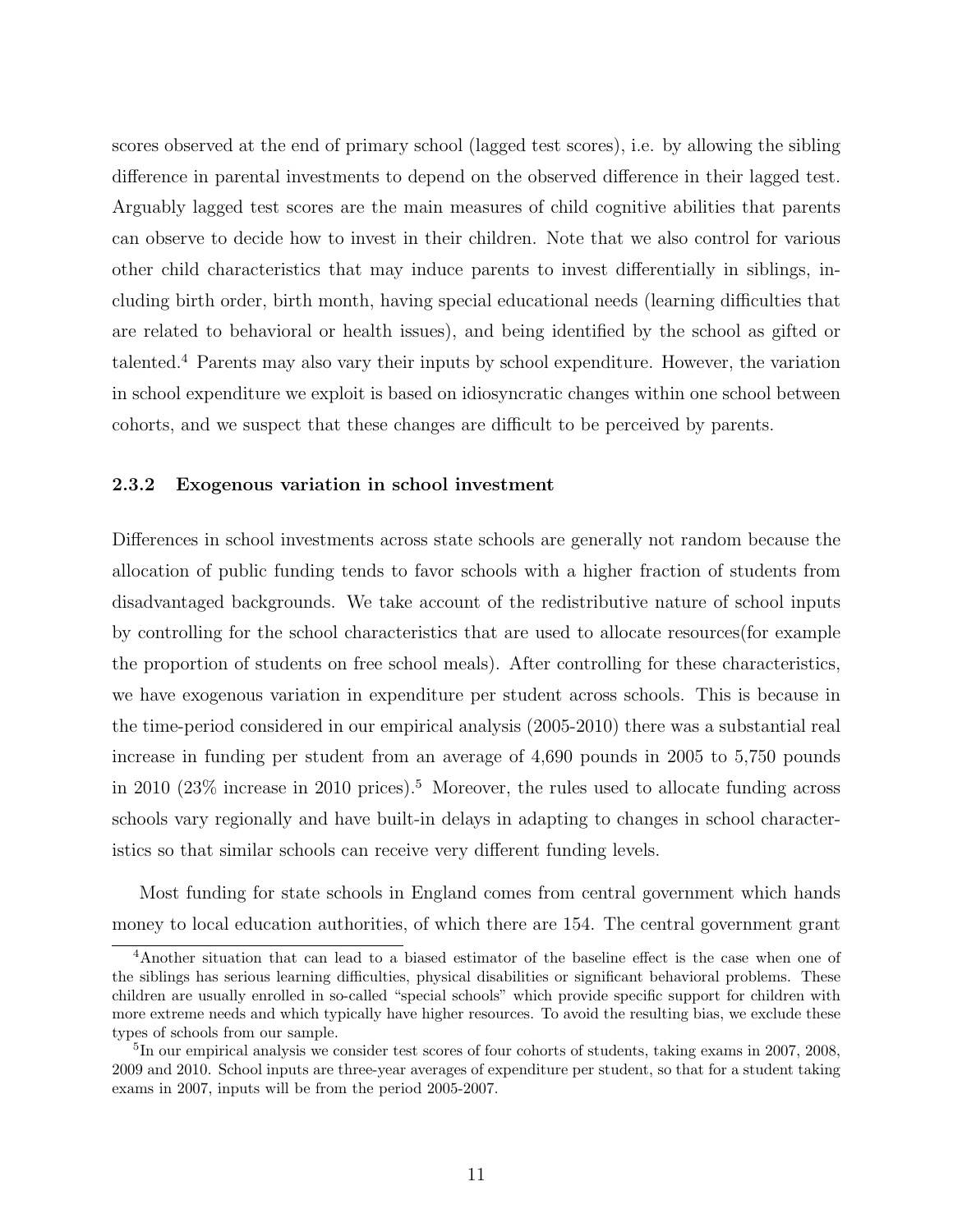is calculated using a funding formula mostly based on student numbers, educational disadvantage and area costs. However, a so-called spend-plus methodology is applied whereby local authority grants are determined as flat-rate increases on the grant received the previous year - with a historical starting point in 2005-06 - plus an extra increase based on the formula. "So, current levels of school funding are based on an assessment of needs which is out of date, and on historic decisions about levels of funding which may or may not reflect precisely what schools needed then" (Department for Education 2011, p. 3).

Local authorities then use their own funding formulas to hand out the money received from central government to schools. However, a major constraint that local authorities face is the Minimum Funding Guarantee, introduced in 2004-05, which guarantees each school a minimum increase per student per year. In 2010-11 half of the annual increase in funding was used to meet the Minimum Funding Guarantee (Chowdry and Sibieta 2011), so it largely limits the freedom with which local authorities can choose their funding rules (Levačič 2008). Apart from student numbers, many local authorities allow more funding for students from deprived backgrounds (eligible for free school meals), with special educational needs and with English as an additional language (Chowdry and Sibieta 2011). There is considerable variation between local authorities in the formula used (West 2009).

The combination of spend-plus methodology and Minimum Funding Guarantee has weakened the relationship between school funding levels and educational need. In 2010-11 7% of secondary schools had a level of funding at least 10% lower than predicted using observable characteristics, and 6% had funding at least 10% higher (Chowdry and Sibieta 2011, p. 12).

To illustrate the variation in expenditure we exploit in this paper, Table 1 gives a preview of the between-sibling variation in expenditure per student in our sample (see the next section for details on the data). Table 1 shows that the majority of siblings in our data (85%) go to the same school. Among siblings going to the same school, on average the younger sibling in a family will have received an annual input which was 349 pounds higher than that received by the older sibling in the same school, with a standard deviation of 283 pounds. We know that the expenditure per student has increased over our sample years, so we want to make sure the between-sibling variation is not driven only by a time trend. Therefore we also present the mean and standard deviation of the expenditure differential between the younger and older sibling a) net of a time trend (we control for academic year in our models), and b)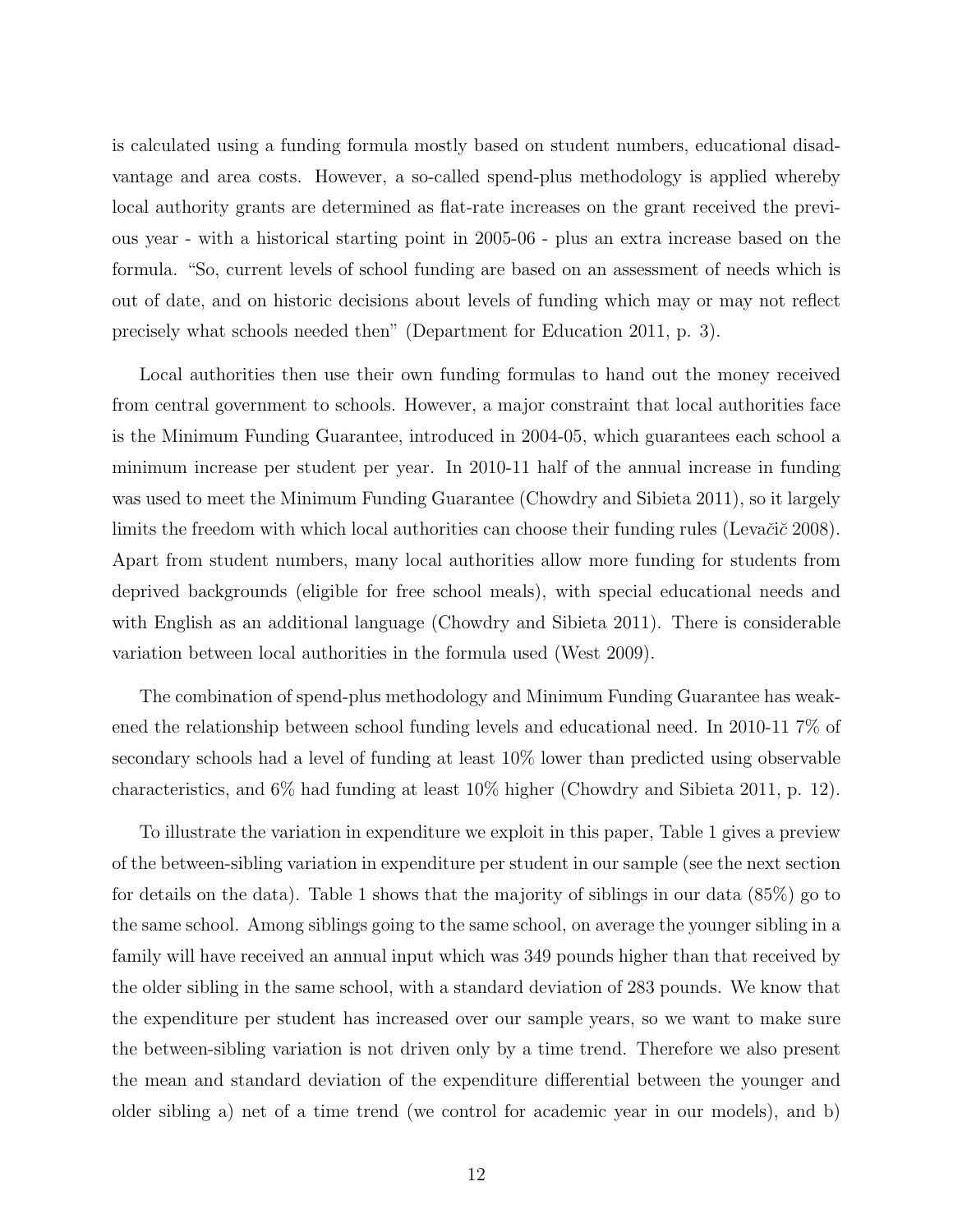net of a school-specific time trend to check for local trends. The Table shows that the mean differences in expenditure per student net of the time trend and the school-specific time trend is indeed lower, but reassuringly the standard deviation is still substantial. We can also see that a minority of siblings attend different schools. The mean between-sibling differences are smaller for this group, but the standard deviation is larger - both for the overall expenditure and for expenditure per student net of the trends. As we cannot assume for these siblings that differences in expenditure are exogenous, as they could reflect parental school choice associated with differential sibling ability, we restrict our empirical analysis to siblings going to the same school.

## 3 Data

We use the National Pupil Database (NPD), which is available from the English Department for Education and has been widely used for education research. The NPD is a longitudinal register dataset for all children in state schools in England, covering roughly 93% of students. It combines student level attainment data throughout primary and secondary school with student characteristics.<sup>6</sup>

In England full-time education is compulsory for all children aged between 5 and 16. The education during these years is divided into four Key Stages and at the end of each stage (at ages 7, 11, 14 and 16) there is an assessment of the student's educational achievements. Assessments at the end of Key Stages 2 and 4 are externally marked and therefore comparable across different schools. Key Stage 2 tests are taken at the end of primary school, usually at age 11, in the core subjects of English, Mathematics and Science. Key Stage 4 tests are taken at age 16 at the end of compulsory schooling, and are either the General Certificate of Secondary Education (GCSE) exams or equivalent vocational or occupational exams. Students decide which GCSE courses to take, and because English, Mathematics and Science are compulsory study subjects, virtually all students take GCSE examinations in these topics, plus others of their choice, with a total of ten different subjects normally taken. In addition to GCSE examinations, a student's final grade may also incorporate coursework elements.

<sup>&</sup>lt;sup>6</sup>The NPD also holds attainment data for pupils in non-maintained and independent schools, but we do not consider them in our sample because we cannot observe their background characteristics.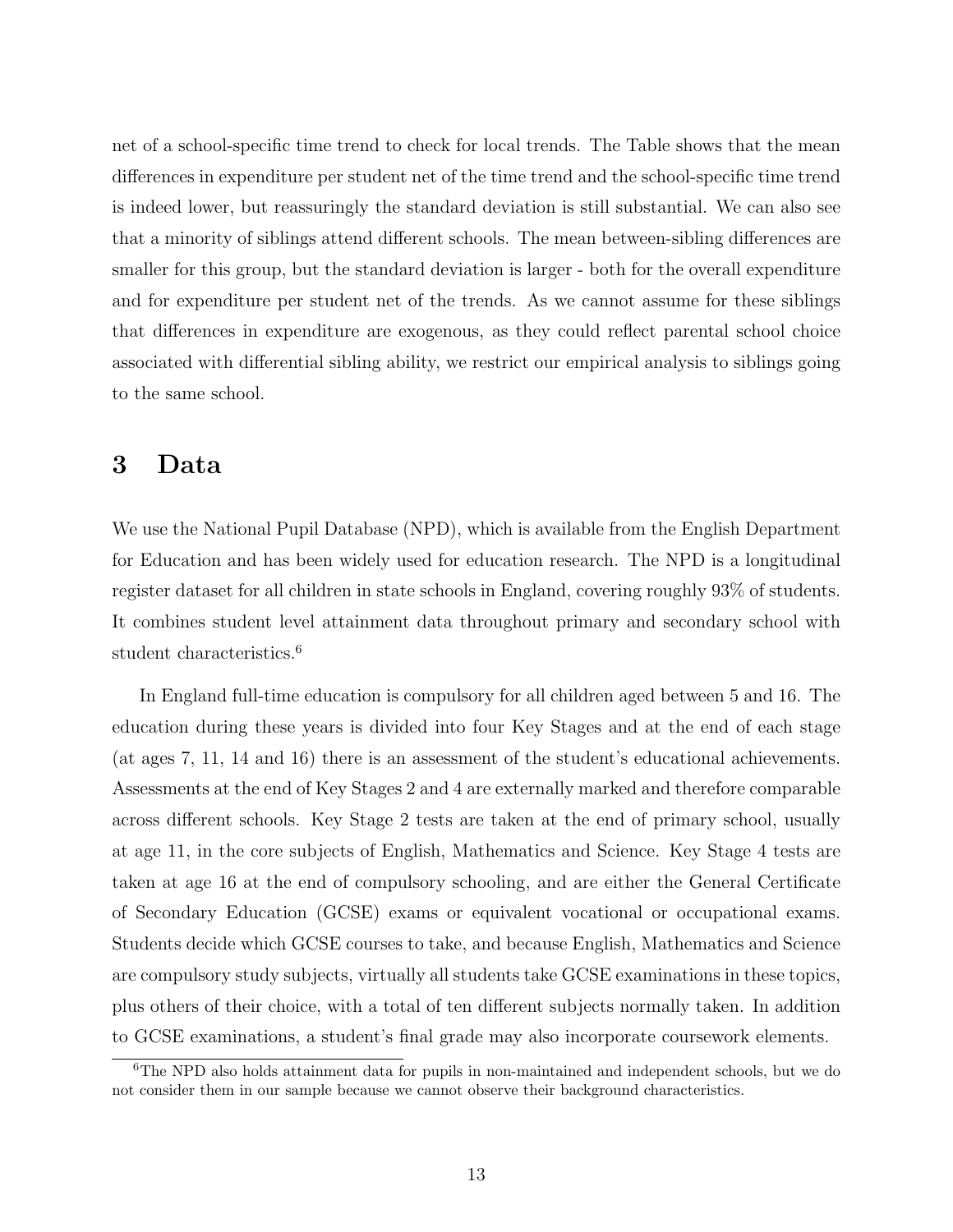#### Student-level variables

Our outcomes of interest are GCSE or equivalent vocational test results at age 16 in English, Mathematics and Science. Students receive a grade for each GCSE course, where pass grades include  $A^*$ , A, B, C, D, E, F, G. We transform these grades into a continuous point score which we refer to as the Key Stage 4 score.<sup>7</sup> We control for lagged cognitive skills using Key Stage 2 continuous test scores in English, Mathematics and Science. All test scores are standardized to have a mean of zero and a standard deviation of one.

Individual and family background variables available in the NPD include the gender of the student, ethnicity (white British, black, mixed, Indian, Pakistani and Bangladeshi, Chinese), whether or not the first language spoken at home is English, whether special educational needs have been identified for the child and whether the student has been classified as gifted and/or talented. Moreover, we can identify whether or not a student is eligible for free school meals (FSM). FSM eligibility is linked to parents' receipt of means-tested benefits such as income support and income-based job seeker's allowance. We also include the number of months a student is older than an August-born (the youngest in a school cohort), to control for relative age at test within the cohort, and for the Income Deprivation Affecting Children Index, which is a measure of deprivation in the children's residential neighborhood available in the NPD.

Finally we consider the number of siblings to control for the size of the household and an indicator variable for being the oldest pupil in a household or a singleton to control for possible birth-order effects. Siblings are defined as co-residential students, and we identify them by matching address data released under special conditions. The first year that full address details were collected in the NPD across all student cohorts was 2007. Siblings are therefore defined as students in state schools aged 4-16 and living together at the same address in January 2007.<sup>8</sup> Siblings who are not school-age, those in independent schools and those living at different addresses in January 2007 are excluded from our sibling definition. Step and half siblings are included if they live at the same address, and we are not able to distinguish them from biological siblings.

<sup>&</sup>lt;sup>7</sup>We use a scoring system developed by the Qualifications and Curriculum Authority which assigns 16 points to pass grade G, and 6 points are added for each unit improvement from grade G.

<sup>&</sup>lt;sup>8</sup>We have address data for 2007 only so cannot update the sibling status across years.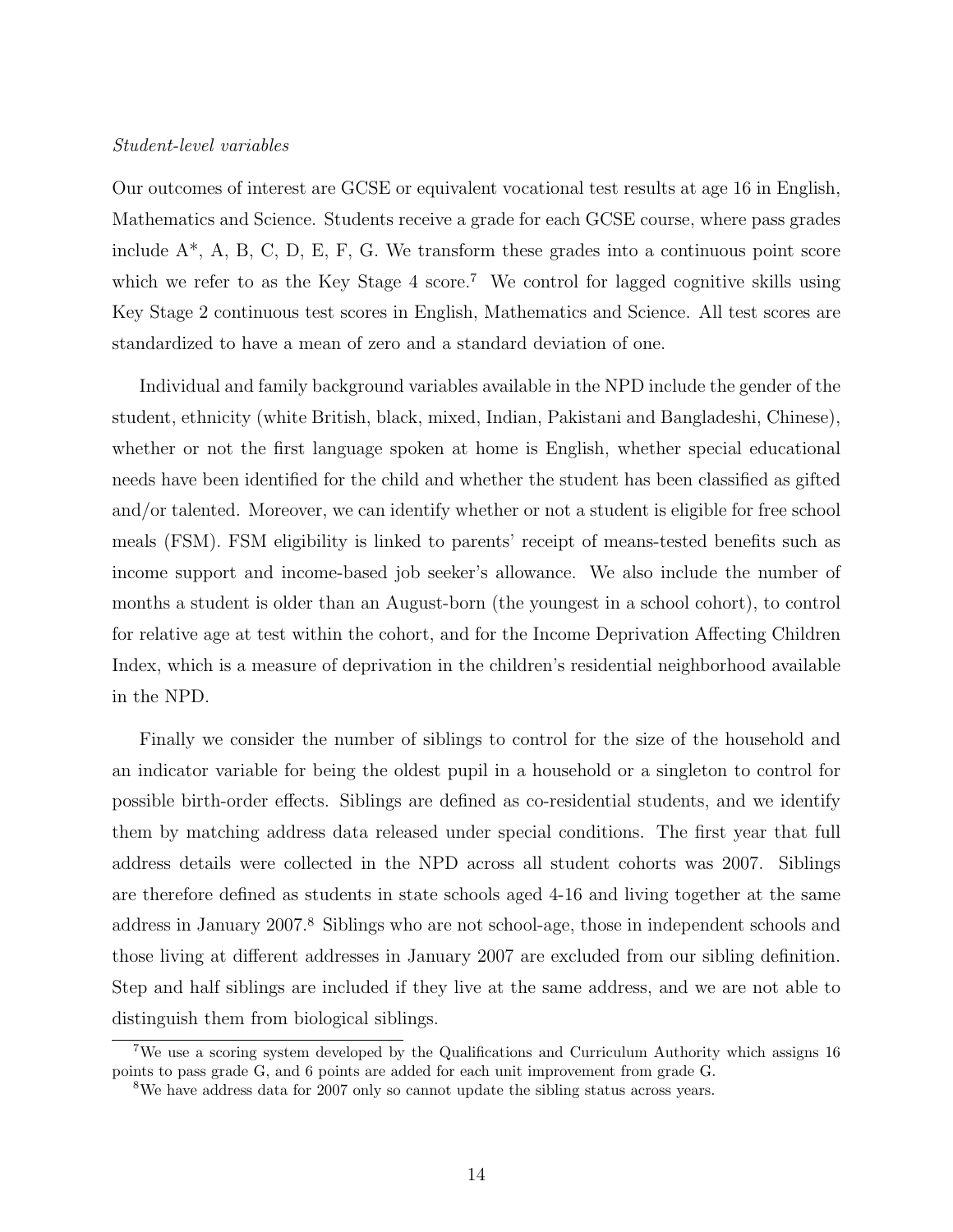#### School-level variables

We merge school-level expenditure information from Consistent Financial Reporting data sets for 2004-2010 to the NPD. These data sets contain details on different types of income and expenditure for each school, separately for each academic year. The data allow us to derive the expenditure per student which excludes capital expenditure such as new construction, but includes expenditure items such as learning resources which may benefit students for several years. For each student taking his/her key stage 4 exams in the academic year t, the school expenditure per student is computed as the expenditure per student in his/her school expressed in 2010 prices using the DGP deflator and averaged over the years  $t - 2$ ,  $t-1$  and  $t<sup>9</sup>$ 

In addition we add school-level characteristics to the NPD using Schools, Pupils and their Characteristics tables published by the Department for Education. These tables are derived from annual school censuses. School-level characteristics include the number of students in the school and variables describing the student composition, in particular the proportion of students that receive free school meals, whose first language is English, that are of white British, black, mixed, Indian, Pakistani/Bangladeshi and Chinese ethnicity and that have special educational needs (with and without statements). Again we average these variables describing the student composition over three years. We also add cohort mean Key Stage 2 test scores in English, Science and Maths as school-level controls for prior attainment within the school. Academic year dummies are included to control for trends in test results ("test inflation") and for trends in expenditure.

#### Estimation sample

For our analysis we select a sample of the oldest two siblings going to the same school from each household. Focusing on two siblings from each family avoids having to expand the dataset to include all sibling pair combinations within each household with the risk of overrepresenting households with a large number of children. In the vast majority (95.5%) of families there are only two siblings observed taking Key Stage 4 exams in the observation period. We remove twins from the data set as well as siblings who begin school in the same year as expenditure will not vary between them. The sample includes all students that took Key Stage 4 exams in 2007 or in one of the three following years (2008, 2009, 2010).

<sup>9</sup>We consider alternative ways of measuring school expenditure in the Robustness section.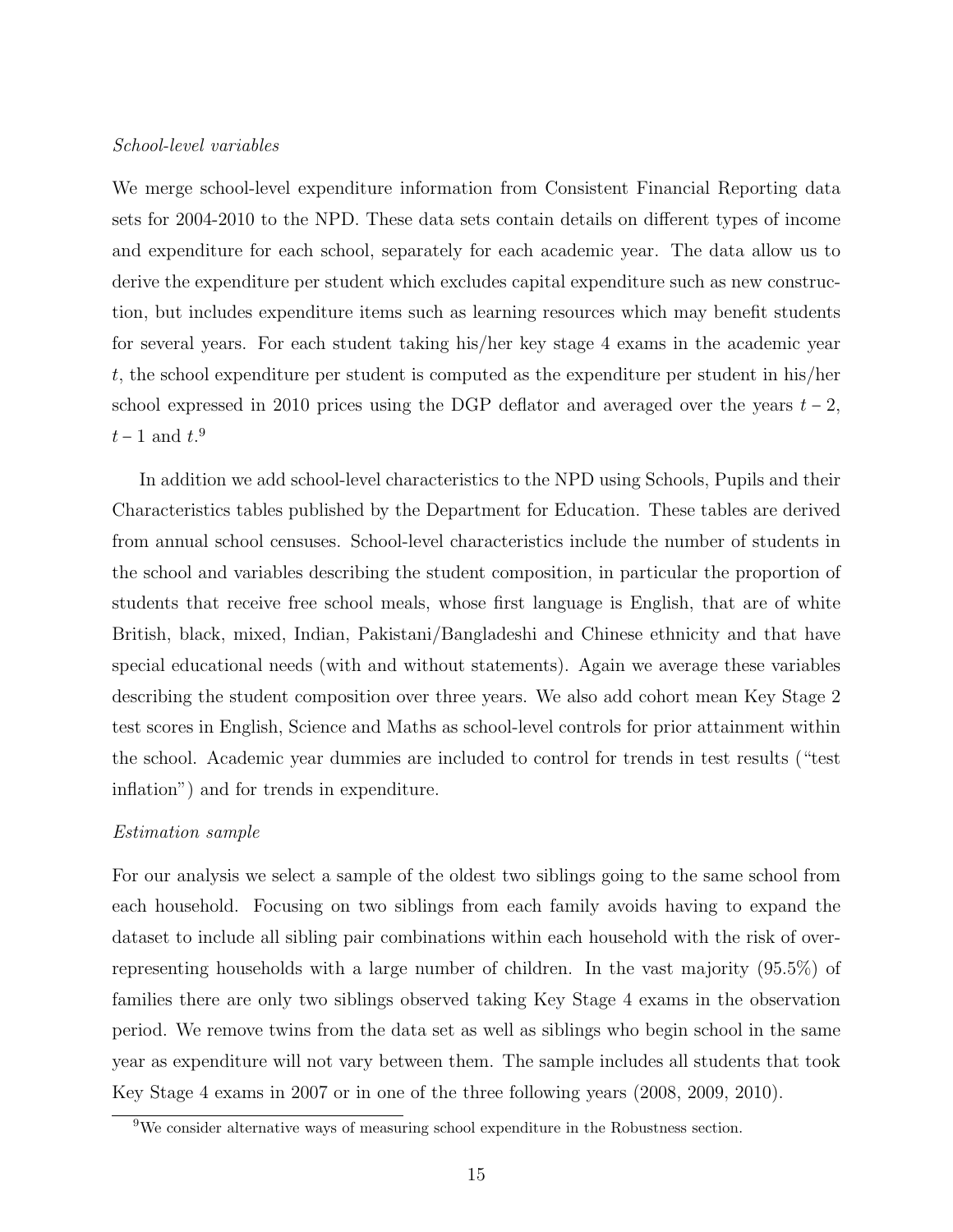We remove students with duplicate data entries or with missing data on any of the background or school-level variables from the dataset. Moreover, we retain only students for whom we have non-missing test scores for all outcomes at both Key Stages 2 and 4 which leads to a reduction in sample size of  $13\%$ .<sup>10</sup> We also exclude "special schools" that exclusively cater for children with specific needs, for example because of physical disabilities or learning difficulties, as well as schools specifically for children with emotional and/or behavioral difficulties. Academy schools which have been introduced in 2000 and allow schools more autonomy and flexible governance are also excluded. In 2007 about 1.5% of schools had academy status, rising to about  $6.5\%$  in 2010. Finally, we exclude the top 1% of the expenditure per student distribution to remove extreme outliers from the data set. The remaining sample contains 359,470 students (179,735 sibling pairs).

Table 2 describes our sample. It displays individual characteristics in the top panel and school characteristics in the bottom panel. 92% of students have English as their first language, 18% are classified as gifted and talented and 16% have special educational needs. The proportion of White British students is 87% and 10% of students in our sample are eligible to receive free school meals. The bottom panel of Table 2 shows that secondary schools are quite large with more than 1,000 students in a school on average. The schoollevel proportions of students with free school meal eligibility, ethnicity and English as their first language are comparable to the individual level means.

### 4 Empirical results

In Table 3 we report the main estimation results of the education production model. All results refer to value added models estimated using the sample of siblings going to the same school and pooling together observations on the tests at age 16 in Mathematics, English and Science, i.e. imposing the same model coefficients across subjects. Note that this pooled sample has three times the number of observations reported in the descriptive statistics, Table 2. The explanatory variables include the lagged test score at age 11, school expenditure per student, the set of child and school characteristics described in Table 2 and dummies for

<sup>10</sup>Missing cases are concentrated among low attaining students that are more likely to be absent at exams or, at Key Stage 4, choose not to take exams in one or more of the core subjects. Comparing the original with the retained sample the average test score is reduced by about  $1\%$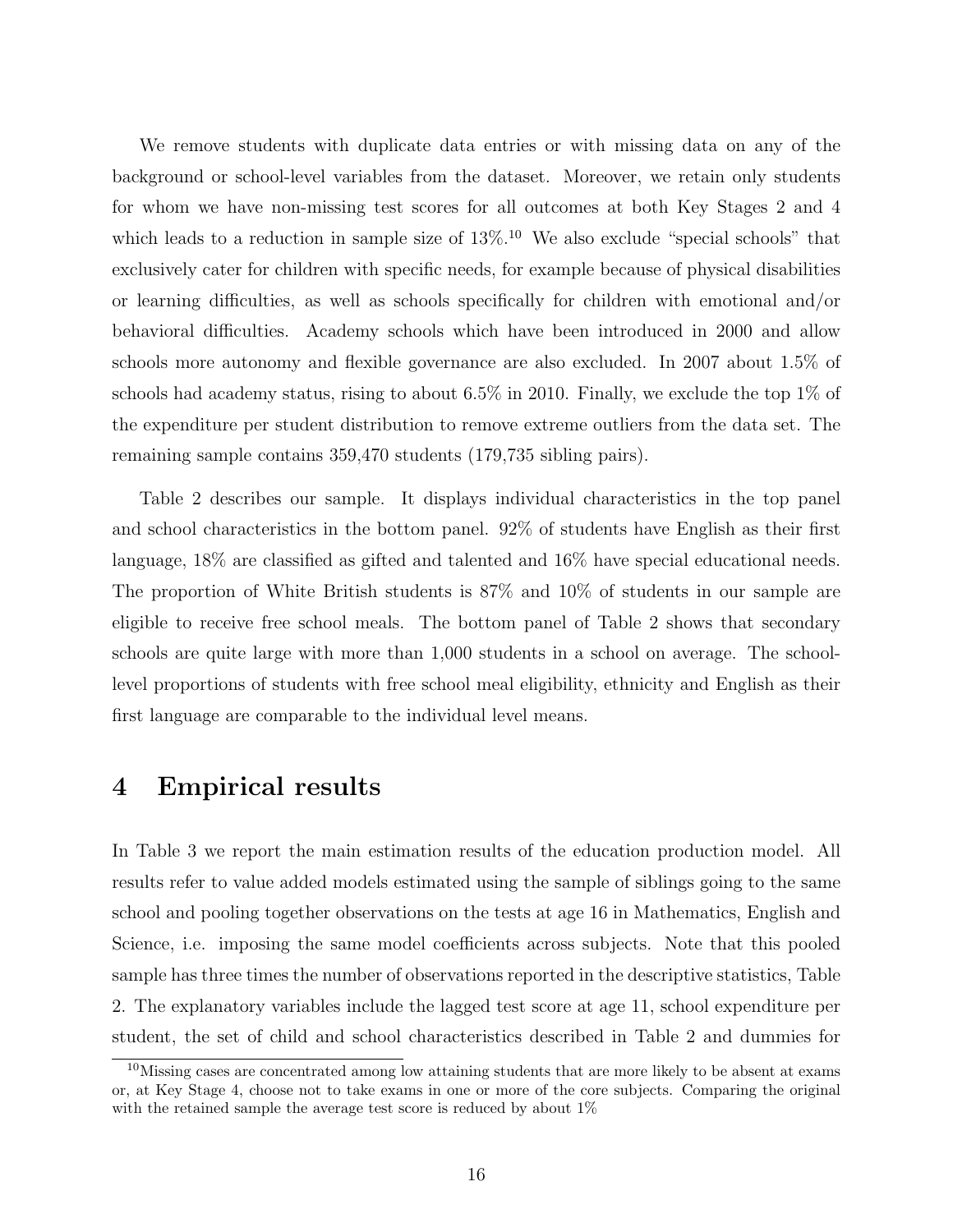the academic year to control for grade inflation, trends in funding levels and other potential changes over time.

In columns (1) to (3) of Table 3 we compare results based on three different estimations of the value added model: (i) ordinary least squares estimation (OLS), which neglects unobserved family and school characteristics and the endogeneity of lagged cognitive ability, (ii) sibling fixed effect estimation which controls for unobserved family and school characteristics and inputs that are invariant across siblings, but does not control for the endogeneity of lagged test scores, (iii) two-step estimation (two-step sibling fixed effect) which controls for both unobserved family and school heterogeneity and endogeneity of the lagged test. Note that unobserved school characteristics that are persistent over time are controlled for in the sibling fixed effect and two-step estimation because our sample considers only siblings going to the same school. We report the results of these three estimation methods for the model that allows the effect of expenditure per student to vary across different deciles of the lagged cognitive ability (see top panel of Table 3) and for the model that imposes equal return to the expenditure per student across the distribution of the lagged cognitive ability (see bottom panel of Table 3).

Our preferred estimation is the two-step estimation of the value added model with heterogenous effects of the expenditure per student (see column 3 in the top panel of Table 3), which we use as benchmark for comparison.<sup>11</sup> These benchmark estimates provide evidence of the presence of strong complementarity and self-productivity of cognitive ability. A £1,000 increase in the expenditure per student has a statistically significant effect of 3% of a standard deviation for children at the bottom of the lagged test score distribution, while it leads to an increase of 9% of a standard deviation in test scores for children at the top of the lagged test score distribution.

Although the overall effects of expenditure per student are modest, the differences by lagged ability are sizeable: productivity of expenditure is three times higher for students at the top of the lagged attainment distribution than for those at the bottom. The returns to school expenditure are strictly monotonically increasing in the lagged test score and the differences between the students in two adjacent deciles are always statistically significantly

<sup>&</sup>lt;sup>11</sup>We do not bootstrap the standard errors to take account of the fact that we replace  $\rho$  and  $\beta_{S,j}$  for  $j = 1, \ldots, 9$  with their estimates because our first step has very low standard errors and makes use of the universe of pupils, so we do not expect our standard errors to change much.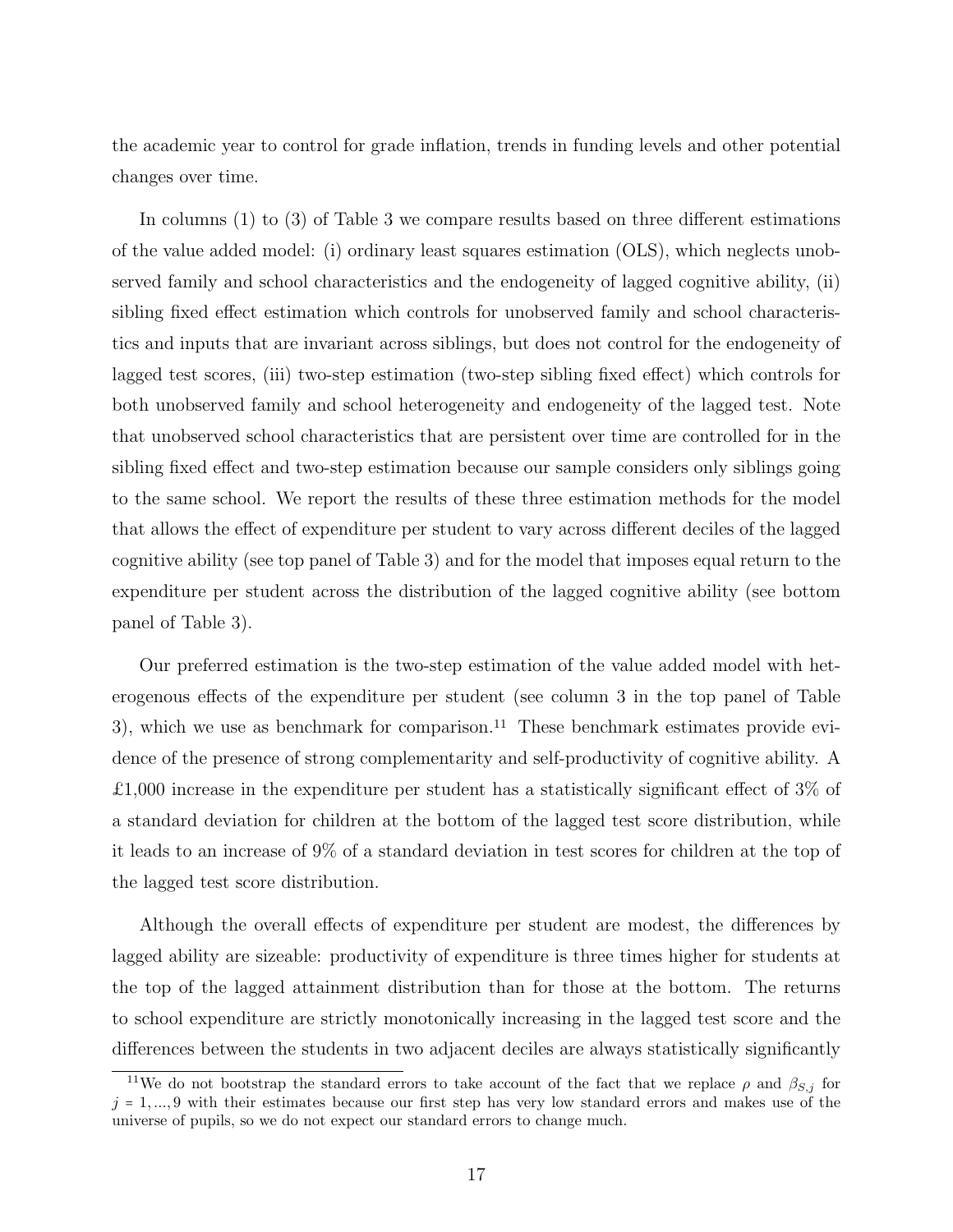different form zero at the 5% level. We attribute the increasing effect of school expenditure by level of lagged test score to complementarity between school inputs and past ability. One situation we can think of that would lead to such results in absence of complementarity is a situation where within a school more resources are invested into children with higher lagged ability (e.g. teachers give more attention to brighter students). But this seems to contradict existing school policies, which are targeted to provide more school resources and support to children who are low achievers. We discuss further possibilities in the robustness section.

The persistence  $\rho$  is the coefficient that captures the intensity of self-productivity. Table 3 shows that an increase of one standard deviation in the test score at the end of primary school leads to an increase of about 22% of a standard deviation in the test score at the end of compulsory schooling (see parameter  $\rho$  in the top panel). This suggests that early school interventions can be more effective than later ones because they not only directly increase cognitive ability at the time but also future cognitive ability. This is because higher cognitive ability attained at one stage both persists into the next stage and increases the return to school inputs in later stages through a multiplier process.

We can see that the models based on OLS and sibling fixed effects methods (columns 1 and 2) underestimate the effect of expenditure per student and overestimate the persistence in cognitive ability. This is true for both the models with homogenous and heterogenous effect of school expenditure (see bottom and top panels of Table 3). These models do not control for the endogeneity of the lagged test nor, in the case of the OLS model, for unobserved family and school characteristics. Since these omitted variables are likely to be positively correlated with the lagged test score net of the remaining control variables in the production model, the overestimation of the persistence is in line with the asymptotic bias we expect (see Appendix A). We also expect that an overestimation of the persistence may lead to a underestimation of the input effect in the production function and indeed this is what we find empirically.

Imposing the same return to expenditure per student across the lagged cognitive ability distribution causes additional overestimation bias of the persistence (see  $\rho$  coefficients in the bottom panel), while the estimated homogenous effect of expenditure per student seems close to the corresponding estimated effect at the 5th decile of the lagged test distribution. This overestimation of the persistence is in line with the expected asymptotic bias caused by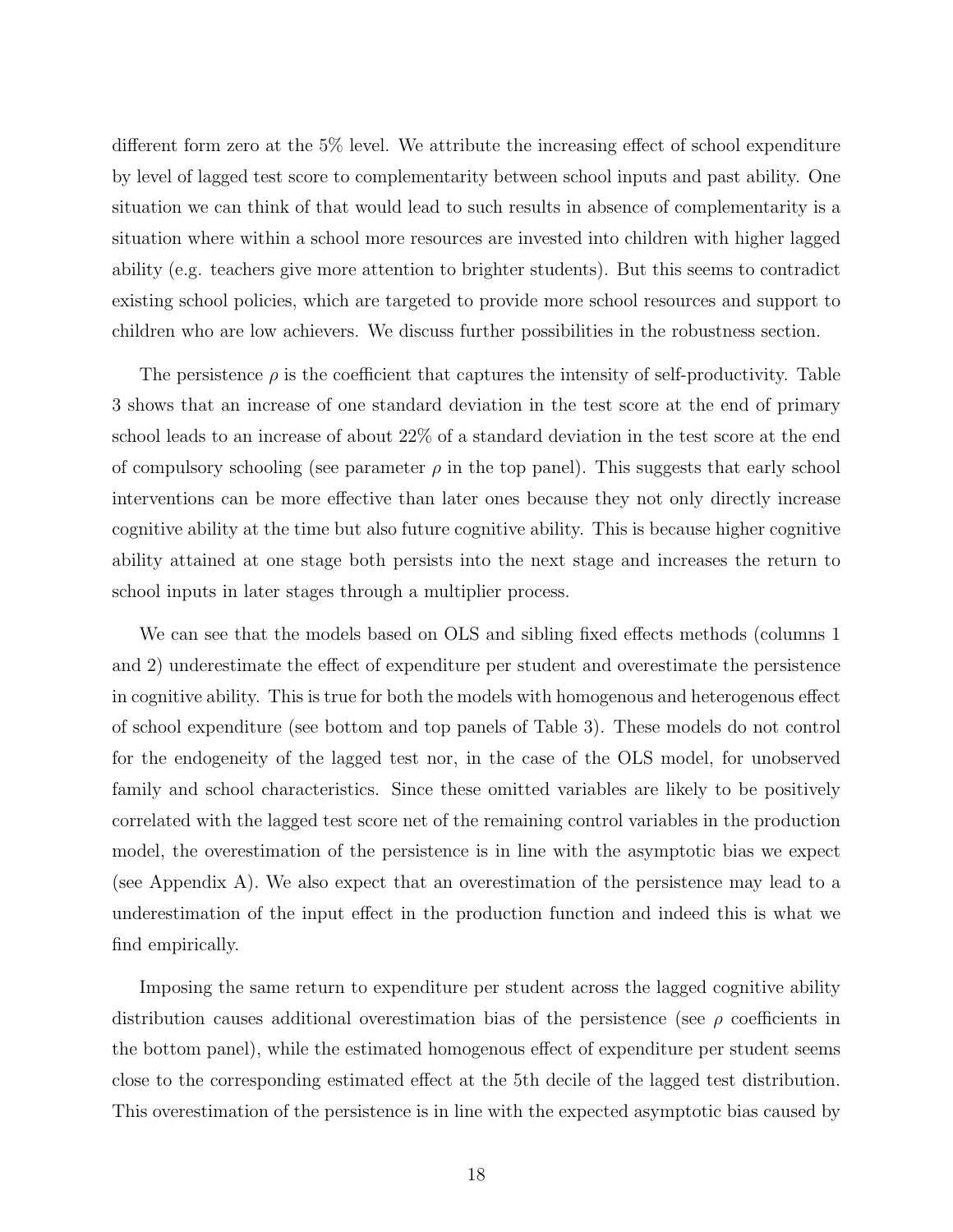the omission of the interaction terms between school investment and dummy variables for the different deciles of the lagged test.<sup>12</sup>

To check for potential differences by gender in the learning process, we also estimate the two-step education production model separately by gender. For these estimations we select, respectively, all sister and brother pairs in the sample and implement the two-step estimation with same-sex sibling fixed effects in the second step. Overall, the separate results for boys and girls show that the effect of school expenditure increases monotonically with lagged test scores and that dynamic complementarity holds for both boys and girls.

The gender comparison is quite interesting; while the persistence in the cognitive ability is almost identical for boys and girls at about 0.22, the productivity of the expenditure per student increases more steeply with the level of lagged cognitive ability for boys than for girls. For example, for boys in the bottom decile of lagged cognitive ability an increase of £1,000 in the expenditure per student leads to an increase of  $4.2\%$  of a standard deviation in cognitive ability, whereas this increase rises to 11.6% for boys at the top decile. The corresponding percentages for girls are 3.4% and 7.8%, and the differences are statistically significant.

While there is a literature on gender gaps in productivity, there are no papers that look at explaining gender differences in productivity along the distribution of cognitive ability. Similarly to previous empirical papers on gender gaps in test scores, we find that boys throughout the distribution perform worse than girls both at the end of primary and at the end of compulsory schooling. Our results also suggest that there is a partial catch up of boys with girls, but only for boys who are at the higher end of the test score distribution.

 $12$ More specifically we expect to have overestimation of the persistence if the return to school inputs increases when moving from the bottom to the the top decile of the lagged test distribution and if the omitted interaction terms are negatively correlated with the lagged test after controlling for the remaining variables in the production model.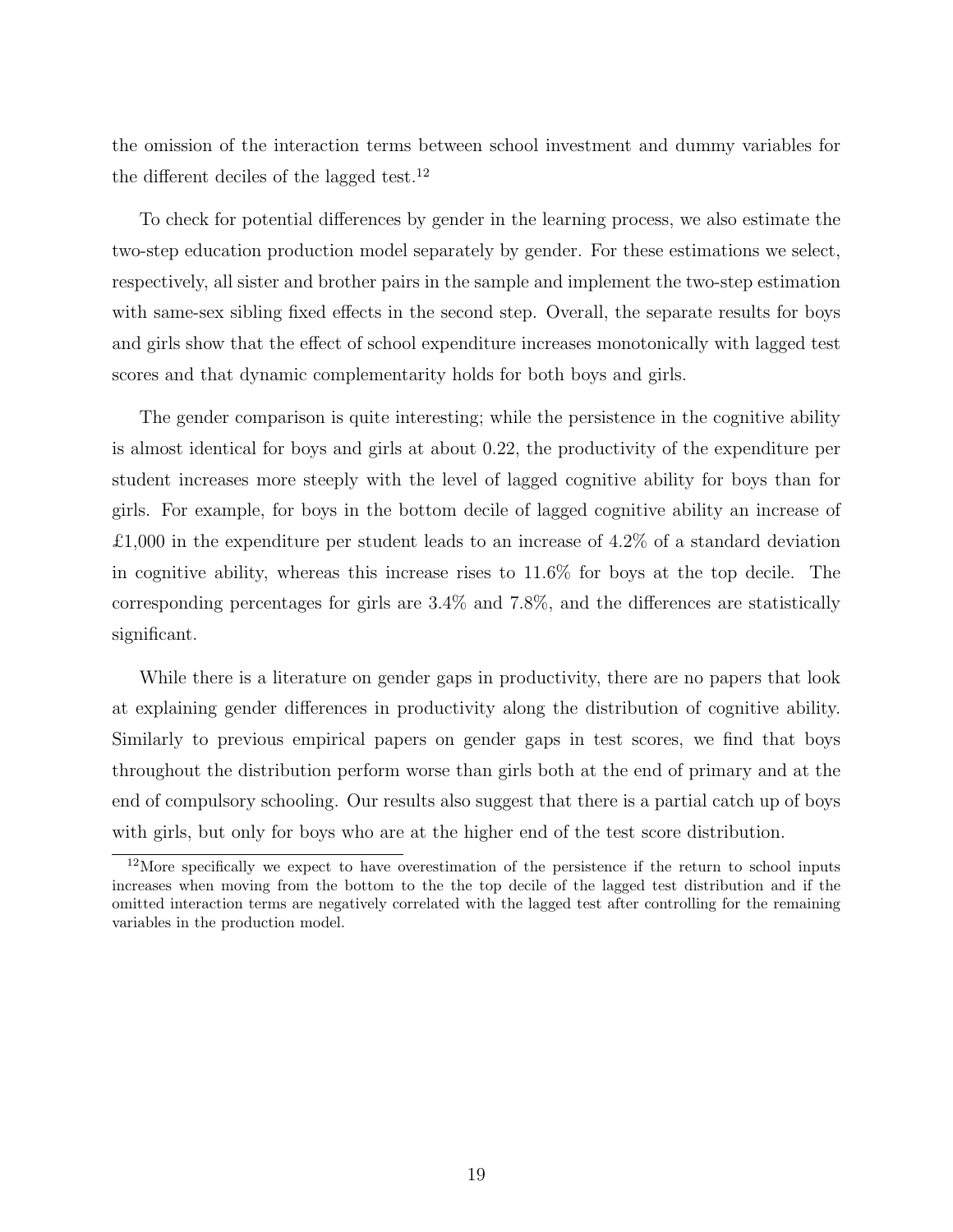## 5 Robustness checks

#### 5.1 Threats to identification of dynamic complementarity

Our preferred estimation indicates that the effect of expenditure per student is increasing across the distribution of lagged cognitive ability, but to confidently attribute this to complementarity we need to check that the higher return to school expenditure for children with higher lagged cognitive ability is not caused by subject-specific endogeneity.

Our estimates are purged of a child fixed effect, but there could be parental inputs, study efforts and child traits that are subject specific, therefore affecting test score gains in one subject but not the other. We discuss here the possibility of (1) subject specialisation (i.e. study effort that differs across subjects), (2) subject specific parental investments, (3) the existence of multiple dimensions of skills that differentially affect tests in different subjects.

Specialization in a subject may bias our results because students who have preferences for a specific subject may be more likely to gradually increase their effort in this subject with respect to others. This increasing effort may lead to a high test score in the preferred subject at the end of primary school and to an even higher test score at the end of compulsory schooling, so that the strength of complementarity could be overestimated. This could be the case for boys, for example, who are more likely to prefer Mathematics and to obtain higher scores in Mathematics than in English and Science and for whom we observe a higher level of complementarity than for girls (see Table 4). However, we find that the average difference between a student's highest test score and the remaining two test scores does not increase between age 11 and 16 for boys or for girls, indicating that there is not a strong subject specialization. Furthermore, the increase in the average standardized test score in Mathematics between age 11 and 16 is smaller for boys than for girls. Similarly we also check whether specialization can be found for other groups, including by ethnicity, free school meal status and special educational needs. The average difference between the best and the other two subject decreases over time for all groups, giving no evidence of specialization.

It is possible that parental investments reinforce differences in skills between subjects. Suppose for example that parents are better able to help in one subject than another, or they have a preference for a particular subject and therefore invest in it. This would again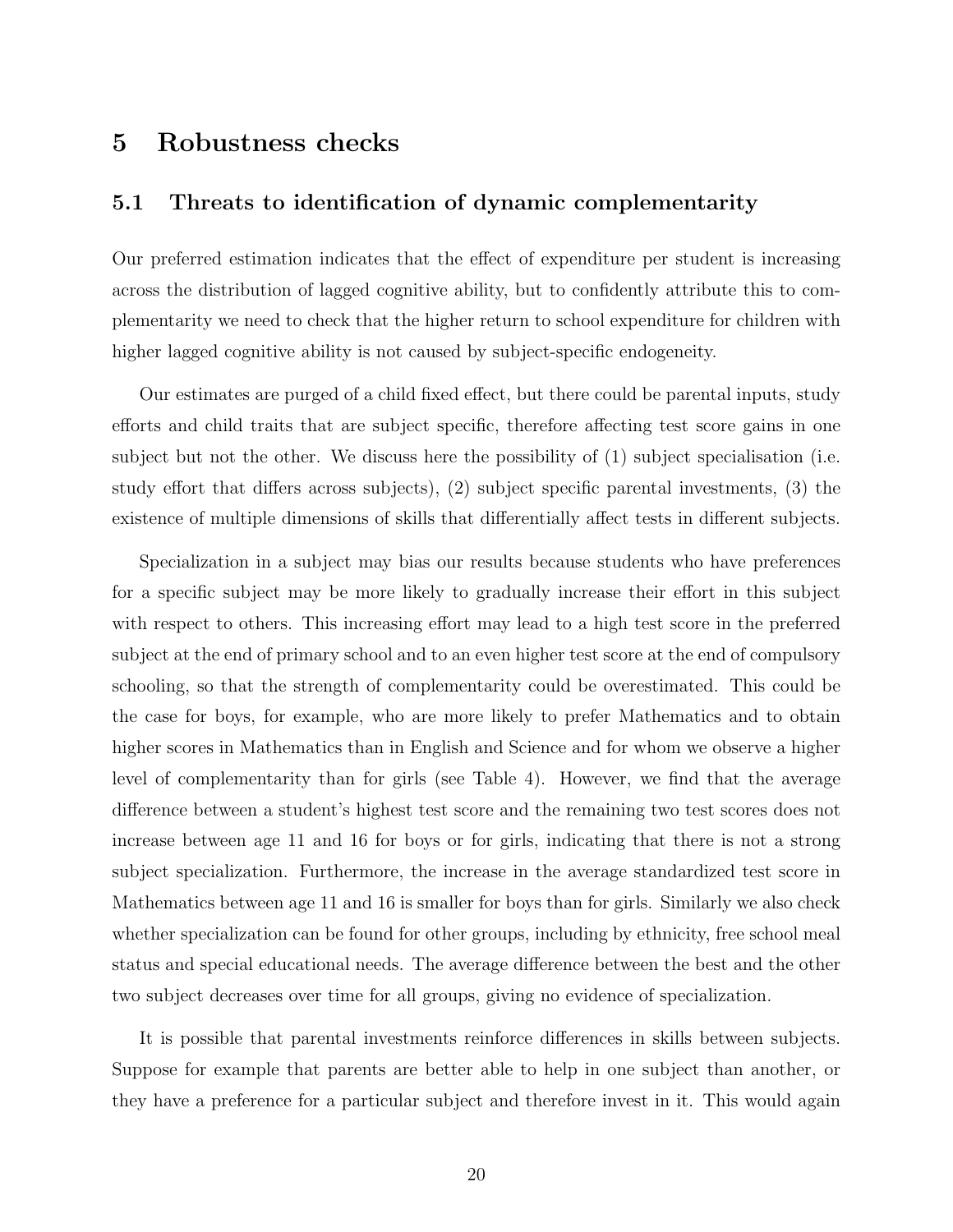lead to specialization, which could bias our results on dynamic complementarity. But, as stated above, the existence of such specialization is not confirmed empirically for any group of students. On the other hand, parental investments could be allocated so as to compensate for low skills in a specific subject. In this case parental investments would attenuate the degree of complementarity we estimate. Compensating parental investments therefore imply that, if anything, we underestimate dynamic complementarity.

We are also concerned about multiple dimensions of skills that may differentially affect tests in different subjects, causing subject-specific endogeneity. Examples of such skills are non-cognitive skills and health. To give an example of a health condition, a student diagnosed with dyslexia will likely be affected in her learning in English but not Maths, whereas a student suffering from dyscalculia (difficulty in learning and comprehending arithmetics) would by expectation be affected in their Maths but not English scores. These subject specific skills would not be eliminated in our estimation and bias our estimate of dynamic complementarity.

We are of course unable to observe all the specific conditions and abilities that may differently affect students' test scores across subjects. Our robustness check consists in generously excluding from our sample all students (40.4% in total) that may conceivably be affected by subject-specific endogeneity and to establish that dynamic complementarity holds for the remaining sample. Specifically, we can identify in our data three groups of students among which we would expect subject specific endogeneity to be concentrated. These are children with (i) special educational needs, (ii) gifts or talents, and (iii) behavioural issues.<sup>13</sup> The special educational needs category signposts children with learning difficulties that could be subject specific (e.g. dyslexia and dyscalculia). Children that have been identified by the school as being gifted or talented by definition have a special ability in one or more subjects. Finally, we do not know whether behavioral issues affect learning differentially across subjects, and we want to allow for that possibility. In column (2) of Table 5 we report estimates for the sub-sample of students that have never been flagged up by the school

 $1316.5\%$  of students in our sample are classified as having special educational needs, and 18.5% of the sample have been identified by the school as being gifted or talented. Finally, we can observe whether students have been excluded by the school for fixed amounts of time (from a session up to several days) because of bad behavior. This could be because of disruptive behavior in class or violence, for example. 11.7% of our sample of students gets excluded at least once during their final year at school or the year before, and we take this as a marker of behavioral issues.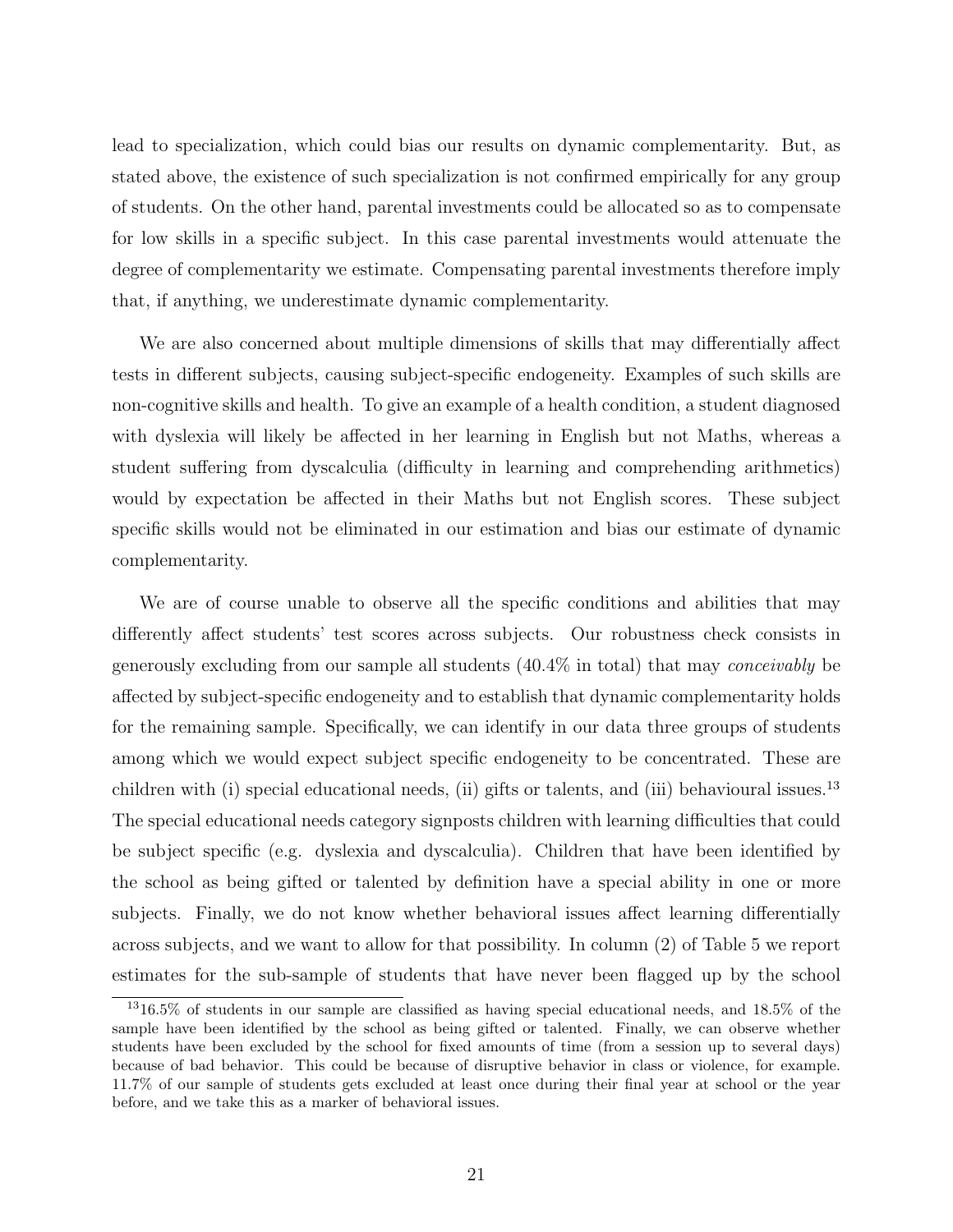as having issues, good or bad, and we find that there is still strong evidence for dynamic complementarity, although the difference in return to school expenditure between the top and bottom decile of the lagged test distribution is attenuated.

There is another way we can assess the potential differential effect across subjects of unobserved inputs such as parental investments, child effort or unobserved skills. This is a robustness check where we estimate our model based on Maths and Science tests only and compare results to the model estimated across the three subjects. Here we assume that test scores in Maths and Science both measure analytic abilities that are quite similar, whereas the English test score measures a different type of ability. If Maths and Science have a similar underlying ability we expect unobserved child characteristics to affect Maths and Science scores in a similar way so that the issue of subject specific endogeneity should cancel out. Table 5, column (3) shows the results of this exercise. The baseline effect of expenditure per student is very similar to that estimated on the sample including test scores in all three subjects, and the degree of complementarity is also very similar. In other words, even if we base our inference on test scores on subjects for which we expect a similar effect of parental investments, child effort and child unobserved abilities, our inference on dynamic complementarity remains valid.

#### 5.2 Measurement error in school test scores

Measurement error in test scores can bias the estimation of skill production models (see Cunha and Heckman 2008; Cunha et al. 2010; Cunha 2011) and the extent of such measurement error and resulting bias depend on the specific test score used. Cunha et al. (2010) find that 95% of the variance in the the Motor and Social Developments Score at year of birth is explained by measurement error rather than true signal; in contrast, only 4% of the variance in the PIAT Reading Recognition Scores at ages 5-6 is due to measurement error.<sup>14</sup>

Our estimation procedure explicitly allows for measurement error in test scores and it is consistent under the assumptions of the classical measurement error model (2) and of equal persistence in the three test scores (or equivalently of equal persistence in the true latent ability and in the subject speicific test score). To test the assumptions imposed by model

<sup>&</sup>lt;sup>14</sup>See Table 2A in Cunha et al (2010) for percentage of the variance due to measurement error for other tests.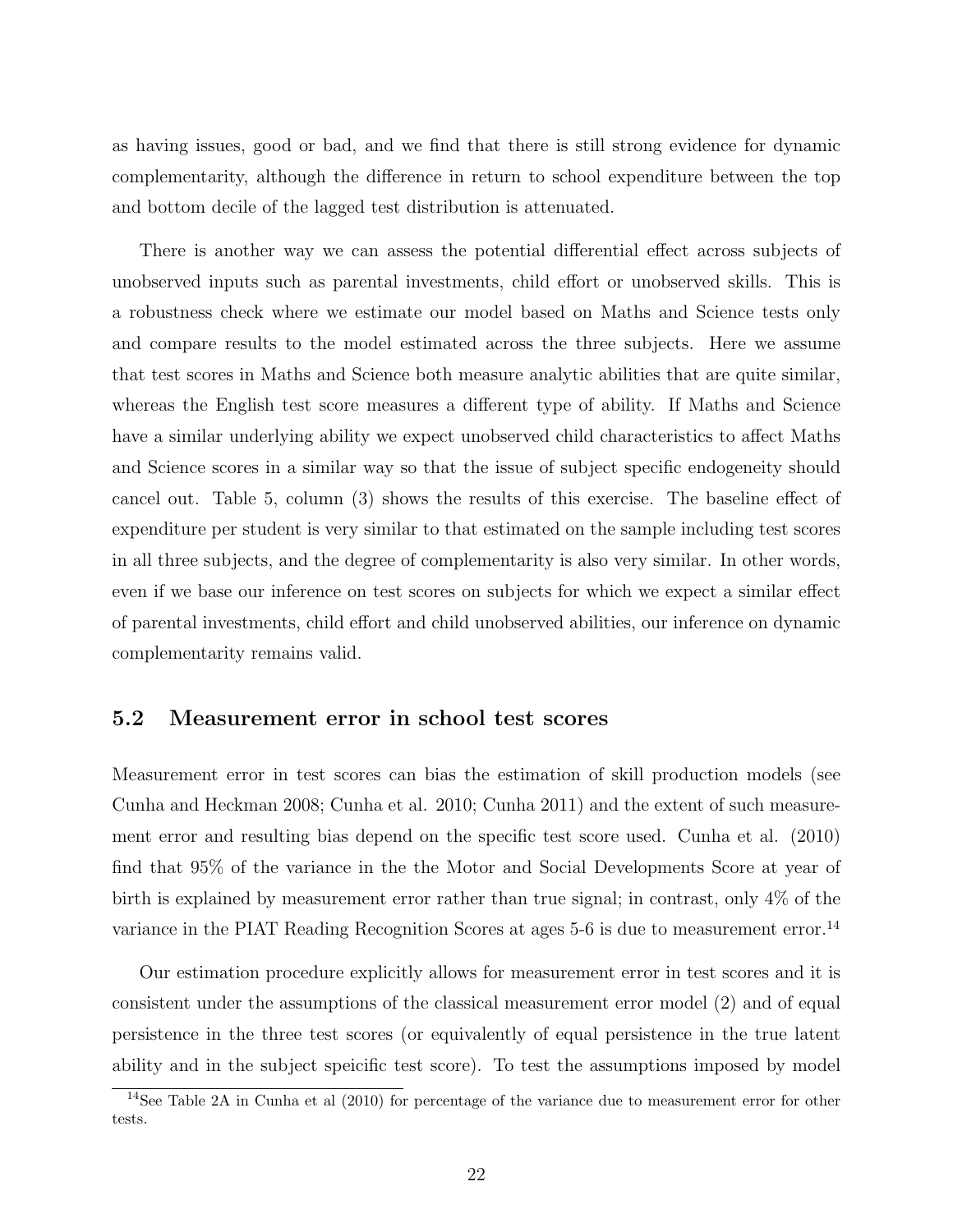(2), we consider a factor analysis of the test scores in Mathematics, English and Science at age 16 using the NPD data and check whether the hypothesis of a single factor model with equal factor loadings is valid. We find that the first factor explains more than 80% of the total variance, the loadings of this factor for the three test scores are higher than 0.9, and the percentage of the variance of the test score unexplained by the first common factor (i.e. explained by error rather than true signal) is 14.3%, 12.7% and 18.5% for Maths, English and Science respectively. These results suggest that (i) the variance of the error term with respect to the variance of the latent cognitive ability is reassuringly small; (ii) the assumption imposed by the measurement error model (2) of a single factor model with identical factor loadings across subjects is credible.

Furthermore, the correlations between test scores in Maths, Science and English at age 11 and at age 16, which are 0.767, 0.674 and 0.706 respectively, confirm empirically that the assumption of equal persistence in the three test scores and in the true latent cognitive ability is satisfied.<sup>15</sup>

#### 5.3 Relating test scores and school spending to real-life outcomes

In this section we address the issue that (i) our measures of achievement (test scores) have no natural metric so that results are potentially sensitive to arbitrary scaling of test scores, and (ii) our measure of school investments (spending) has no direct link to actual educational inputs. We do this by replacing each measure with variables that capture real-life outcomes. Our aim is to make sure that dynamic complementarity and self-productivity hold for models estimated using these alternative, real-life, measures.

First we address the issue that test scores are arbitrarily scaled and any monotonic transformation of the test score is also a valid scale, potentially leading to problems in value added models in particular because these compare (arbitrarily scaled) test scores over time (see Bond and Lang 2013). One solution to this problem suggested in the literature is to re-scale the test score by anchoring it to a real-life outcome (see Cunha and Heckman 2008; Cunha et al. 2010). In our data we are able to observe whether students stay on in school

<sup>&</sup>lt;sup>15</sup>More details on the factor analysis and on the correlations between tests scores are reported in Nicoletti and Rabe (2012).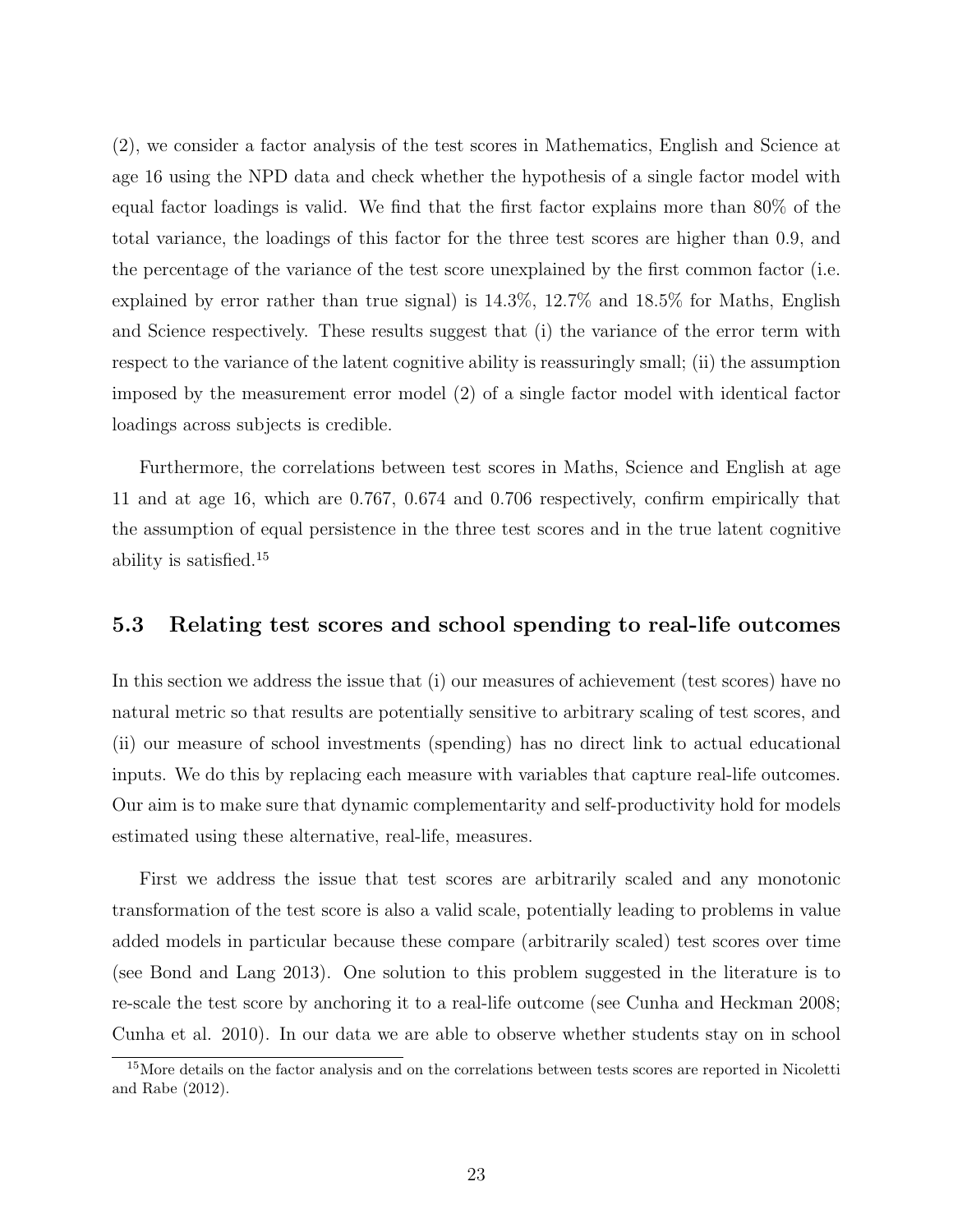after completing compulsory education at age 16. Post-compulsory schooling prepares students for their A-levels which are required for University entry, and participation is therefore an important outcome. We rescale our test score by considering the probability to stay in schooling post 16. Specifically, we use non-parametric estimation to predict the probability to stay in education associated with each level of the test score by subject and Key Stage and we re-scale each of the possible values of a test score in terms of probability percentage points.

In column (2) of Table 6 we report the estimation results when using the rescaled (past and current) test scores.<sup>16</sup> As we can see, there is a statistically significant increase in the return to expenditure from the 1st to the 6th decile, while the pattern of returns to expenditure from the 7th to the 10th decile is more erratic. This is likely the case because our outcome is binary, and most students at the higher end of the attainment distribution participate in post-compulsory schooling (64% of the students in our sample do). We therefore conclude that dynamic complementarity holds also when relating test-scores to a real-life outcome, but the outcome we can observe is too blunt to capture this along the whole attainment distribution. The results suggests that scaling of test scores does not reverse results in our application, and we use test scores for our benchmark results.

Our second issue is that we measure school investments using overall expenditure per pupil, but it is not immediately clear how spending relates to actual educational inputs. To give some sense of the effect of actual school inputs we use data on expenditure categories to divide the total expenditure into spending on teachers and on everything else (other) and include these two variables in our model. Column (3) in Table 6 shows the results. We find statistically and substantially strong differences in the return to expenditure on teachers across deciles of the lagged test, whereas there is no statistically significant difference in the return to other expenditure across deciles. These results suggest that there is strong complementarity between past abilities and school inputs that directly affect the student learning process, but not between past abilities and school inputs that are auxiliary to the learning process (such as learning resources, like books and computers).

<sup>&</sup>lt;sup>16</sup>At the top decile a £1,000 increase in school expenditure implies an increase of 1.9 percentage points in the probability of staying in education at 16 - a substantially small effect.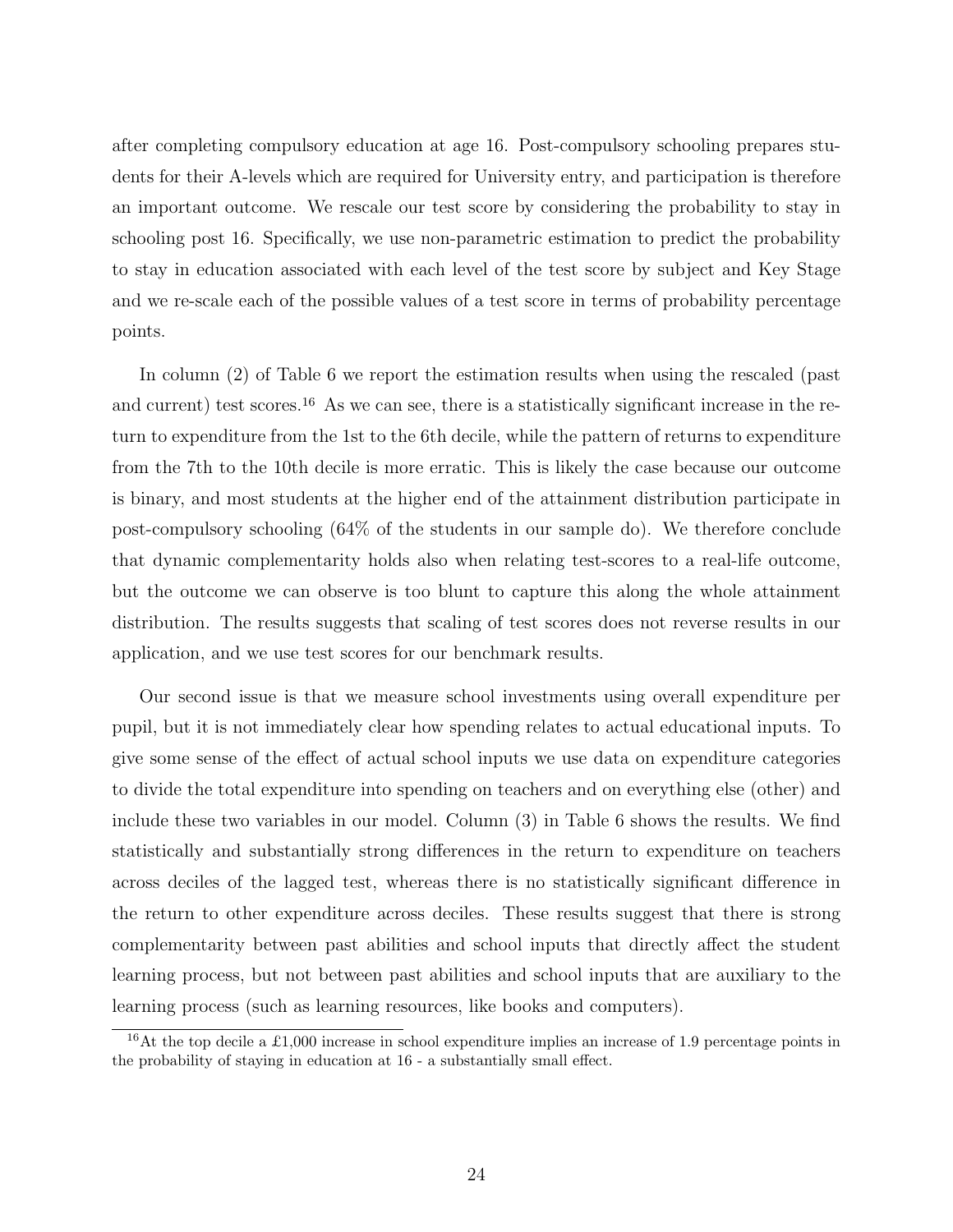Note, however, that school-level decisions on how to use extra funds are potentially endogenous here. The problem is alleviated to an extent by using sibling fixed effects estimation on siblings going to the same school in the second step of our estimation procedure which amounts to using a school fixed effect. However, in the first step there may be endogeneity of how schools allocate funds to different purposes, and we therefore prefer to measure inputs more generically using total expenditure per pupil.

Regarding measurement of school investments we present one final robustness check. For our benchmark estimates we use average per student expenditure across the three last school years as measure of school inputs. Using such an average implicitly assumes that the effect of expenditure does not diminish the larger the distance from the exam. It could also be argued that the correct measure of expenditure should include all the years between ages 11 and 16. For the purposes of this paper we are mainly concerned to check that our inference on dynamic complementarity holds for alternative ways of measuring expenditure. Because year-on-year expenditure is highly correlated, we can not jointly identify yearly expenditure effects on test scores. Instead we estimate separate models for each of the yearly expenditures, and we display the results for the expenditure in the last school year in column (4) of Table 6. We find that the expenditure effect reduces when using yearly expenditure rather than the 3-year average expenditure, and this can likely be caused by measurement error inherent in short term expenditure. Importantly for us, the results on self-productivity and dynamic complementarity remain qualitatively the same for each yearly expenditure measure (only last displayed).

#### 5.4 Heterogeneity along other dimensions

Our empirical model allows for heterogeneity of the effect of school inputs by lagged achievement to allow us to test for dynamic complementarity. It is conceivable that heterogeneity could arise along other dimensions, and neglecting to allow for this could lead to model mis-specification. In particular, self-productivity and dynamic complementarity could be different by subject, for high and low spending schools, and when letting the persistence in test scores to be non linear. To see whether relaxing these restrictions affects our inference on dynamic complementarity, we allow both the returns to school expenditure and the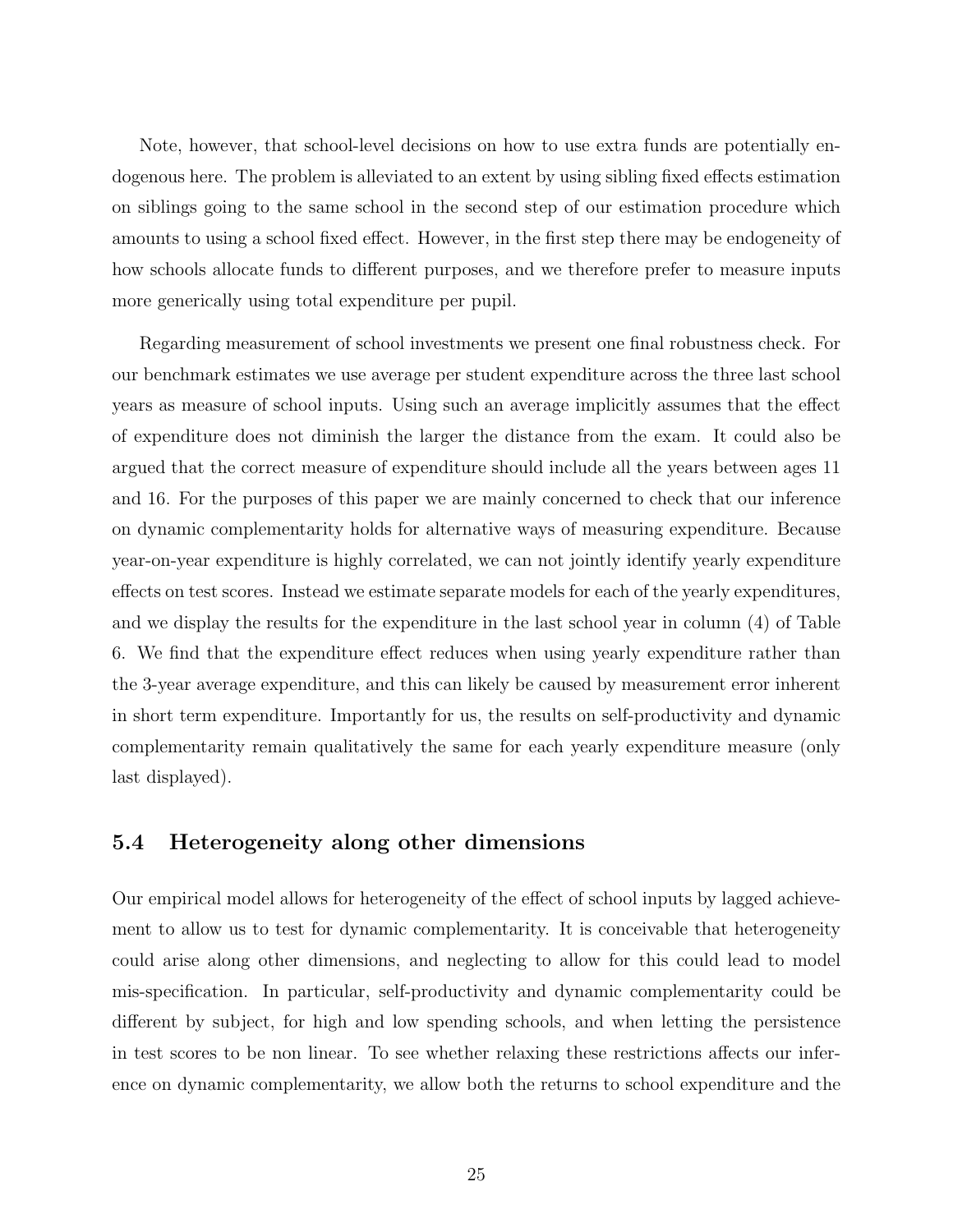persistence to vary across subjects, level of school expenditure and decile of the lagged test score.

In columns (1)-(3) of Table 7 we report the estimation results when allowing for heterogeneity across subjects which we estimate using subject interactions. There are statistically significant differences in the  $\rho$  coefficients and in the returns to expenditure at different deciles of the lagged test across subjects, but these differences are not large and can be caused by slightly larger measurement error in test scores in Science compared to English and in English compared to Mathematics. The measurement error seems to lead to an attenuation bias for the persistence and to an overestimation of the return to expenditure per pupil at the top decile for Science and English. However, dynamic complementarity is still strong and the differences in the return to school expenditure between the top and the other deciles have a very similar size and pattern across subjects.

In column (4) and (5) of Table 7 we report the results when allowing for heterogeneity in the parameters between schools with a level of expenditure per student below and above the median. There are no substantial differences in the persistence and returns to school expenditure by level of expenditure and we cannot reject the equality of the coefficients between the two levels of expenditure at standard levels of significance.

Another assumption imposed by our benchmark model is the linearity in the relationship between current and lagged test score. Although both tests are measured in terms of standard deviations, the assumption of linearity may be too strong. For this reason we extend our benchmark model to allow the  $\rho$  coefficient to vary across deciles of the lagged test (not displayed). We find no clear pattern of the  $\rho$  coefficient across deciles and even if the differences across deciles are statistically significant, they are substantially very small.<sup>17</sup> Furthermore, the evidence on dynamic complementarity remains similar to our benchmark results.

In conclusion, our benchmark results on dynamic complementarity are robust to different model specifications and largely unaffected by the assumptions imposed by our preferred model.

<sup>&</sup>lt;sup>17</sup>Results are available from the authors upon request.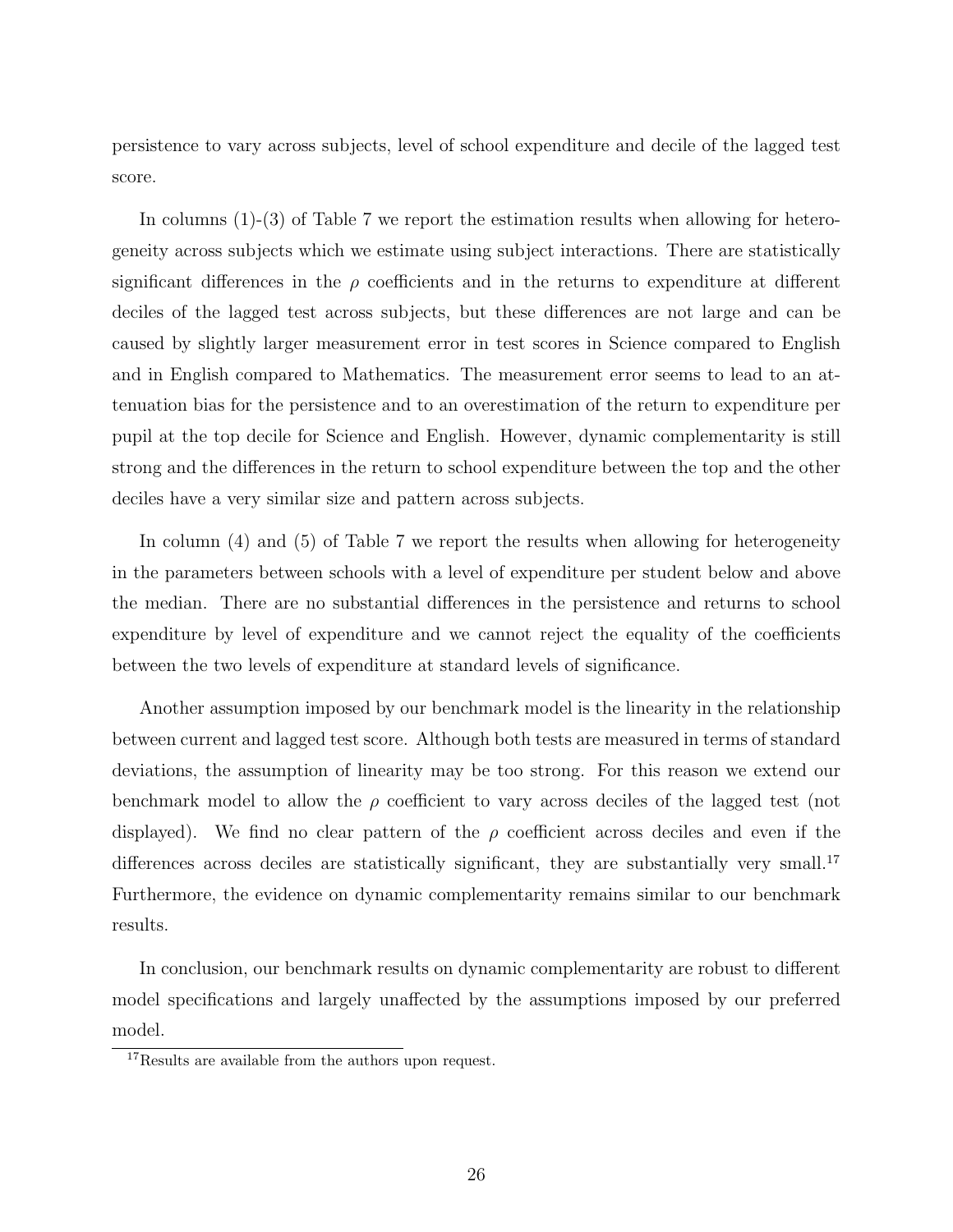## 6 Conclusions

In this paper, we use register data for secondary schools in England to estimate the effect of school inputs on cognitive skills as measured by test scores at the end of compulsory schooling, at age 16, on a sample of 360,000 siblings attending same schools. We let cognitive skills at age 16 depend on cognitive skills observed at the end of primary school, at age 11, in the context of a value added model. Moreover, we let the return to school inputs vary across children with different levels of past skills, and we attribute the differential school expenditure effect to complementarity. While many previous papers on effects of school inputs have taken into account the dynamics of the educational production function by allowing past cognitive skills to affect present skills, they do not allow for complementarity between school inputs and past skills. Despite considerable interest in the technology of skill formation, we know of no previous empirical evidence on complementarity between school inputs and past skills. Presenting this evidence is the main contribution of this paper.

The challenge in making causal inference on complementarity is that both exogenous variation in child investments and exogenous variation in past abilities are needed. Past ability is endogenous in education production models because both past and current cognitive skills may depend on unobservable omitted characteristics such as cognitive and non-cognitive endowments and family inputs. We control for the endogeneity of past skills by adopting child fixed effects estimation, which also allows us to eliminate other unobserved confounding influences. The estimation of child fixed effects is possible because for each child we observe current and past test scores in the subjects of English, Mathematics and Science in our data. Moreover, we are able to exploit idiosyncratic variation in school expenditure caused by the fact that the allocation of funding to schools adjusts to actual school needs with delay and is heterogenous across areas, therefore causing variation in the expenditure within and across schools which is not explained by school characteristics, time dummies or school-specific trends.

We find robust evidence of both complementarity and self-productivity. The persistence in cognitive ability is 0.221 and the return to school expenditure is three times higher for students at the top of the past attainment distribution than for those at the bottom. A £1,000 increase in the expenditure per student increases test scores by 3% of a standard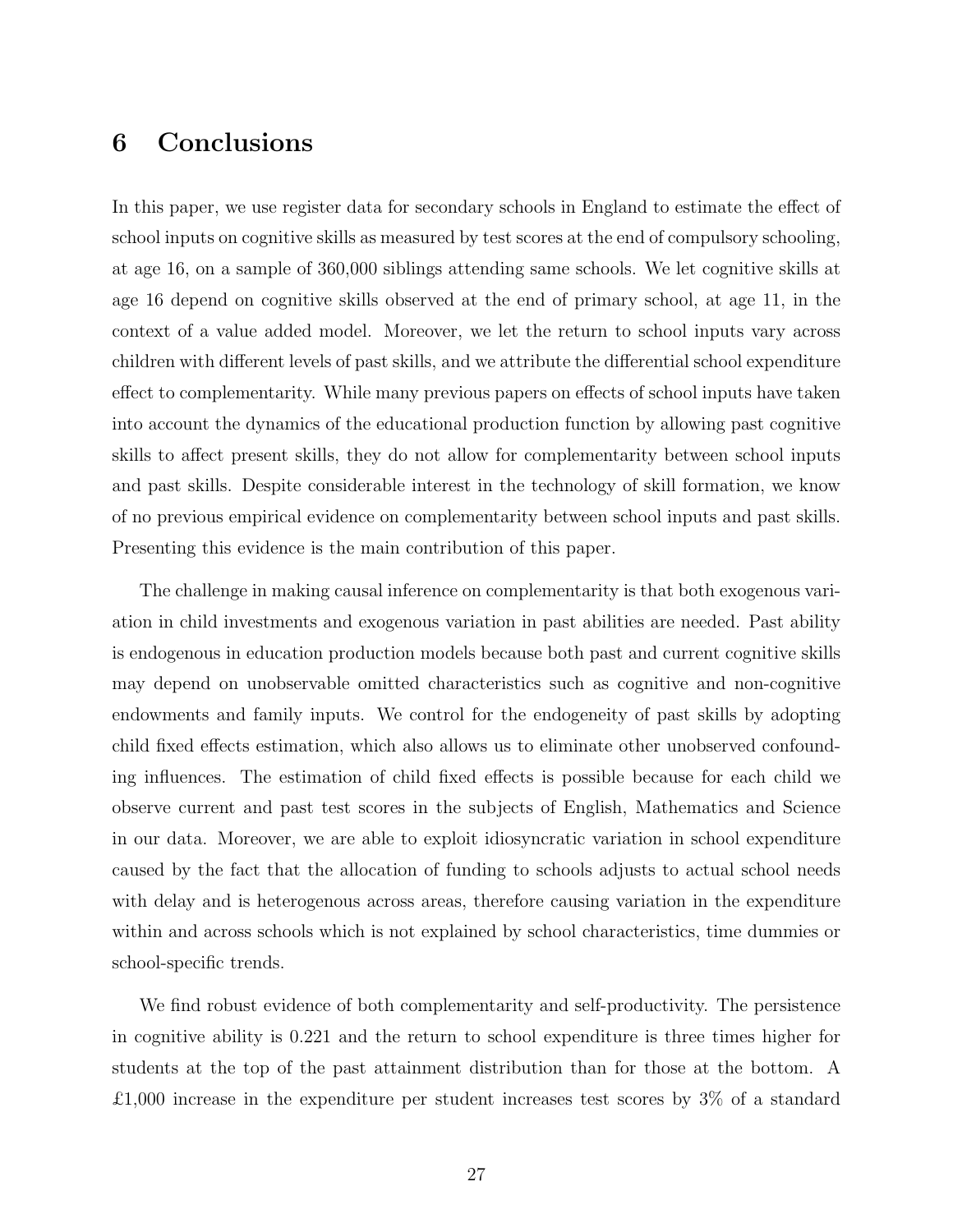deviation for children at the bottom of the past test score distribution, while it leads to an increase of 9% of a standard deviation in the test score for children at the top of the past test score distribution. So skills obtained at the end of primary school both persist into secondary school and raise the productivity of school inputs in secondary school.

We perform a number of robustness checks to make sure that these results are not caused by specialization in one subject, subject-specific parental investments, or unobserved abilities with differential effects across subjects. We also check the robustness of our results to changes in the definitions of school inputs and to the adoption of a natural metric for the test scores. Finally, we discuss the reliability of our assumptions on measurement error and on homogeneity of our model coefficients across subjects and expenditure levels.

In summary our empirical results suggest that the return to school inputs is higher for higher ability students. This confirms that there is an equity-effciency trade-off for investments during secondary school (late child investments) as suggested by Cunha et al. (2006). The implications for policies that allocate funds to schools are therefore in line with those formulated by the child development literature, and suggest adjusting the balance of funding between elementary and secondary education in favor of the earlier years.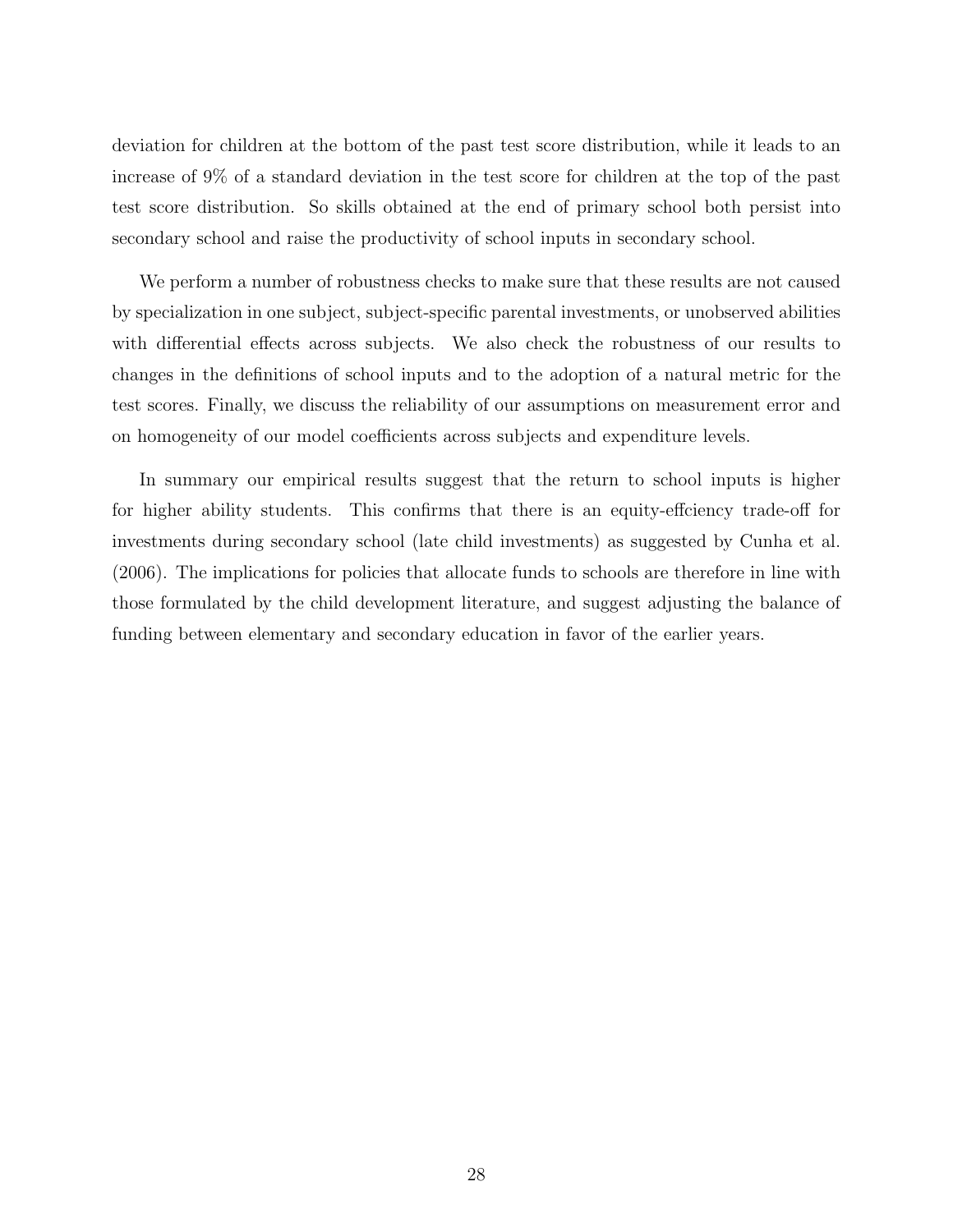## References

- Aizer A. and F. Cunha (2012), "The Production of Human Capital in Childhood: Endowments, Investments and Fertility", National Bureau of Economic Research, NBER Working Paper Series, 18429.
- Almond D. and B. Mazumder (2013), "Fetal origins and parental responses, Annual Review of Economics, 5, 37-56.
- Altonji J.G. and T.A. Dunn (1996),"Using Siblings to Estimate the Effect of School Quality on Wages", The Review of Economics and Statistics, 78(4): 665-671.
- Amini, C. and S. Commander (2012), "Educational scores: how does Russia fare?", *Journal of* Comparative Economics, 40, 3, 508-527.
- Andrabi T., Das J., Khwaja A.I., and T. Zajonc (2011), "Do Value-Added Estimates Add Value? Accounting for Learning Dynamics", American Economic Journal: Applied Economics, 3(3): 29-54.
- Behrman J.R., M.R. Rosenzweig and P. Taubman, (1996), "College Choice and Wages: Estimates Using Data on Female Twins", The Review of Economics and Statistics, 78(4): 672-685.
- Bond T.N., Lang K. (2013)."The Evolution of the Black-White Test Score Gap in Grade L-3: The Fragility of Results", The Review of Economics and Statistics, 95(5), 1468-1479.
- Borghans, L., A. L. Duckworth, J. J. Heckman, and B. Ter Weel (2008), "The Economics and Psychology of Personality Traits", Journal of Human Resources, 43, 972-1059.
- Carneiro, P. and J.J. Heckman (2002)."The evidence on credit constraints in post-secondary schooling, Economic Journal 112 (482), 705734.
- Carneiro, P. and J.J. Heckman, J (2003), "Human capital policy", in Heckman, J.J., A.B. Krueger and B.M. Friedman (eds.), *Inequality in America: What Role for Human Capital Policies?* MIT Press, Cambridge, MA.
- Chowdry, H. and L. Sibieta (2011), "School Funding Reform: An Empirical Analysis of Options for a National Funding Formula", IFS Briefing Note BN123.
- Clotfelter, C.T., H.F. Ladd and J.L. Vigdor (2010), "Teacher Credentials and Student Achievement in High School. A Cross-Subject Analysis with Student Fixed Effects", Journal of Human Resources 45(3): 655-681.
- Cunha, F. and J.J. Heckman (2007), "The Technology of Skill Formation", American Economic Review, 92(2): 31-47.
- Cunha F. and J.J. Heckman (2008), "Formulating, Identifying and Estimating the Technology of Cognitive and Noncognitive Skill Formation", Journal of Human Resources, 43(4), 738-782.
- Cunha F., J.J. Heckman, L. Lochner L. and D. Masterov (2006), "Interpreting the Evidence on Life Cycle Skill Formation", in Hanushek E. and Welch F. (eds.), *Handbook of the Economics* of Education, North Holland, 697-812.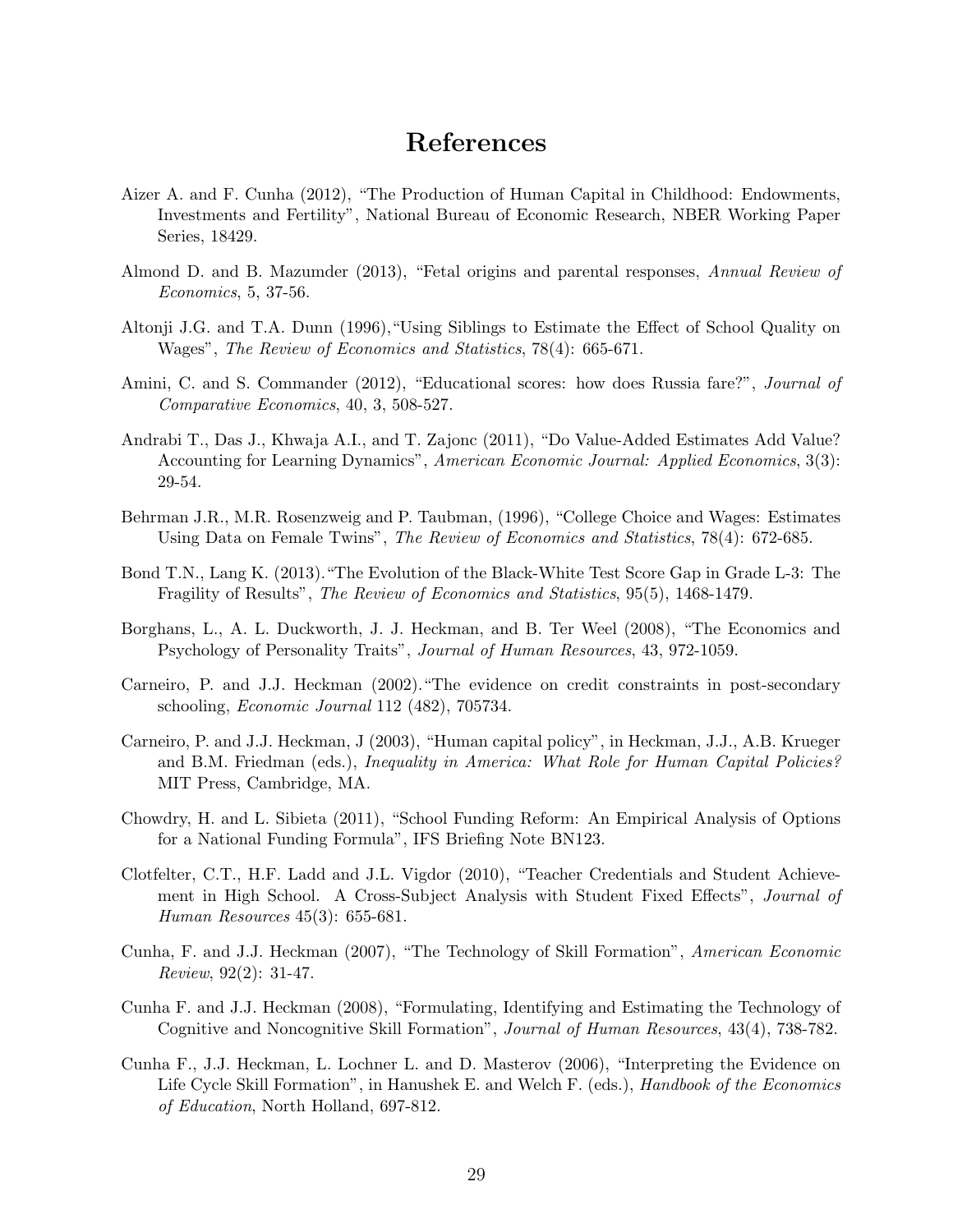- Cunha F., J.J. Heckman and S. Schennach (2010), "Estimating the Technology of Cognitive and Noncognitive Skill Formation", Econometrica, 78 (3), 883-931.
- Cunha F. (2011), "Recent Developments in the Identification and Estimation of Production Functions of Skills", Fiscal Studies, 32 (2), 297-316.
- Dee, T.S. (2005), "A Teacher Like Me: Does Race, Ethnicity, or Gender Matter?", American Economic Review Papers and Proceedings 95(2), 158-165.
- Dee, T.S. (2007), "Teachers and the Gender Gaps in Student Achievement", *Journal of Human* Resources 42(3), 528-554.
- Del Boca, D., C. Monfardini and C. Nicoletti (2012), "Children's and Parent's Time-Use Choices and Cognitive Development during Adolescence" Human Capital and Economic Opportunity Working Group working paper 2012-006, Chicago: University of Chicago.
- Del Boca D., C. Flinn C. and M. Wiswall (2014), "Household Choices and Child Development", Review of Economic Studies, forthcoming.
- Department for Education (2011), A Consultation on School Funding Reform: Rationale and Principles. http://www.education.gov.uk/consultations/downloadableDocs/School%20Funding %20Reform%20consultation%20final.pdf, accessed 18.1.2012
- Gibbons, S., and S. McNally (2013), "The Effects of Resources Across School Phases: A Summary of Recent Evidence", CEP Discussion Paper No 1226.
- Eide, E., and M.H. Showalter (1998), The effect of school quality on student performance: A quantile regression approach, Economics Letters, Elsevier, 58, 3, 345-350.
- Figlio, D.N. (1999), "Functional form and the estimated effects of school resources", Economics of Education Review, 18, 2, 241-252.
- Hanushek E.A. (1986), "The Economics of Schooling: Production and Efficiency in Public Schools" Journal of Economic Literature, 24, 1141-1177.
- Hanushek E.A. (1997), "Assessing the Effects of School Resources on Student Performance: An Update", Educational Evaluation and Policy Analysis, 20, 19, 141-164.
- Hanushek, E. A. (2003), "The failure of input-based schooling policies", *Economic Journal*, 113 (February), F64-98.
- Hanushek E.A., S.G. Rivkin and L.L. Taylor (1996), "Aggregation and the Estimated Effects of School Resources", The Review of Economics and Statistics 78: 4, 611-627.
- Heckman, J.J., J. Stixrud, and S. Urzua (2006), "The Effects of Cognitive and Noncognitive Abilities on Labor Market Outcomes and Social Behavior", Journal of Labor Economics, 24, 411-482.
- Holmlund, H., S. McNally and M. Viarengo (2010), "Does money matter for schools?", Economics of Education Review, 29, 1154-1164.
- Jenkins, S.P. and C. Schluter (2002),"The effect of family income during childhood on later-life attainment: evidence from Germany", IZA Discussion Paper 604.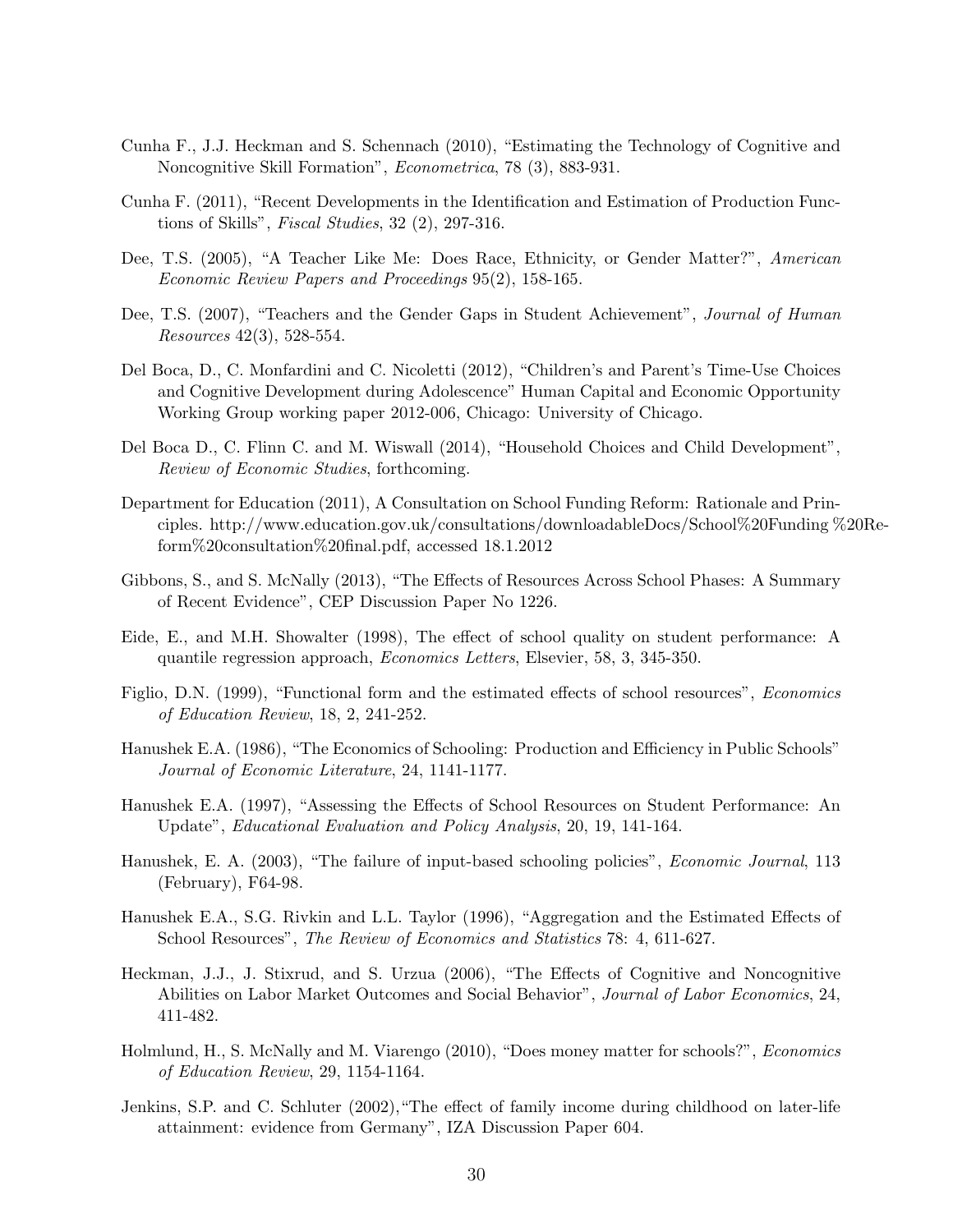- Jepsen C. and S. Rivkin (2009), "Class Size Reduction and Student Achievement: The Potential Tradeoff between Teacher Quality and Class Size", Journal of Human Resources, 44, 1, 223- 250.
- Krueger, A. (1998), "Reassessing the view that american schools are broke", *Economic Policy* Review of the Federal Research Bank of New York, 4 (1), 29-46.
- Levačič, R. (2008), "Financing Schools. Evolving Patterns of Autonomy and Control", *Educational* Management Administration & Leadership, 36(2): 221-234.
- Levy, D. and G.J. Duncan (2000),"Using sibling samples to assess the effect of childhood family income on completed schooling", Working paper, JCPR.
- Meghir C., and S. Rivkin (2011), "Econometric Methods for Research in Education", in Hanushek E.A., S. Machin and L. Woessmann (eds.), Handbook of the Economics of Education, Volume 3, 1-87.
- Morris, P., G.J. Duncan and E. Clark-Kauffman (2005), "Child well-being in an era of welfare reform: The sensitivity of transitions in development to policy change", Developmental Psychology 41 (6), 919932.
- Mueller, S. (2013), "Teacher experience and the class size effect. Experimental evidence", *Journal* of Public Economics, 98, 44-52.
- Nicoletti, C. and B. Rabe (2012), "The effect of school resources on test scores in England" ISER working paper 2012-13, Colchester: University of Essex.
- Rangvid B.S. (2007), "School composition effects in Denmark: quantile regression evidence from PISA 2000", Empirical Economics, 33, 359-388.
- Rivkin S.G., Hanushek E.A., and J.F. Kain (2005), "Teachers, schools, and academic achievement", Econometrica, 73(2), 417-458
- Rosenzweig, M. and K.I. Wolpin (1994), "Are there Increasing Returns to the Intergenerational Production of Human Capital? Maternal Schooling and Child Intellectual Achievement", Journal of Human Resources, 29(2): 670-693.
- Summers, A. A., and B.L. Wolfe (1977). "Do Schools Make a Difference?", American Economic Review, 67, 4, 639-652.
- Slater H., Davies N.M., and S. Burgess (2010), "Do Teachers Matter? Measuring the Variation in Teacher Effectiveness in England", Oxford Bulletin of Economics and Statistics, 74 (5), 629-645.
- Spearman, C.E. (1904), "General intelligence, Objectively Determined And Measured", American Journal of Psychology, 15: 201-293.
- Todd P. and K.I. Wolpin (2003), "On the Specification and Estimation of the Production Function for Cognitive Achievement", Economic Journal, 113, 485, F3-F33.
- Todd, P.E. and K.I. Wolpin (2007), "The Production of Cognitive Achievement in Children: Home, School and Racial Test Score Gaps", *Journal of Human Capital*, 1(1), 91-136.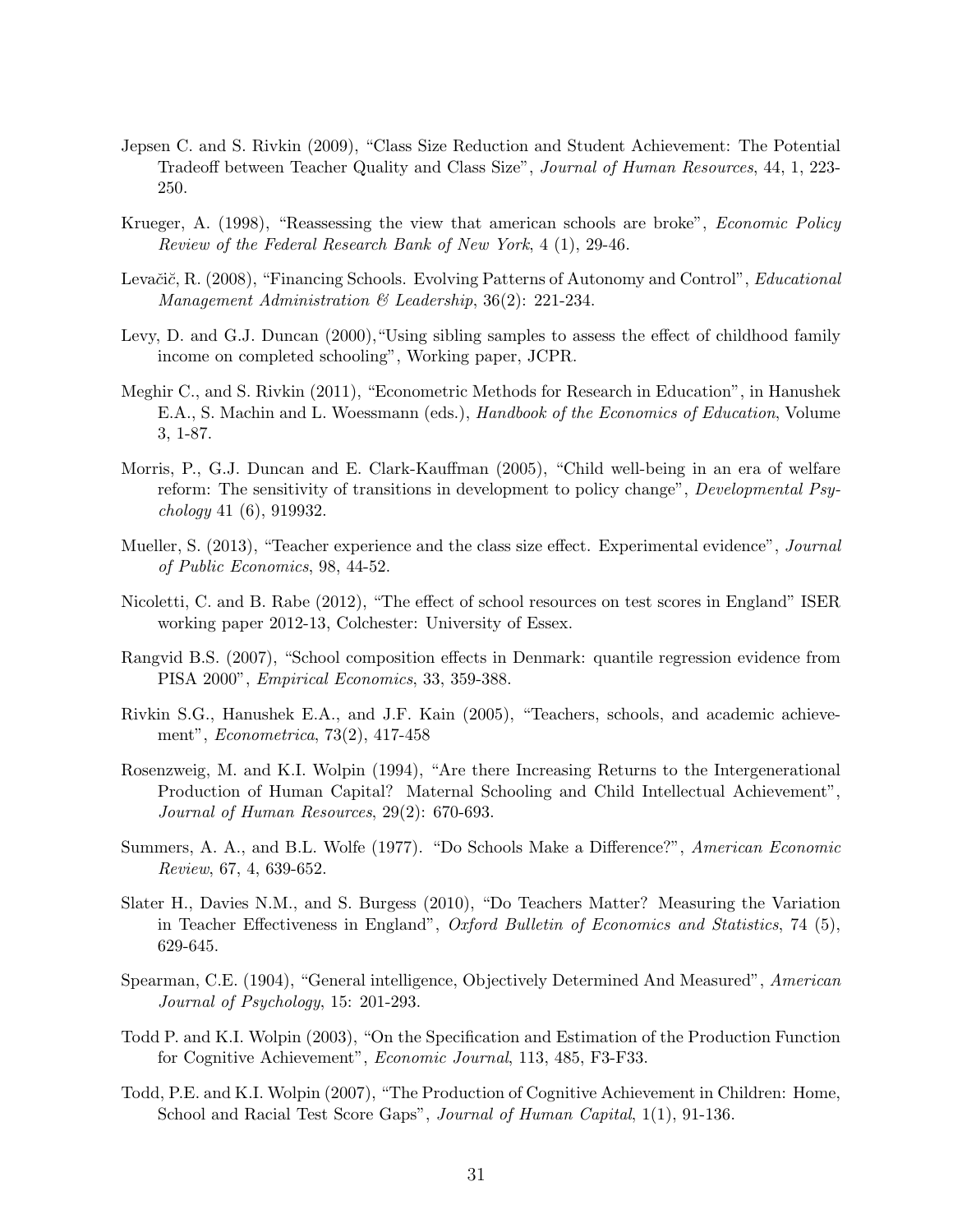West, A. (2009), "Redistribution and Financing Schools in England under Labour. Are Resources Going Where Needs Are Greatest?", Educational Management Administration & Leadership 37(2): 158-179.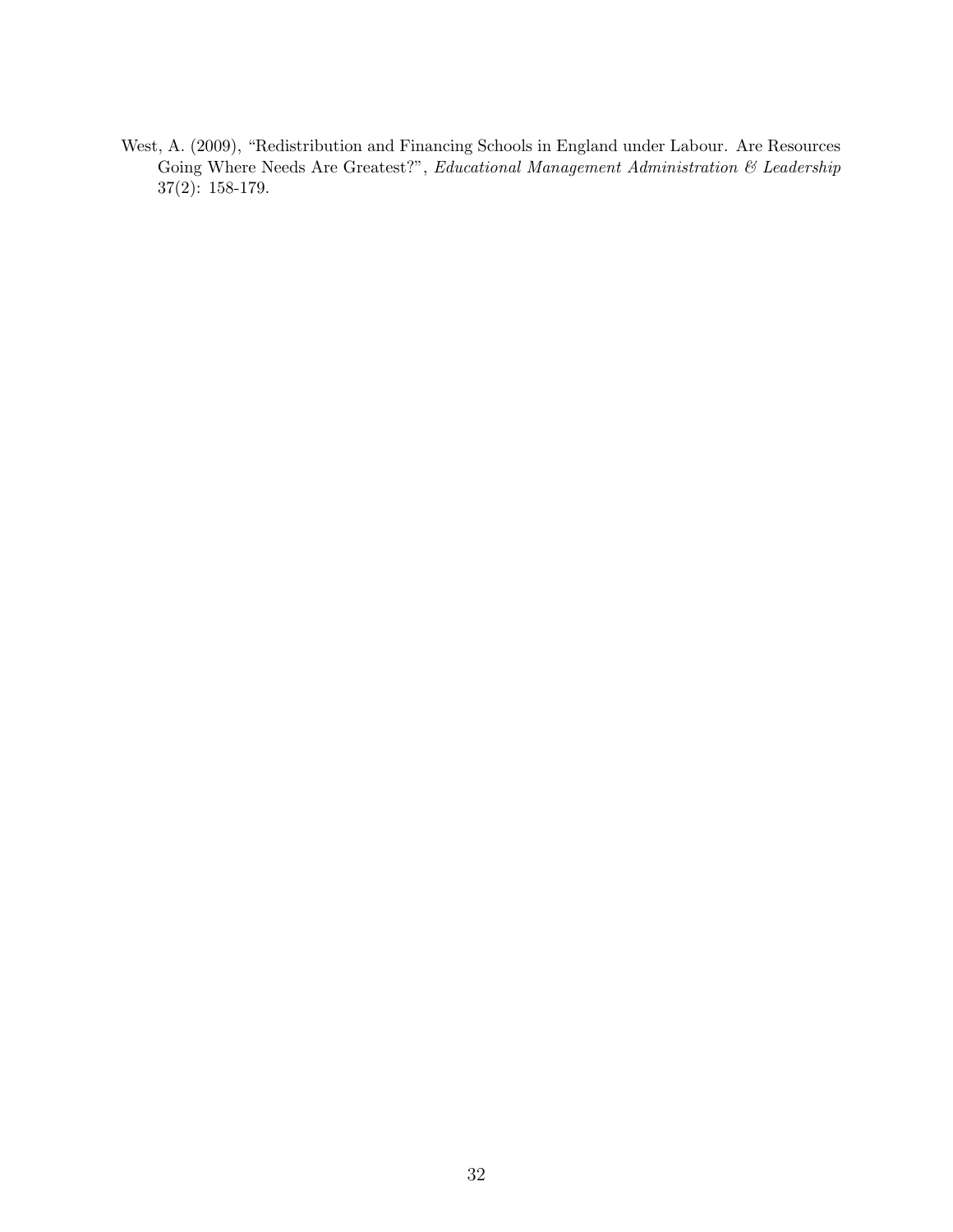## Tables

| Table 1. Difference in school expenditure between younger and order shoung |                      |                                   |           |  |
|----------------------------------------------------------------------------|----------------------|-----------------------------------|-----------|--|
|                                                                            | No. of sibling pairs | Sibling difference in expenditure |           |  |
|                                                                            |                      | mean                              | std. dev. |  |
| Siblings at same school                                                    |                      |                                   |           |  |
| gross                                                                      | 179,735              | £349                              | £283      |  |
| net of time trend                                                          | 179,735              | £36                               | £254      |  |
| net of school-specific time trend                                          | 179,735              | £15                               | £371      |  |
| Siblings at different schools                                              |                      |                                   |           |  |
| gross                                                                      | 31,982               | £268                              | £754      |  |
| net of time trend                                                          | 31,982               | -£48                              | £748      |  |
| net of school-specific time trend                                          | 31,982               | -£66                              | £376      |  |

Table 1: Difference in school expenditure between younger and older sibling

Notes: National Pupil Database, 2007-2010; Consistent Financial Reporting Data 2005-2010; Schools, Pupils and their Characteristics Data 2005-2010. Pupil expenditure in 2010 prices, calculated using GDP deflator. The sibling difference is the 3-year average school expenditure of the younger sibling minus 3-year average school expenditure of the older sibling.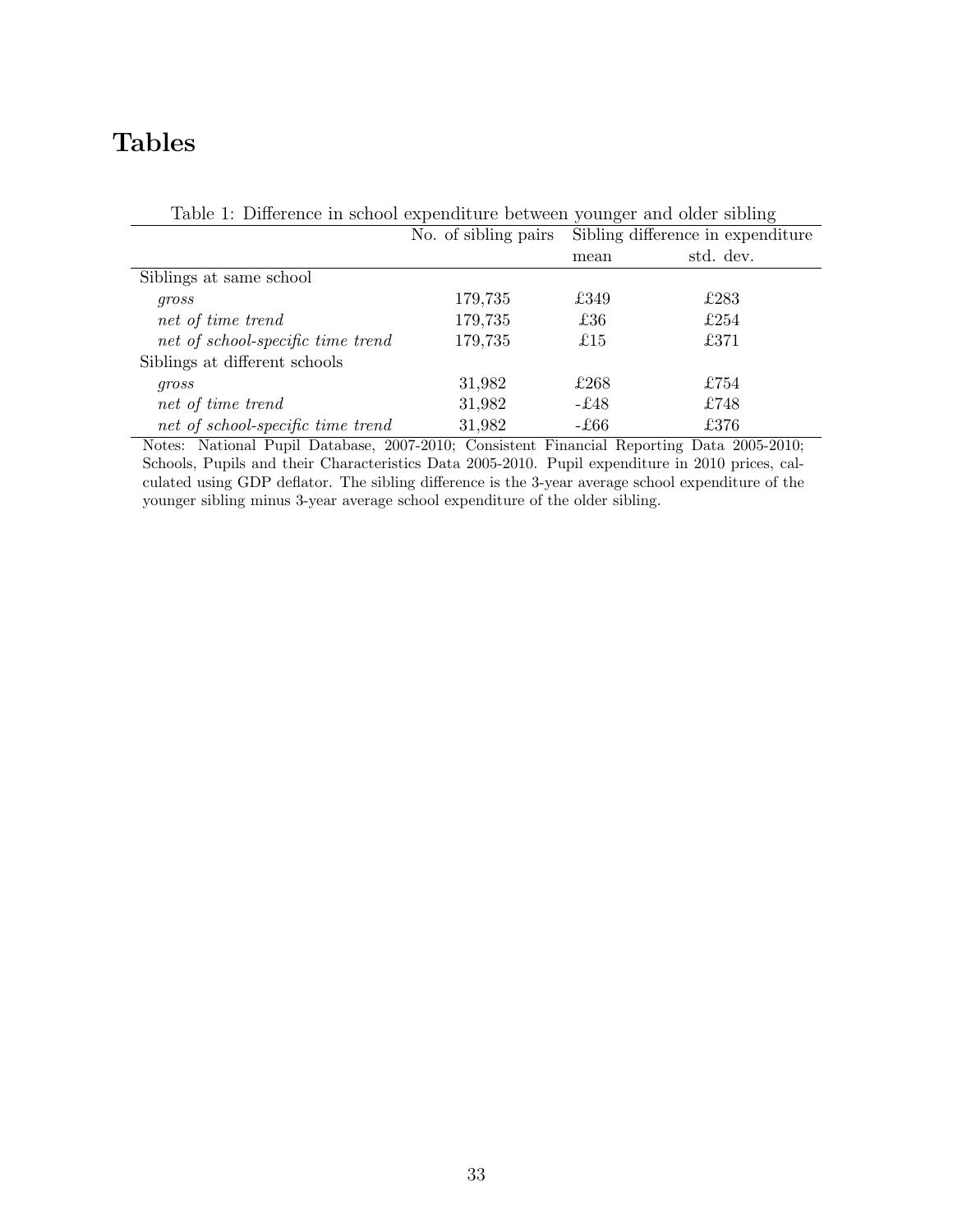|                                                  | mean           | std. deviation |
|--------------------------------------------------|----------------|----------------|
| Individual characteristics                       |                |                |
| Male                                             | 0.503          |                |
| No. school-age siblings in state schools         | 2.572          | 0.838          |
| Older sibling or singleton in observation window |                |                |
| First language English                           | 0.918          |                |
| White British                                    | 0.865          |                |
| <b>Black</b>                                     | 0.019          |                |
| Mixed                                            | 0.022          |                |
| Indian                                           | 0.023          |                |
| Pakistani/Bangladeshi                            | 0.043          |                |
| Chinese                                          | 0.003          |                |
| Other ethnicity                                  | 0.024          |                |
| Free school meal eligible                        | 0.104          |                |
| Gifted and talented                              | 0.184          |                |
| Special Educational Need, with statement         | 0.013          |                |
| Special Educational Need, no statement           | 0.150          |                |
| Deprivation score of residence                   | 0.188          | 0.162          |
| No. months older than August-born                | 5.490          | 3.478          |
| School characteristics (3 year averages)         |                |                |
| Expenditure per student $(\pounds/1000)$         | 4,905          | 0.666          |
| Number of pupils (full time equivalent)          | 1,169          | 349            |
| Prop. free school meal eligible                  | 0.122          | 0.102          |
| Prop. first language English                     |                | 0.169          |
| Prop. Special Educational Need, with statement   | 0.021          | 0.012          |
| Prop. Special Educational Need, no statement     | 0.162          | 0.083          |
| Prop. white                                      | 0.851          | 0.204          |
| Prop. black                                      | 0.027          | 0.063          |
| Prop. mixed                                      | 0.025          | 0.023          |
| Prop. Indian                                     | 0.023          | 0.069          |
| Prop. Pakistani/Bangladeshi                      |                | 0.107          |
| Prop. Chinese                                    |                | 0.005          |
| Prop. other ethnicity                            | 0.003<br>0.032 | 0.043          |
| KS2 English scores, by cohort                    | 26.9           | 1.3            |
| KS2 Maths scores, by cohort                      | 27.4           | 1.5            |
| KS2 Science scores, by cohort                    | 28.9           | 1.2            |
| Number of observations                           | 359,470        |                |

Table 2: Descriptive statistics: Individual and school-level controls

Notes: National Pupil Database, 2007-2010; Schools, Pupils and their Characteristics Data 2005-2010.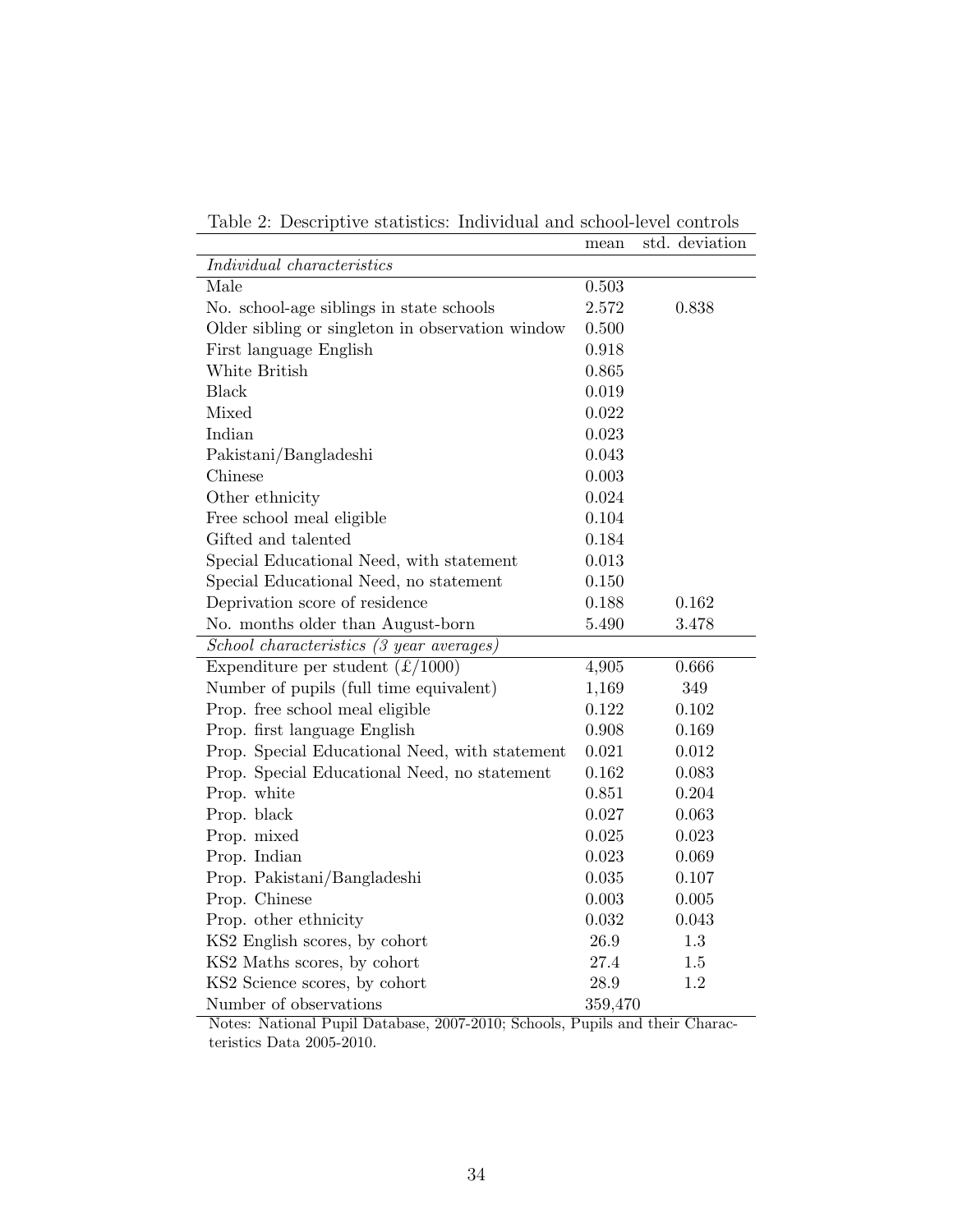| ranic<br>The chect of school expenditure per student. main results |            |               |                                               |
|--------------------------------------------------------------------|------------|---------------|-----------------------------------------------|
|                                                                    | (1)        | (2)           | (3)                                           |
|                                                                    | <b>OLS</b> | Sibling       | Benchmark:                                    |
|                                                                    |            | fixed effects | two-step sib FE                               |
| Heterogenous effect of expenditure per student                     |            |               |                                               |
| at the top decile                                                  | $0.029**$  | $0.085**$     | $0.094**$                                     |
|                                                                    | (0.007)    | (0.007)       | (0.005)                                       |
| Difference to the top decile for                                   |            |               |                                               |
| 9th decile                                                         | $-0.013**$ | $-0.009**$    | $-0.011**$                                    |
|                                                                    | (0.001)    | (0.001)       | (0.001)                                       |
| 8th decile                                                         | $-0.022**$ | $-0.017**$    | $-0.020**$                                    |
|                                                                    | (0.001)    | (0.001)       | (0.001)                                       |
| 7th decile                                                         | $-0.025**$ | $-0.019**$    | $-0.023**$                                    |
|                                                                    | (0.001)    | (0.001)       | (0.001)                                       |
| 6th decile                                                         | $-0.031**$ | $-0.025**$    | $-0.030**$                                    |
|                                                                    | (0.001)    | (0.001)       | (0.001)                                       |
| 5th decile                                                         | $-0.037**$ | $-0.030**$    | $-0.034**$                                    |
|                                                                    | (0.002)    | (0.001)       | (0.001)                                       |
| 4th decile                                                         | $-0.041**$ | $-0.035**$    | $-0.040**$                                    |
|                                                                    | (0.002)    | (0.001)       | (0.001)                                       |
| 3rd decile                                                         | $-0.046**$ | $-0.041**$    | $-0.045**$                                    |
|                                                                    | (0.002)    | (0.001)       | (0.002)                                       |
| 2nd decile                                                         | $-0.049**$ | $-0.047**$    | $-0.051**$                                    |
|                                                                    | (0.003)    | (0.002)       | (0.002)                                       |
| 1st decile                                                         | $-0.040**$ | $-0.052**$    | $-0.060**$                                    |
|                                                                    | (0.003)    | (0.002)       | (0.002)                                       |
| Persistence $\rho$                                                 | $0.521**$  | $0.378**$     | $0.221**$                                     |
|                                                                    | (0.005)    | (0.003)       | (0.004)                                       |
| F, H0: diff to top decile= $0$                                     | 157.32     | 110.17        | 103.47                                        |
|                                                                    | (4)        | (5)           | (6)                                           |
|                                                                    | <b>OLS</b> | Sibling       | Benchmark:                                    |
|                                                                    |            | fixed effects | two-step sib $\rm FE$                         |
| Homogenous effect of expenditure per student                       |            |               |                                               |
| at the mean                                                        | $-0.001$   | $0.055**$     | $0.061**$                                     |
|                                                                    | (0.006)    | (0.007)       | (0.007)                                       |
| Persistence $\rho$                                                 | $0.578**$  | $0.452**$     | $0.304**$                                     |
|                                                                    | (0.002)    | (0.001)       | (0.001)                                       |
| Observations                                                       | 1,078,410  | 1,078,410     | 1,078,410                                     |
| $*\sqrt{05}$<br>$** n > 01$<br>Notor $\pm n \times 10^{-7}$        |            |               | Student expenditure in 2010 prices calculated |

Table 3: The effect of school expenditure per student: main results

Notes:  $+p < .10$ ,  $p < .05$ ,  $p < .01$ . Student expenditure in 2010 prices, calculated using GDP deflator. Tests are standardized separately by subject. Standard errors clustered at school level. Control variables include all variables listed in Table 2 plus the standardized lagged test and dummies for academic year. Pooled sample, pooling the observations for Mathematics, English and Science (sample size is therefore three times the number of observations reported in Table 2).

Data source: National Pupil Database, 2007-2010; Consistent Financial Reporting Data 2005-2010; Schools, Pupils and their Characteristics Data 2005-2010.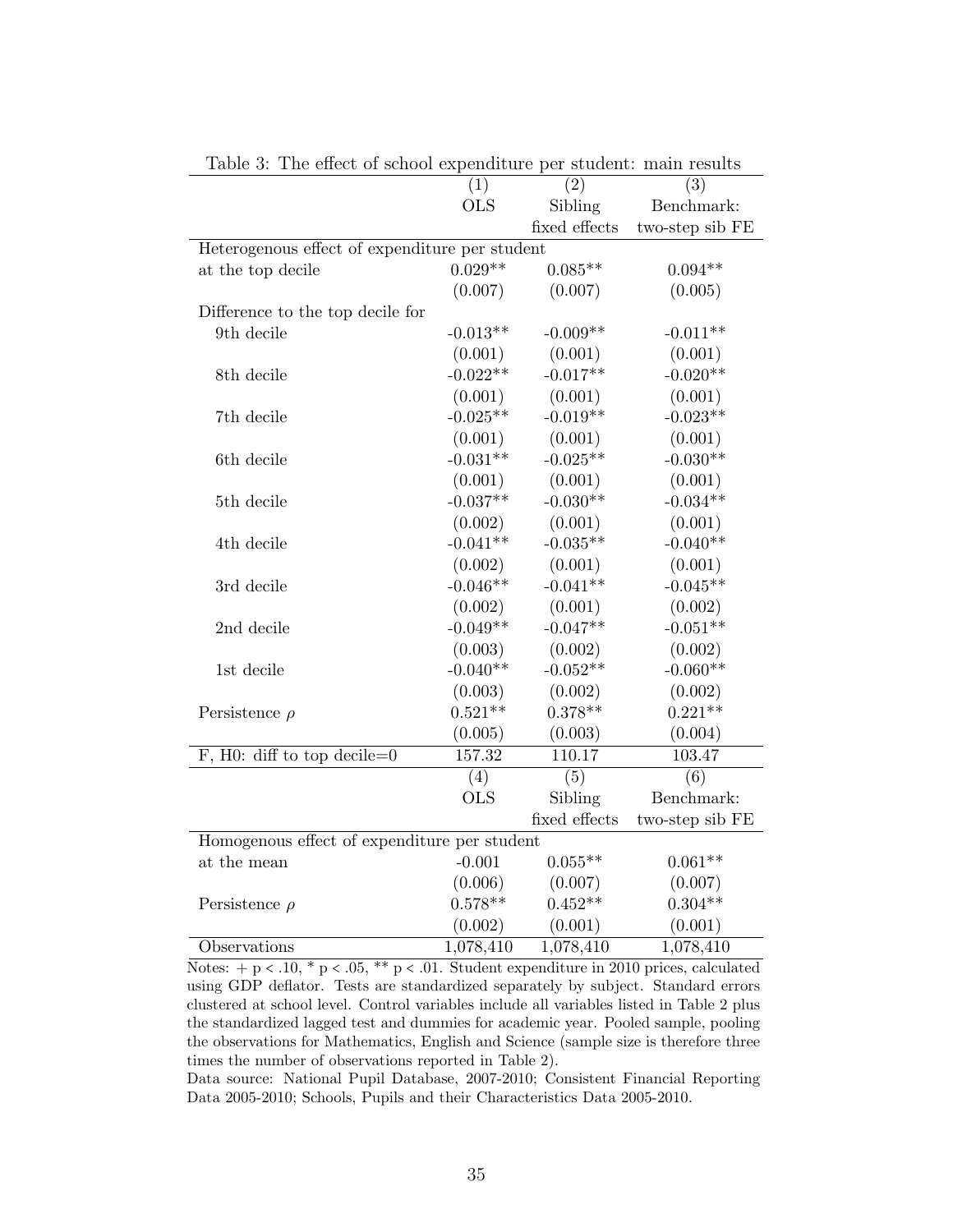| Difference in the choot of experiencine per stations by genuer |                       |                       |
|----------------------------------------------------------------|-----------------------|-----------------------|
|                                                                | <b>Boys</b>           | Girls                 |
|                                                                | Two-step              | Two-step              |
|                                                                | sibling fixed effects | sibling fixed effects |
| Effect of expenditure per student                              |                       |                       |
| at the top decile                                              | $0.116**$             | $0.078**$             |
|                                                                | (0.005)               | (0.005)               |
| Difference to the top decile for                               |                       |                       |
| 9th decile                                                     | $-0.015**$            | $-0.007**$            |
|                                                                | (0.001)               | (0.001)               |
| 8th decile                                                     | $-0.024**$            | $-0.015**$            |
|                                                                | (0.001)               | (0.001)               |
| 7th decile                                                     | $-0.029**$            | $-0.017**$            |
|                                                                | (0.001)               | (0.001)               |
| 6th decile                                                     | $-0.037**$            | $-0.022**$            |
|                                                                | (0.001)               | (0.001)               |
| 5th decile                                                     | $-0.043**$            | $-0.025**$            |
|                                                                | (0.002)               | (0.002)               |
| 4th decile                                                     | $-0.050**$            | $-0.028**$            |
|                                                                | (0.002)               | (0.002)               |
| 3rd decile                                                     | $-0.058**$            | $-0.031**$            |
|                                                                | (0.002)               | (0.002)               |
| 2nd decile                                                     | $-0.066**$            | $-0.036**$            |
|                                                                | (0.002)               | (0.003)               |
| 1st decile                                                     | $-0.074**$            | $-0.044**$            |
|                                                                | (0.003)               | (0.003)               |
| Persistence $\rho$                                             | $0.219**$             | $0.221**$             |
|                                                                | (0.005)               | (0.005)               |
| F, H0: diff to top decile= $0$                                 | 97.20                 | 30.10                 |
| Observations                                                   | 542,511               | 535,899               |

Table 4: Difference in the effect of expenditure per student by gender

Notes:  $+p < .10, *p < .05, **p < .01$ . Student expenditure in 2010 prices, calculated using GDP deflator. Tests are standardized separately by subject. Standard errors clustered at school level. Control variables include all variables listed in Table 2 plus the standardized lagged test and dummies for academic year. Pooled sample, pooling the observations for Mathematics, English and Science.

Data source: National Pupil Database, 2007-2010; Consistent Financial Reporting Data 2005-2010; Schools, Pupils and their Characteristics Data 2005-2010.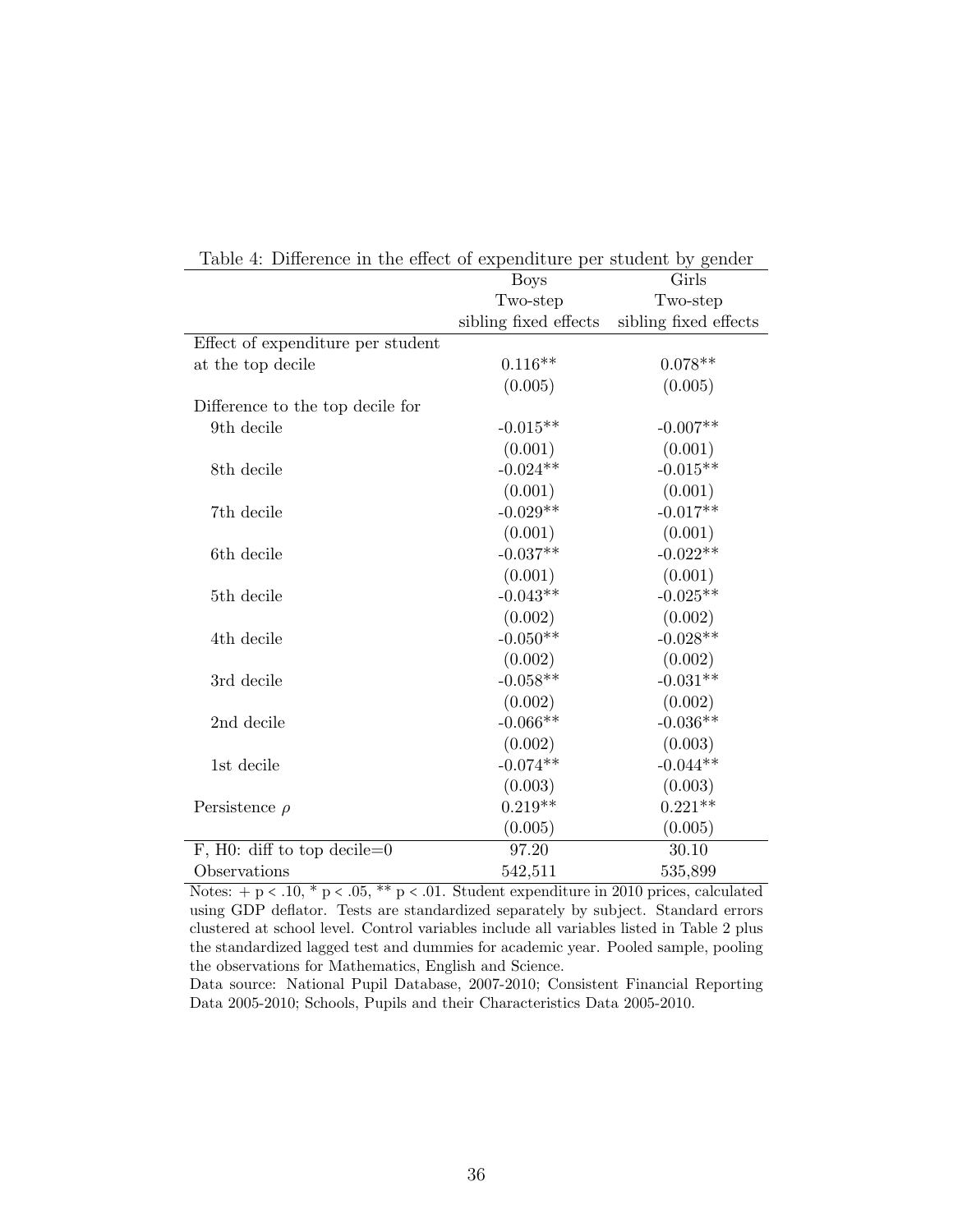| Lable 9. Tropustitess cliens. Subject-specific endogeneity |            |                   |                 |  |  |  |
|------------------------------------------------------------|------------|-------------------|-----------------|--|--|--|
|                                                            |            | (2)               | (3)             |  |  |  |
|                                                            | Benchmark  | Excl. groups      | Science & Maths |  |  |  |
|                                                            | model      | with 'learning    | only            |  |  |  |
|                                                            |            | anomalies'        |                 |  |  |  |
| Effect of expenditure per student                          |            |                   |                 |  |  |  |
| at the top decile                                          | $0.094**$  | $0.103**$         | $0.088**$       |  |  |  |
|                                                            | (0.005)    | (0.004)           | (0.006)         |  |  |  |
| Difference to top decile for                               |            |                   |                 |  |  |  |
| 9th decile                                                 | $-0.011**$ | $-0.007**$        | $-0.003**$      |  |  |  |
|                                                            | (0.001)    | (0.001)           | (0.001)         |  |  |  |
| 8th decile                                                 | $-0.020**$ | $-0.013**$        | $-0.008**$      |  |  |  |
|                                                            | (0.001)    | (0.001)           | (0.001)         |  |  |  |
| 7th decile                                                 | $-0.023**$ | $-0.013**$        | $-0.007**$      |  |  |  |
|                                                            | (0.001)    | (0.001)           | (0.001)         |  |  |  |
| 6th decile                                                 | $-0.030**$ | $-0.018**$        | $-0.014**$      |  |  |  |
|                                                            | (0.001)    | (0.001)           | (0.001)         |  |  |  |
| 5th decile                                                 | $-0.034**$ | $-0.019**$        | $-0.017**$      |  |  |  |
|                                                            | (0.001)    | (0.002)           | (0.002)         |  |  |  |
| 4th decile                                                 | $-0.040**$ | $-0.022**$        | $-0.022**$      |  |  |  |
|                                                            | (0.001)    | (0.002)           | (0.002)         |  |  |  |
| 3rd decile                                                 | $-0.045**$ | $-0.023**$        | $-0.028**$      |  |  |  |
|                                                            | (0.002)    | (0.002)           | (0.002)         |  |  |  |
| 2nd decile                                                 | $-0.051**$ | $-0.024**$        | $-0.038**$      |  |  |  |
|                                                            | (0.002)    | (0.003)           | (0.003)         |  |  |  |
| 1st decile                                                 | $-0.060**$ | $-0.026**$        | $-0.052**$      |  |  |  |
|                                                            | (0.002)    | (0.003)           | (0.003)         |  |  |  |
| Persistence $\rho$                                         | $0.221**$  | $0.272**$         | $0.148**$       |  |  |  |
|                                                            | (0.004)    | (0.005)           | (0.005)         |  |  |  |
| F, H0: diff to top decile= $0$                             | 103.47     | $\overline{21.2}$ | 54.8            |  |  |  |
| Observations                                               | 1,078,410  | 648,819           | 718,940         |  |  |  |

Table 5: Robustness checks: subject-specific endogeneity

Notes:  $+p < .10$ ,  $p < .05$ ,  $p < .01$ . Student expenditure in 2010 prices, calculated using GDP deflator. Tests are standardized separately by subject. Standard errors clustered at school level. Control variables include all variables listed in Table 2 plus the standardized lagged test and dummies for academic year. Pooled sample, pooling the observations for Mathematics, English and Science.

Data source: National Pupil Database, 2007-2010; Consistent Financial Reporting Data 2005- 2010; Schools, Pupils and their Characteristics Data 2005-2010.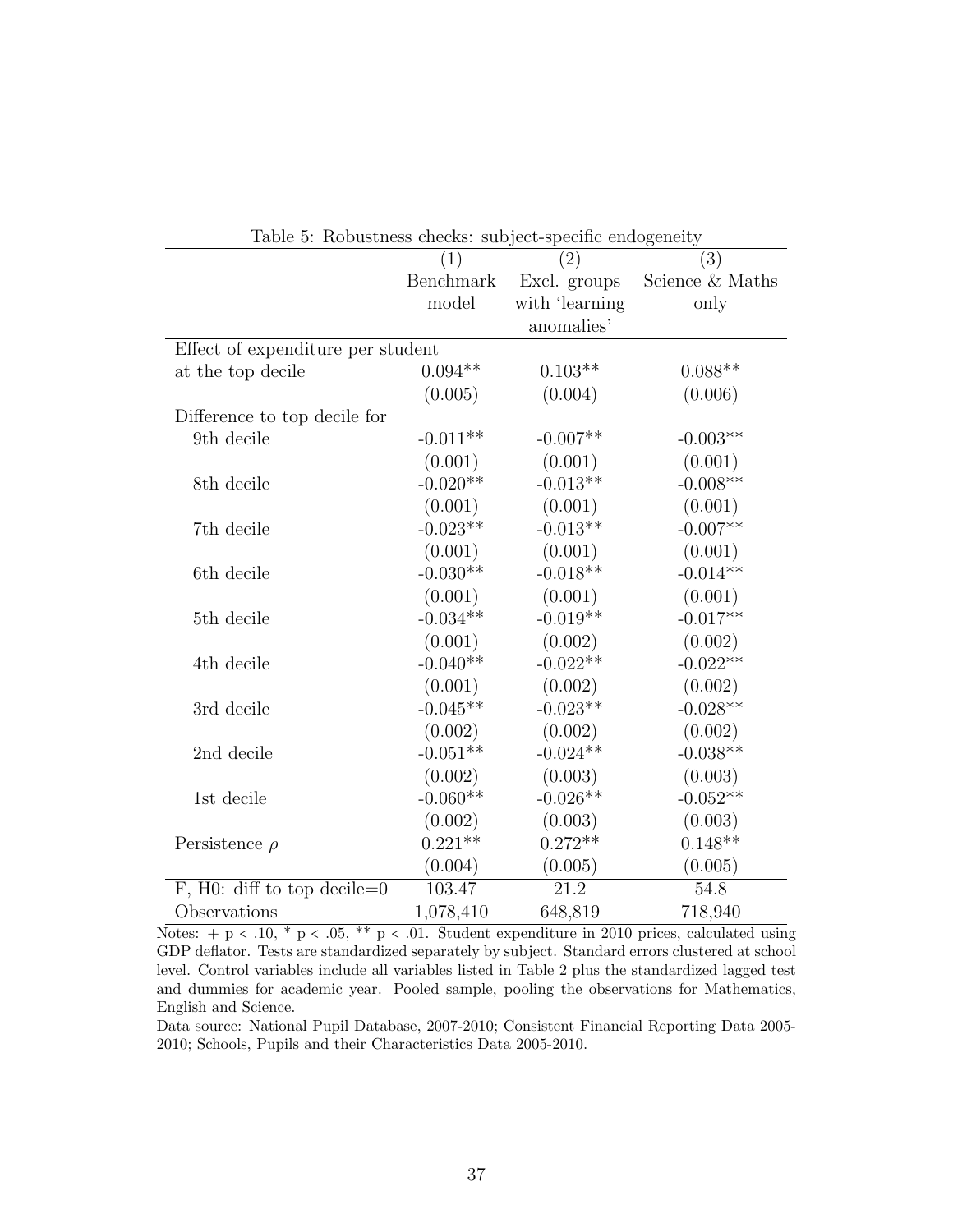| Table 6: RODUSTIESS CRECKS: Afternative measures of expenditure and test scores |            |                   |                       |                     |             |  |
|---------------------------------------------------------------------------------|------------|-------------------|-----------------------|---------------------|-------------|--|
|                                                                                 | (1)        | (2)               | (3)                   |                     | (4)         |  |
|                                                                                 | Benchmark  | "Real" outcome:   | "Real" input measure: |                     | Expenditure |  |
|                                                                                 | model      | Prob. of post-16  |                       | teacher expenditure | in exam     |  |
|                                                                                 |            | schooling partic. | teachers              | other               | year only   |  |
| Effect of expenditure per student                                               |            |                   |                       |                     |             |  |
| at the top decile                                                               | $0.094**$  | $1.899**$         | $0.122**$             | $0.047**$           | $0.061**$   |  |
|                                                                                 | (0.005)    | (0.142)           | (0.009)               | (0.006)             | (0.003)     |  |
| Difference to top decile for                                                    |            |                   |                       |                     |             |  |
| 9th decile                                                                      | $-0.011**$ | $0.060**$         | $-0.019**$            | 0.000               | $-0.011**$  |  |
|                                                                                 | (0.001)    | (0.012)           | (0.004)               | (0.006)             | (0.001)     |  |
| 8th decile                                                                      | $-0.020**$ | $0.056**$         | $-0.037**$            | 0.003               | $-0.019**$  |  |
|                                                                                 | (0.001)    | (0.017)           | (0.004)               | (0.006)             | (0.001)     |  |
| 7th decile                                                                      | $-0.023**$ | $0.077**$         | $-0.048**$            | 0.011               | $-0.022**$  |  |
|                                                                                 | (0.001)    | (0.022)           | (0.005)               | (0.007)             | (0.001)     |  |
| 6th decile                                                                      | $-0.030**$ | $-0.007$          | $-0.068**$            | $0.020**$           | $-0.029**$  |  |
|                                                                                 | (0.001)    | (0.028)           | (0.005)               | (0.007)             | (0.001)     |  |
| 5th decile                                                                      | $-0.034**$ | $-0.046$          | $-0.073**$            | $0.017*$            | $-0.033**$  |  |
|                                                                                 | (0.001)    | (0.035)           | (0.005)               | (0.007)             | (0.001)     |  |
| 4th decile                                                                      | $-0.040**$ | $-0.144**$        | $-0.088**$            | $0.023**$           | $-0.038**$  |  |
|                                                                                 | (0.001)    | (0.042)           | (0.006)               | (0.008)             | (0.001)     |  |
| 3rd decile                                                                      | $-0.045**$ | $-0.252**$        | $-0.099**$            | $0.025**$           | $-0.043**$  |  |
|                                                                                 | (0.002)    | (0.051)           | (0.006)               | (0.008)             | (0.001)     |  |
| 2nd decile                                                                      | $-0.051**$ | $-0.413**$        | $-0.112**$            | $0.026**$           | $-0.049**$  |  |
|                                                                                 | (0.002)    | (0.062)           | (0.007)               | (0.009)             | (0.002)     |  |
| 1st decile                                                                      | $-0.060**$ | $-0.654**$        | $-0.131**$            | $0.029*$            | $-0.057**$  |  |
|                                                                                 | (0.002)    | (0.075)           | (0.009)               | (0.011)             | (0.002)     |  |
| Persistence $\rho$                                                              | $0.221**$  | $0.390**$         | $0.214**$             |                     | $0.222**$   |  |
|                                                                                 | (0.004)    | (0.006)           |                       | (0.004)             | (0.004)     |  |
| F, H0: diff to                                                                  |            |                   |                       |                     |             |  |
| $top$ decile= $0$                                                               | 103.47     | 34.45             | 32.95                 | 2.34                | 101.85      |  |
| Observations                                                                    | 1,078,410  | 1,078,410         | 1,078,410             |                     | 1,078,410   |  |

Table 6: Robustness checks: Alternative measures of expenditure and test scores

Notes: + p < .10, \* p < .05, \*\* p < .01. Student expenditure in 2010 prices, calculated using GDP deflator. Tests are standardized. Robust standard errors in parenthesis. Control variables include all variables listed in Table 2 plus the standardized lagged test and dummies for academic year. Pooled sample, pooling the observations for Mathematics, English and Science. Column (4) uses as transformation of current and lagged test scores the predicted probability of participating in postcompulsory schooling.

Data source: National Pupil Database, 2007-2012; Consistent Financial Reporting Data 2005-2010; Schools, Pupils and their Characteristics Data 2005-2010.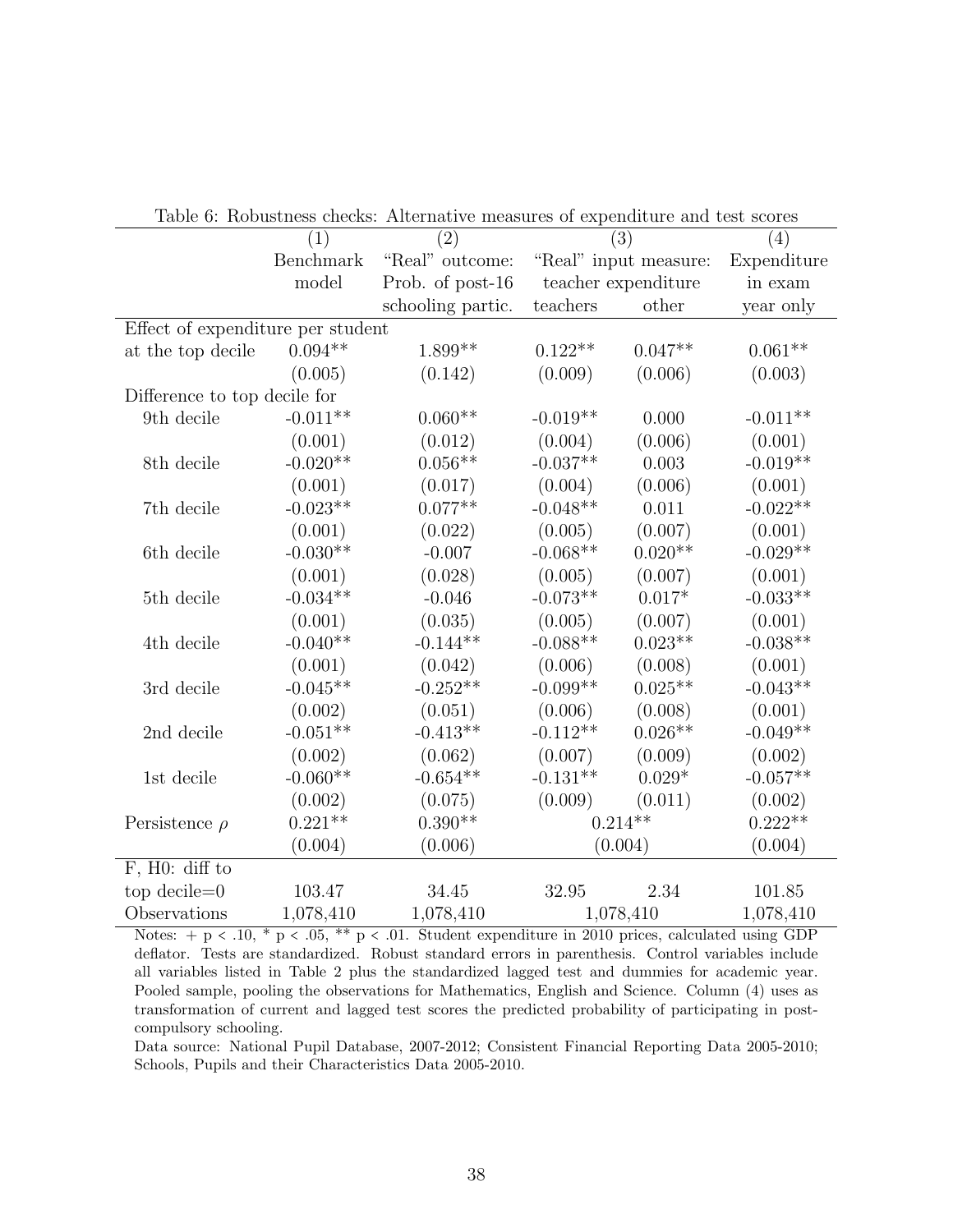|                                   | (1)           |            |            | $\bar{(}2)$             |            |  |
|-----------------------------------|---------------|------------|------------|-------------------------|------------|--|
|                                   | Heterogeneity |            |            | Heterogeneity           |            |  |
|                                   | by subject    |            |            | by level of expenditure |            |  |
|                                   | Maths         | English    | Science    | low                     | high       |  |
| Effect of expenditure per student |               |            |            |                         |            |  |
| at the top decile                 | $0.034**$     | $0.052**$  | $0.167**$  | $0.097**$               | $0.097**$  |  |
|                                   | (0.006)       | (0.006)    | (0.006)    | (0.005)                 | (0.005)    |  |
| Difference to top decile for      |               |            |            |                         |            |  |
| 9th decile                        | $-0.009**$    | $-0.011**$ | $-0.006**$ | $-0.011**$              | $-0.012**$ |  |
|                                   | (0.001)       | (0.001)    | (0.001)    | (0.001)                 | (0.001)    |  |
| 8th decile                        | $-0.011**$    | $-0.021**$ | $-0.014**$ | $-0.020**$              | $-0.020**$ |  |
|                                   | (0.001)       | (0.001)    | (0.001)    | (0.001)                 | (0.001)    |  |
| 7th decile                        | $-0.011**$    | $-0.027**$ | $-0.017**$ | $-0.025**$              | $-0.024**$ |  |
|                                   | (0.001)       | (0.001)    | (0.001)    | (0.001)                 | (0.001)    |  |
| 6th decile                        | $-0.015**$    | $-0.029**$ | $-0.023**$ | $-0.032**$              | $-0.031**$ |  |
|                                   | (0.001)       | (0.001)    | (0.001)    | (0.001)                 | (0.001)    |  |
| 5th decile                        | $-0.018**$    | $-0.033**$ | $-0.024**$ | $-0.036**$              | $-0.036**$ |  |
|                                   | (0.001)       | (0.001)    | (0.001)    | (0.002)                 | (0.001)    |  |
| 4th decile                        | $-0.020**$    | $-0.036**$ | $-0.032**$ | $-0.042**$              | $-0.042**$ |  |
|                                   | (0.001)       | (0.001)    | (0.001)    | (0.002)                 | (0.002)    |  |
| 3rd decile                        | $-0.028**$    | $-0.037**$ | $-0.033**$ | $-0.047**$              | $-0.048**$ |  |
|                                   | (0.002)       | (0.002)    | (0.002)    | (0.002)                 | (0.002)    |  |
| 2nd decile                        | $-0.037**$    | $-0.035**$ | $-0.038**$ | $-0.054**$              | $-0.056**$ |  |
|                                   | (0.002)       | (0.002)    | (0.002)    | (0.003)                 | (0.002)    |  |
| 1st decile                        | $-0.057**$    | $-0.028**$ | $-0.038**$ | $-0.062**$              | $-0.067**$ |  |
|                                   | (0.002)       | (0.003)    | (0.003)    | (0.004)                 | (0.003)    |  |
| Persistence $\rho$                | $0.271**$     | $0.260**$  | $0.221**$  | $0.235**$               | $0.193**$  |  |
|                                   | (0.004)       | (0.004)    | (0.004)    | (0.005)                 | (0.005)    |  |
| F, H0: diff to                    |               |            |            |                         |            |  |
| top decile= $0$                   | 86.63         | 94.53      | 61.12      | 48.65                   | 67.67      |  |
| Observations                      | 1,078,410     |            |            | 1,078,410               |            |  |

Table 7: Robustness checks: heterogeneity by subject and level of expenditure

Notes:  $+p < .10$ ,  $p < .05$ ,  $p < .01$ . Student expenditure in 2010 prices, calculated using GDP deflator.Tests are standardized separately by subject. Standard errors clustered at school level. Control variables include all variables listed in Table 2 plus the standardized lagged test and dummies for academic year. Pooled sample, pooling the observations for Mathematics, English and Science

Data source: National Pupil Database, 2007-2010; Consistent Financial Reporting Data 2005-2010; Schools, Pupils and their Characteristics Data 2005-2010.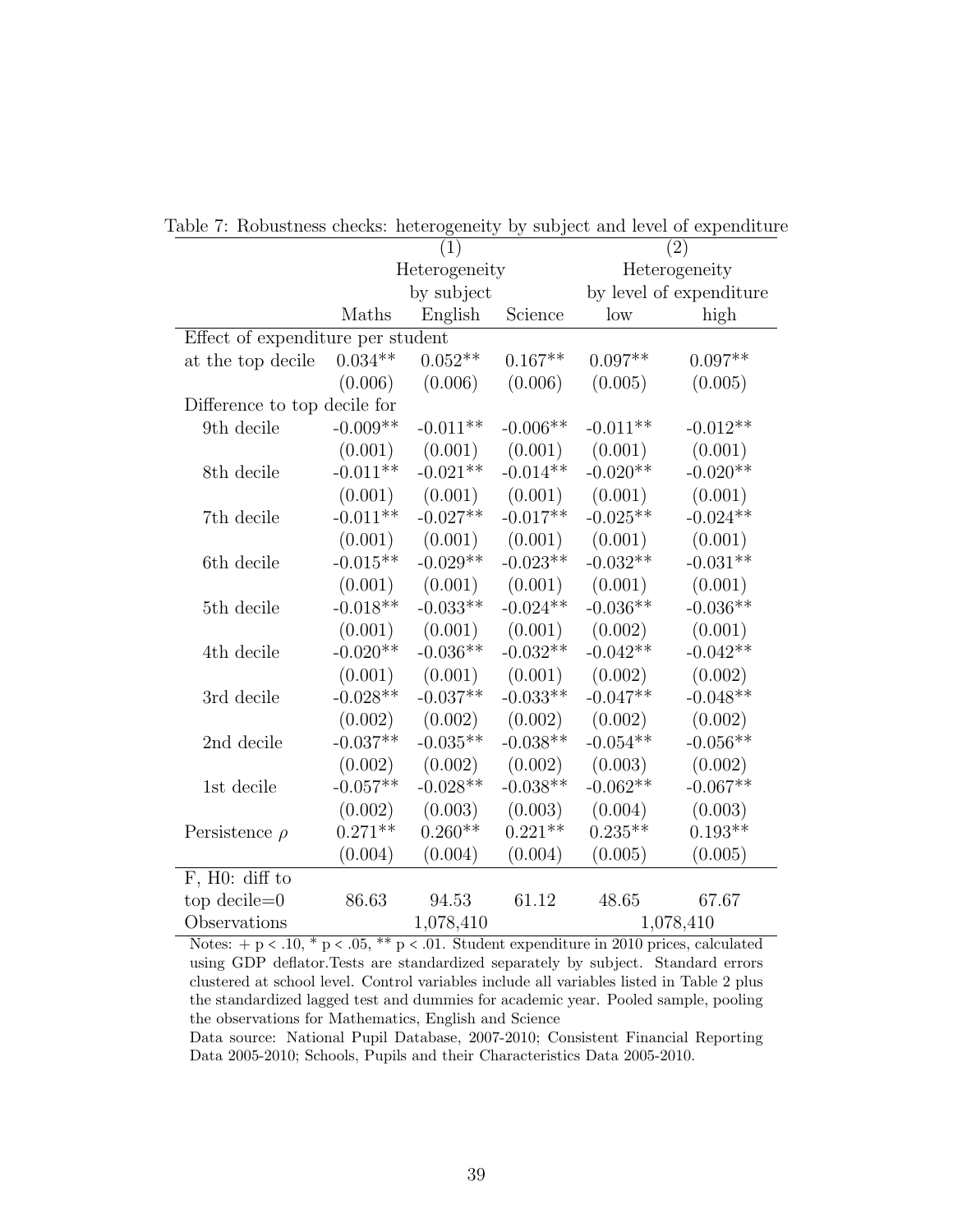### A Appendix: asymptotic bias of value-added model

Because  $Y_{ihs,11}$  and  $u_{ihs,16}$  in model (4) are correlated we would generally expect the ordinary least squares estimator to be biased and inconsistent; but, under the above assumption that  $Y_{ih,t}^*$  and  $e_{ih,s,t}$  have equal persistence, the asymptotic bias caused by this correlation cancels out. Indeed we can prove that the asymptotic bias of the ordinary least square estimation of  $\rho$  is equal to:

$$
plim \ \hat{\rho}_{FFE} = \rho + \left[ \frac{Cov(\mu_{ih}, M_W Y_{ihs,11})}{Var(M_W Y_{ihs,11})} \right] + \left[ \frac{Cov(e_{ihs,16}, e_{ihs,11})}{Var(M_W Y_{ihs,11})} - \rho \frac{Var(e_{ihs,11})}{Var(M_W Y_{ihs,11})} \right], \quad (11)
$$

where  $W = \begin{bmatrix} I_{ih}^F, I_{ih}^S, X_{ih} \end{bmatrix}$  is the vector of explanatory variables in our value added model (4), which excludes the lagged test and the unobserved child specific endowment, and  $M_W$  is the projection matrix on the space orthogonal to the one generated by the variables  $W$ . The first term between brackets is the asymptotic bias caused by omission of the child endowment  $\mu_{ih}$ ; while the second term between square brackets is the asymptotic bias caused by the correlation between  $Y_{ihs,11}$  and  $u_{ihs,16}$ , which cancels out because the assumption of identical persistence in  $Y_{ih,t}^*$  and in  $e_{ihs,t}$  implies that

$$
Cov(e_{ihs,16}, e_{ihs,11}) = \rho Var(e_{ihs,11}).
$$

# B Appendix: estimation and consistency of heterogenous model

Let us consider the education production model with heterogeneous effects of school investment

$$
Y_{ihs,16} = \alpha + I_{ih}^F \beta_F + I_{ih}^S \beta_{S,10} + \sum_{j=1}^9 I_{ih}^S \mathbf{I}(d_{j-1}^* < Y_{ih,11}^* \le d_j^*) \beta_{S,j} + X_{ih} \gamma + Y_{ih,11}^* \rho + \mu_{ih} + e_{ihs,16}.\tag{12}
$$

As for the model with homogenous effect we assume that

$$
Y_{ihs,11} = Y_{ih,11}^* + e_{ihs,11} \text{ and } Y_{ihs,16} = Y_{ih,16}^* + e_{ihs,16}.\tag{13}
$$